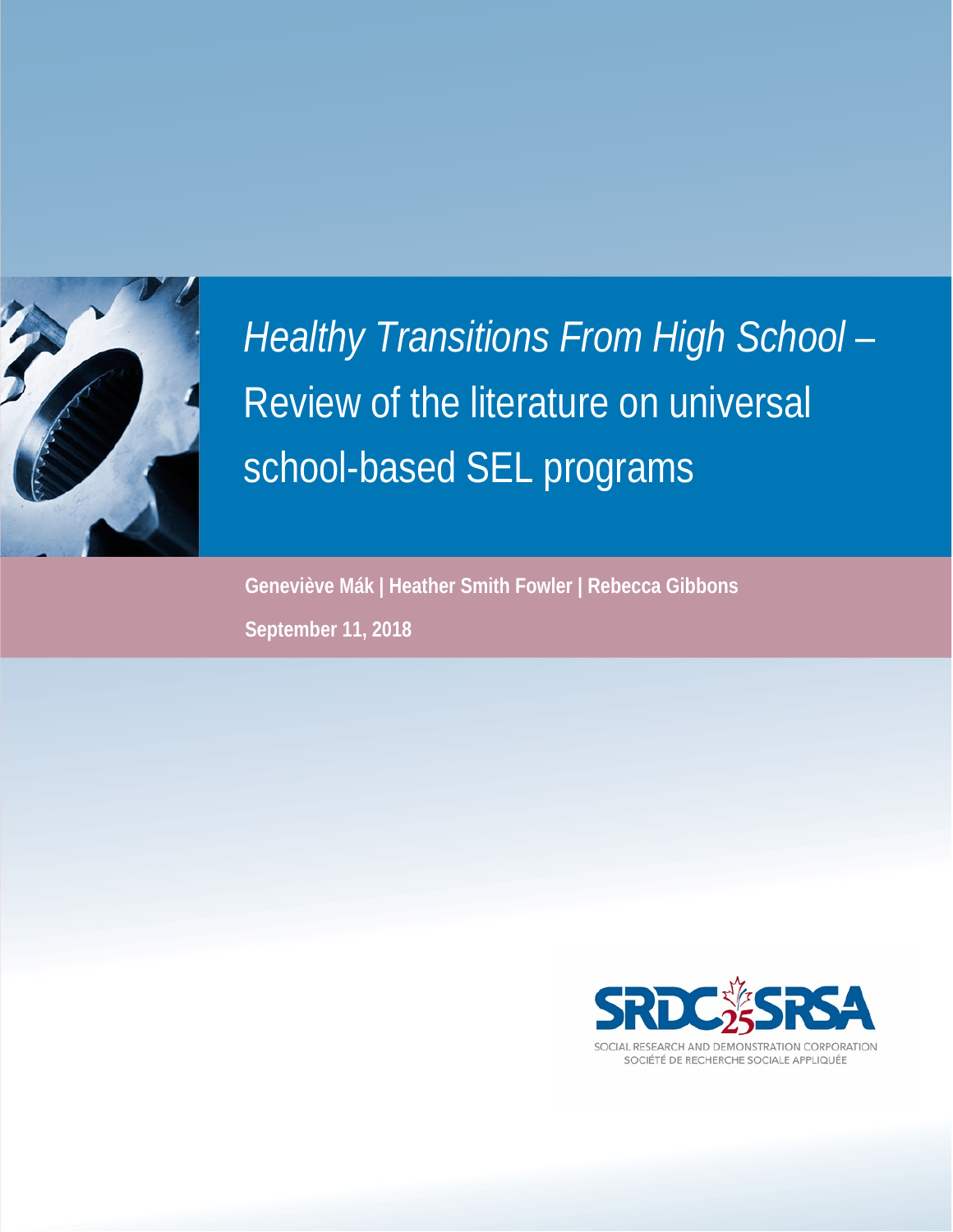#### **SRDC Board of Directors**

Richard A. Wagner Partner, Norton Rose Fulbright LLP

Gordon Berlin President, MDRC

Tim Brodhead Former President and CEO of The J.W. McConnell Family Foundation

Maria David-Evans IPAC Immediate Past President and Former Deputy Minister, Government of Alberta

Robert Flynn, Ph.D. Emeritus professor, School of Psychology, University of Ottawa

Pierre-Gerlier Forest, Ph.D., FCAHS Director and Palmer Chair School of Public Policy University of Calgary

Suzanne Herbert Former Deputy Minister, Government of Ontario

Guy Lacroix, Ph.D. Professor of Economics, Université Laval

Renée F. Lyons, Ph.D. Professor Emeritus, Dalhousie University Founding Chair and Scientific Director Emeritus, Bridgepoint Collaboratory for Research and Innovation, University of Toronto

James R. Mitchell, Ph.D. Founding partner, Sussex Circle

#### **SRDC President and CEO**

Jean-Pierre Voyer

**The Social Research and Demonstration Corporation (SRDC)** is a non-profit research organization, created specifically to develop, field test, and rigorously evaluate new programs. SRDC's two-part mission is to help policy-makers and practitioners identify policies and programs that improve the well-being of all Canadians, with a special concern for the effects on the disadvantaged, and to raise the standards of evidence that are used in assessing these policies.

Since its establishment in December 1991, SRDC has completed over 300 projects and studies for various federal and provincial departments, municipalities, as well as other public and non-profit organizations. SRDC has offices located in Ottawa and Vancouver, and satellite offices in Calgary and Montreal.

For information on SRDC publications, contact

Social Research and Demonstration Corporation 55 Murray Street, Suite 400 Ottawa, Ontario K1N 5M3 613-237-4311 | 1-866-896-7732 [info@srdc.org](mailto:info@srdc.org) | www.srdc.org

*Vancouver Office* 789 West Pender Street, Suite 440 Vancouver, British Columbia V6C 1H2 604-601-4070

*Calgary Contact* 587-890-8425

*Montreal Office* 4126 Saint-Denis Street, Suite 302 Montreal, Quebec H2W 2M5 514-948-5317 ext. 234

Published in 2018 by the Social Research and Demonstration Corporation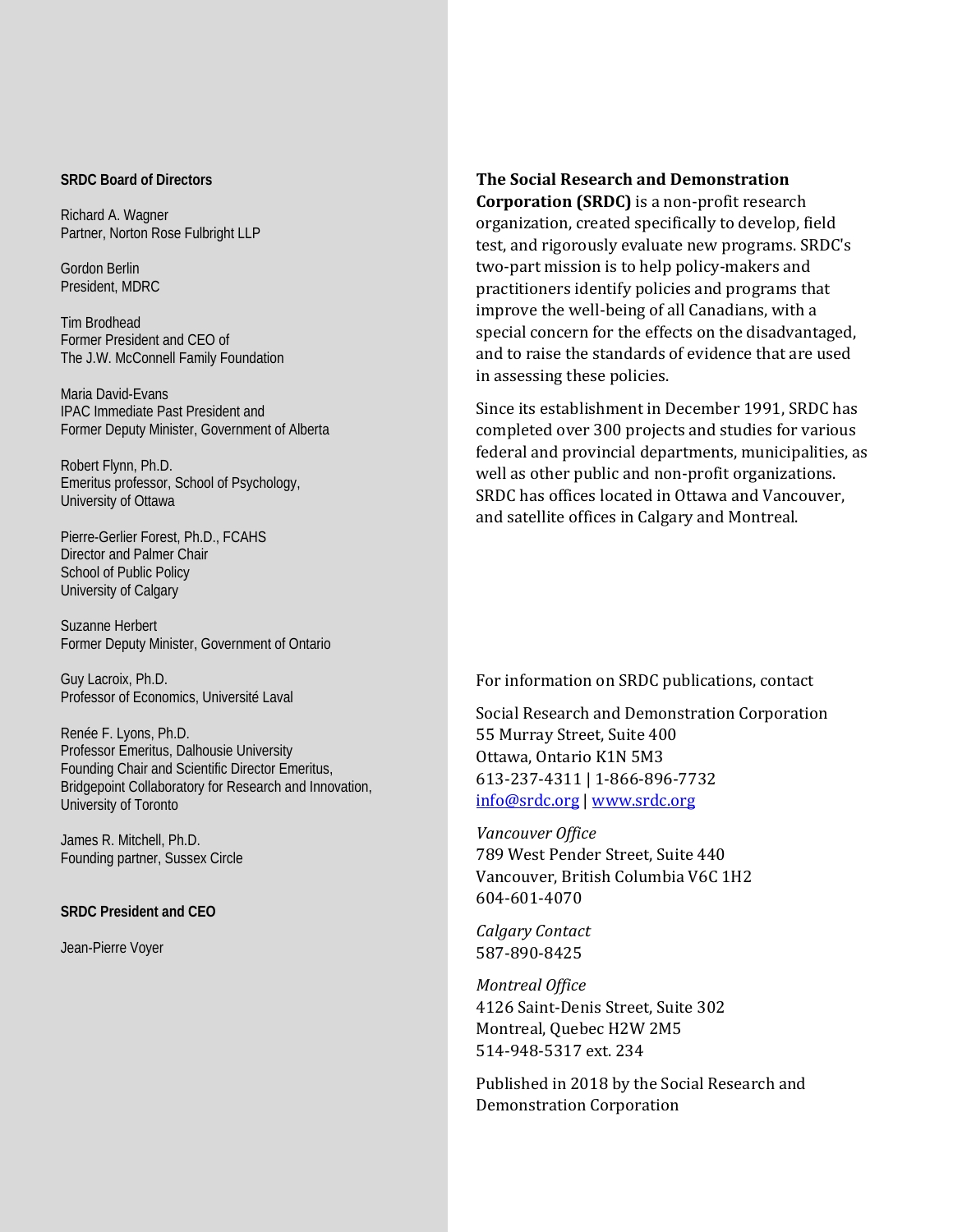# **Table of contents**

| Introduction                                                 | $\mathbf{1}$   |
|--------------------------------------------------------------|----------------|
| Objectives and method                                        | $\overline{2}$ |
| Research questions                                           | $\overline{2}$ |
| Scope of the review                                          | $\overline{2}$ |
| Methods                                                      | 3              |
| <b>Findings</b>                                              | 4              |
| Conceptual frameworks for SEL                                | 4              |
| Issues with SEL frameworks                                   | 6              |
| SEL education and learning standards                         | 12             |
| Existing SEL programs relevant to HTFHS                      | 18             |
| Effectiveness of universal school-based SEL interventions    | 19             |
| Emerging evidence on broader outcomes                        | 21             |
| Summary                                                      | 22             |
| <b>Implications</b>                                          | 23             |
| Implications for the HTFHS conceptual framework              | 23             |
| Implications for HTFHS content                               | 24             |
| Implications for HTFHS delivery                              | 25             |
| Implications for HTFHS assessment and evaluation             | 26             |
| <b>References</b>                                            | 27             |
| Appendix A: Evidence-based SEL programs                      | 33             |
| Feedback from HTFHS pilot participants<br><b>Appendix B:</b> | 44             |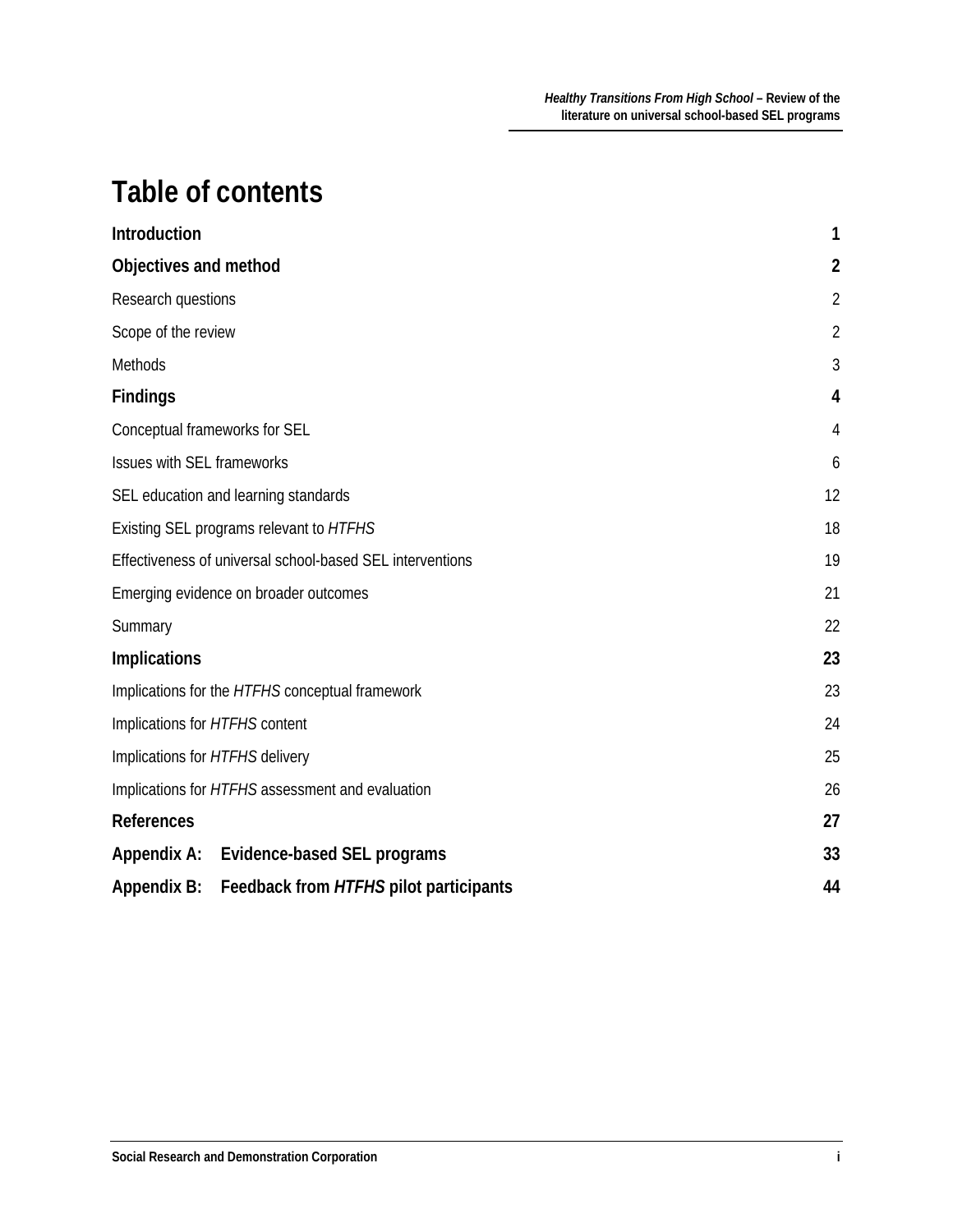# <span id="page-3-0"></span>**Introduction**

*The Healthy Transitions From High School (HTFHS)* pilot project was conducted between January 2015 and July 2017, and engaged students and educators from seven district school boards in every region of Ontario. Results of the *HTFHS* pilot project were promising: *HTFHS* resources were found to be a useful approach to developing students' SEL skills, based on positive feedback about their relevance, appropriateness, and feasibility for use in a classroom setting. A demonstration project is now planned to test their effectiveness in producing desired skill gains and related outcomes such as reduced stress and improved well-being.

A first step toward this objective is to determine the need for and extent of potential refinements to *HTFHS* resource content – and related training and delivery – based on the latest knowledge of universal school-based SEL programs. SRDC's last literature review was conducted in 2013 (Smith Fowler & Lebel, 2013). At the time, we reviewed the literature on conceptual frameworks for student mental health, evidence of outcomes, and key factors for implementation success. We also conducted a targeted environmental scan for current student mental health promotion programs and resources with the goal of identifying a promising candidate to serve as a foundation for future program development. Healthy Transitions – created by the Children's Hospital of Eastern Ontario and the Child and Youth Network for Eastern Ontario – was selected, since it focused on supporting youth through transitions (in this case, to high school), and developing a comprehensive set of social emotional learning skills for positive mental health.

This document provides an update of the research literature on SEL in order to inform the next iteration of *HTFHS* resource content and delivery.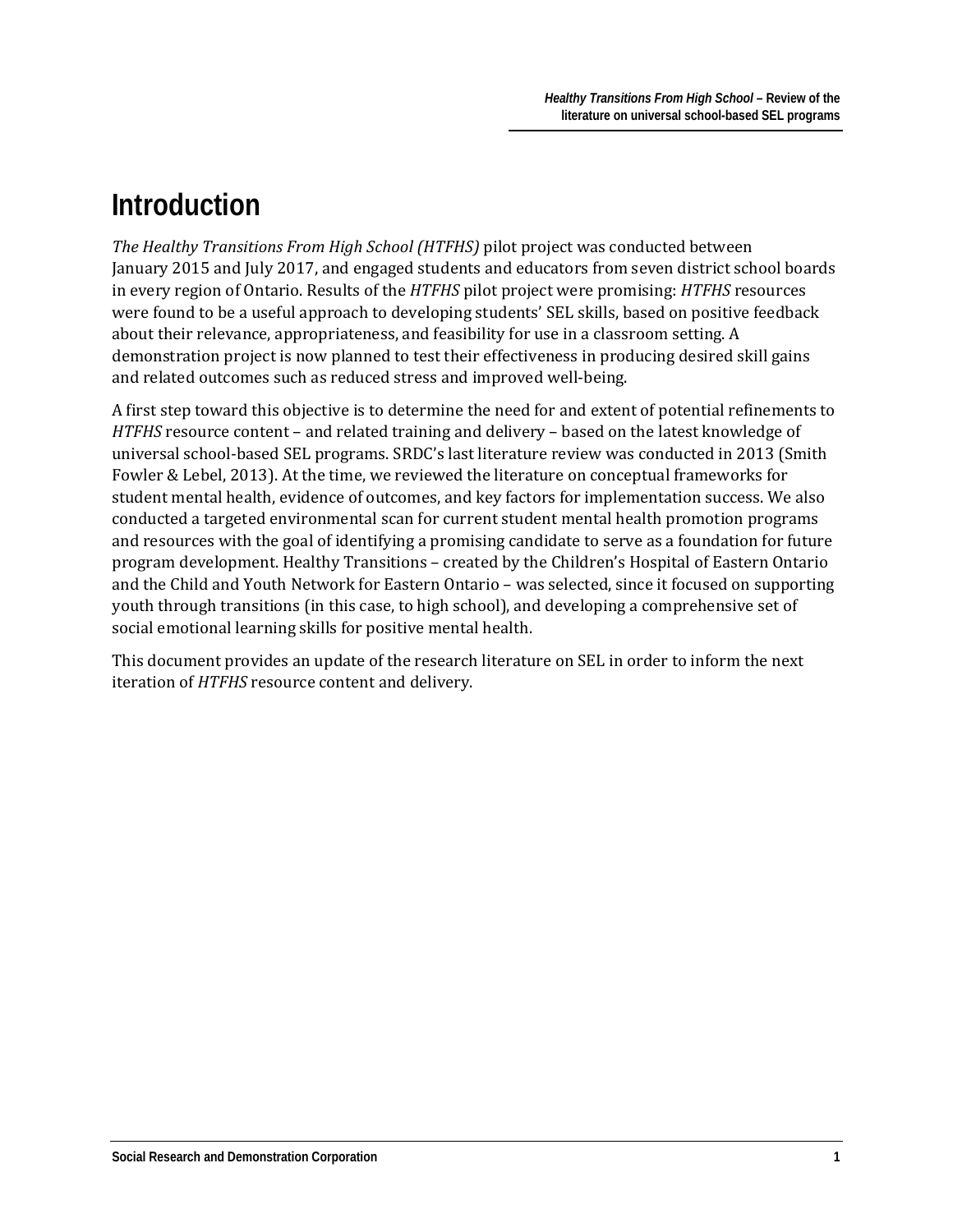# <span id="page-4-0"></span>**Objectives and method**

### <span id="page-4-1"></span>**Research questions**

This review of the research and grey literature on social emotional learning (SEL) highlights current knowledge about key concepts, best practices and effectiveness, and gaps in the literature. Our practical objective was to inform the next iteration of *HTFHS* content and implementation strategies in Ontario schools, as a prelude to a large-scale outcomes evaluation.

The research questions that guided this review include:

- 1. What conceptual frameworks for SEL have emerged, and what do they add to the framework developed by the Collaborative for Academic, Social, and Emotional Learning (CASEL, 2013)?
- 2. What comprehensive, school-based SEL programs for adolescents exist, and how does their content compare to the *HTFHS* resources?
- 3. What is the evidence of effectiveness for these comparable SEL programs for adolescents?

### <span id="page-4-2"></span>**Scope of the review**

SEL is defined as "the process of acquiring core competencies to recognize and manage emotions, set and achieve positive goals, appreciate the perspectives of others, establish and maintain positive relationships, make responsible decisions, and handle interpersonal situations constructively" (Payton, Weissberg, Durlak, Dymnicki, Taylor, Schellinger, & Pachan, 2008, p. 5-6). In this respect, SEL competencies can be seen as emotional intelligence or life skills, in their focus on managing emotions, solving problems effectively, and establishing good relationships with others (Sklad, Diekstra, de Ritter, Ben, & Gravelstein, 2012).

This definition implies a potentially very broad scope for this review, in that it could have included different theoretical frameworks such as life skills, positive youth development, or stress reduction, and related concepts and programs. The area of mindfulness, for example, has recently burgeoned as an area of program development and (to a lesser extent) study, but reviewing these related areas in any depth was not feasible within project parameters.

Accordingly, we identified the following criteria for in-scope conceptual frameworks and programs:

- Explicitly addresses SEL skills through one or several program components;
- Targets high-school aged youth;
- Implementation involves a universal, school-based program, whether by integrating SEL into academic curriculum or teaching practices, organizational strategies, or as free-standing SEL lessons.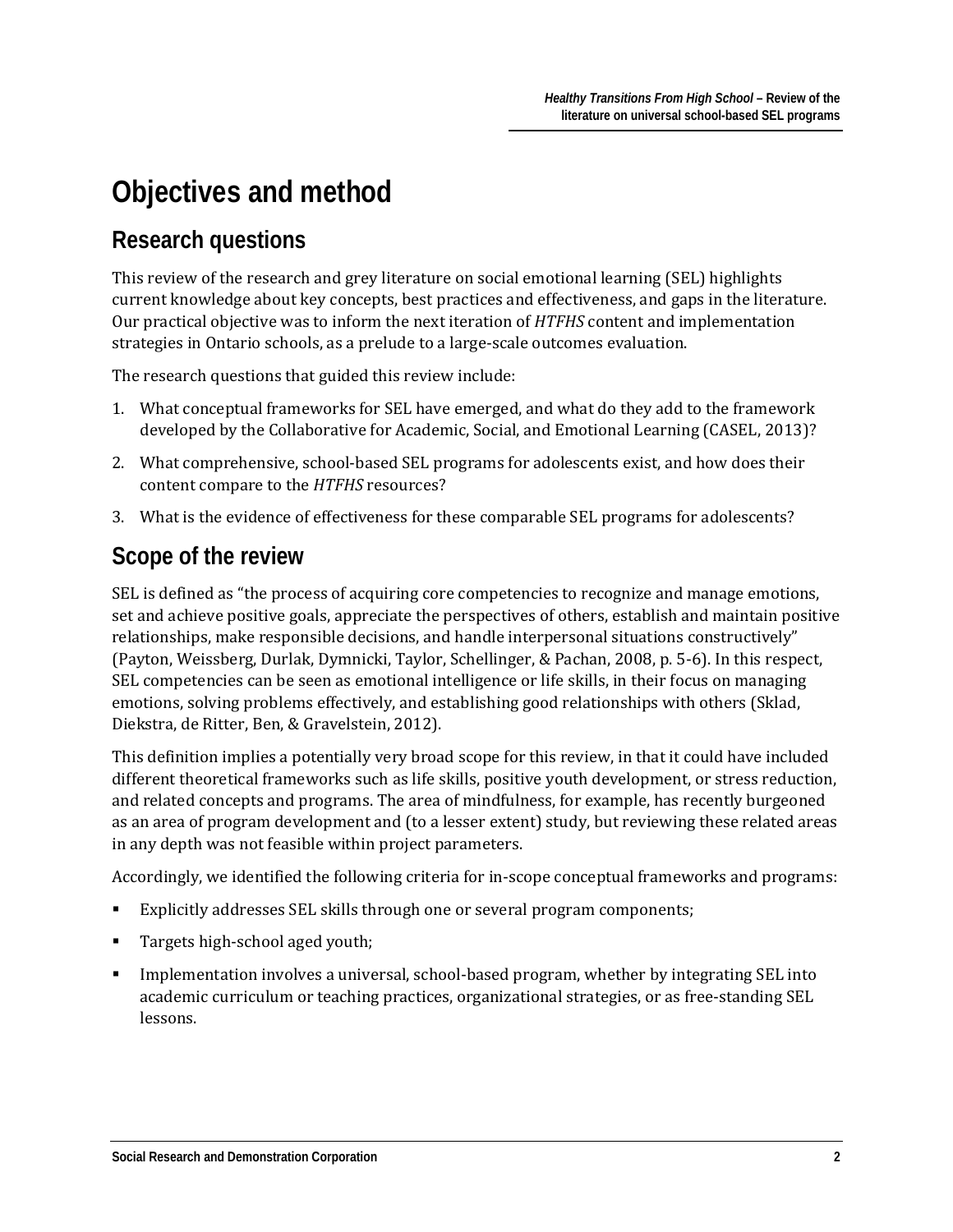## <span id="page-5-0"></span>**Methods**

To address these objectives, we conducted a comprehensive narrative review, focusing on the most recent literature on SEL frameworks and programs. Individual studies published prior to 2013 were not included, but if a leading publication on the topic published after 2013 mentioned a promising program implemented before this date, we opted to review the program itself.

The following steps were taken:

- Google and databases such PubMed were searched to look for systematic reviews, metaanalysis or reports on SEL programs implementation and effectiveness. As a result, both grey literature and peer-reviewed articles were included (e.g., *The 2015 CASEL Secondary Guide* was a first step to review promising new SEL programs);
- In each document, a review of individual articles allowed us to list SEL programs that fit our criteria;
- SEL programs were analyzed according to the following variables: core SEL skills addressed, implementation issues, evidence of effectiveness, and subgroup considerations;
- Other reports and articles about best practices in SEL were also reviewed.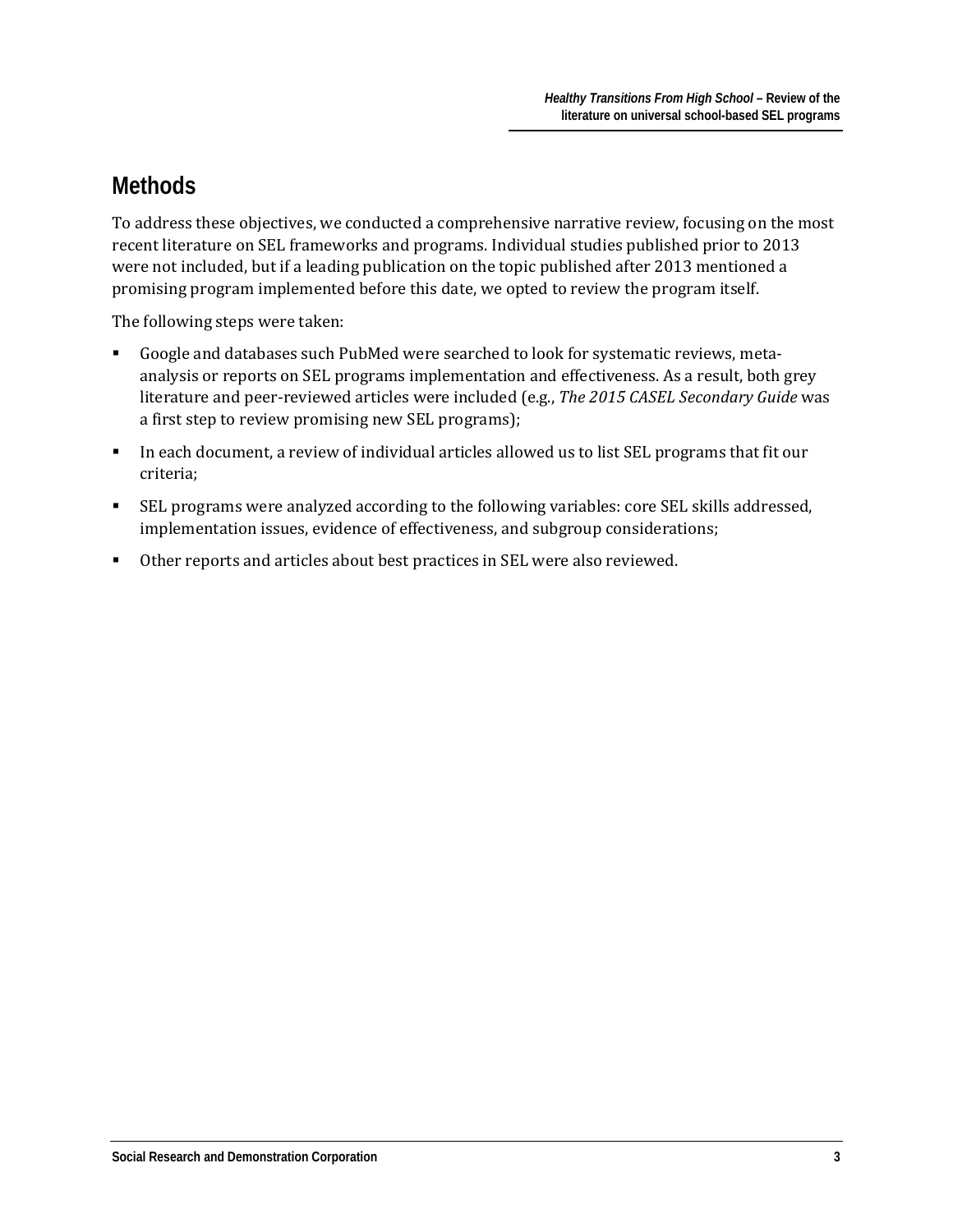# <span id="page-6-0"></span>**Findings**

# <span id="page-6-1"></span>**Conceptual frameworks for SEL**

The CASEL conceptual framework (2016) articulates five core SEL competency domains: *selfawareness, self-management, social awareness, relationship skills*, and *responsible decision-making*. Our review of the recent academic and grey literature on SEL revealed that the CASEL framework is very prevalent and still appears to be the dominant framework in the recent literature (Grant, Hamilton, Wrabel, Gomez, Whitaker, Leschitz, Unlu, Chavez-Herrerias, Baker, Barrett, Harris, & Ramos, 2017). According to research funded by the Wallace Foundation, for example, practitioners, policymakers and family members are most likely to be familiar with and accept the phrase "social and emotional learning" over other ways of describing these competencies (Loeb, Tipton, & Wagmer, 2016).

In addition to the five core SEL competencies articulated by CASEL, we identified the following conceptual frameworks in the SEL literature as having some relevance for *HTFHS*:

- **MyWays Success Framework:** This framework for student success emphasizes helping students create their own path (Belfiore and Lash, 2017). For example, "*wayfinding abilities*" focus on navigating transitions, learning from failure, and building social capital. Other competencies related to SEL include *self-direction and perseverance* (e.g., initiative, flexibility and adaptability, grit and tenacity, self-control), *positive mindsets* (e.g., "I belong in this community. My ability and competence grow with my effort"), *social skills and responsibility* (e.g., interpersonal skills, leadership, ethics), *communication and collaboration* (e.g., ability to work effectively with diverse teams), and *identify opportunities and set goals* (e.g., selfawareness).
- **Education for Life and Work:** The National Research Council (2012) in the US released a report which summarized research on "transferable skills," that is, competencies that contribute to successful experiences in school, the workplace, and life. These were organized in three broad areas: *cognitive competencies* (e.g., mastery of academic content in various subjects and of skills related to critical thinking, creativity, and argumentation), *intrapersonal competencies* (e.g., attitudes and behaviours such as conscientiousness, initiative, flexibility, emotional regulation, and grit), and *interpersonal competencies* (e.g., skills needed to relate to other people, such as communication, collaboration, conflict resolution, and leadership).
- **Seligman's (2011) PERMA model:** This framework has been empirically tested with Australian adolescents and has demonstrated applicability within the field of positive education (Kern, Walter, Adler, & White, 2015). The framework's five core elements of psychological wellbeing include *positive emotions*, or hedonic feelings of happiness (e.g., feeling joyful, content, and cheerful); e*ngagement*, or psychological connection to activities or organizations (e.g., feeling absorbed, interested, and engaged in life); *positive relationships* that involve feeling socially integrated, cared about and supported by others, and satisfied with one's social connections; *meaning,* which refers to believing that one's life is valuable and feeling connected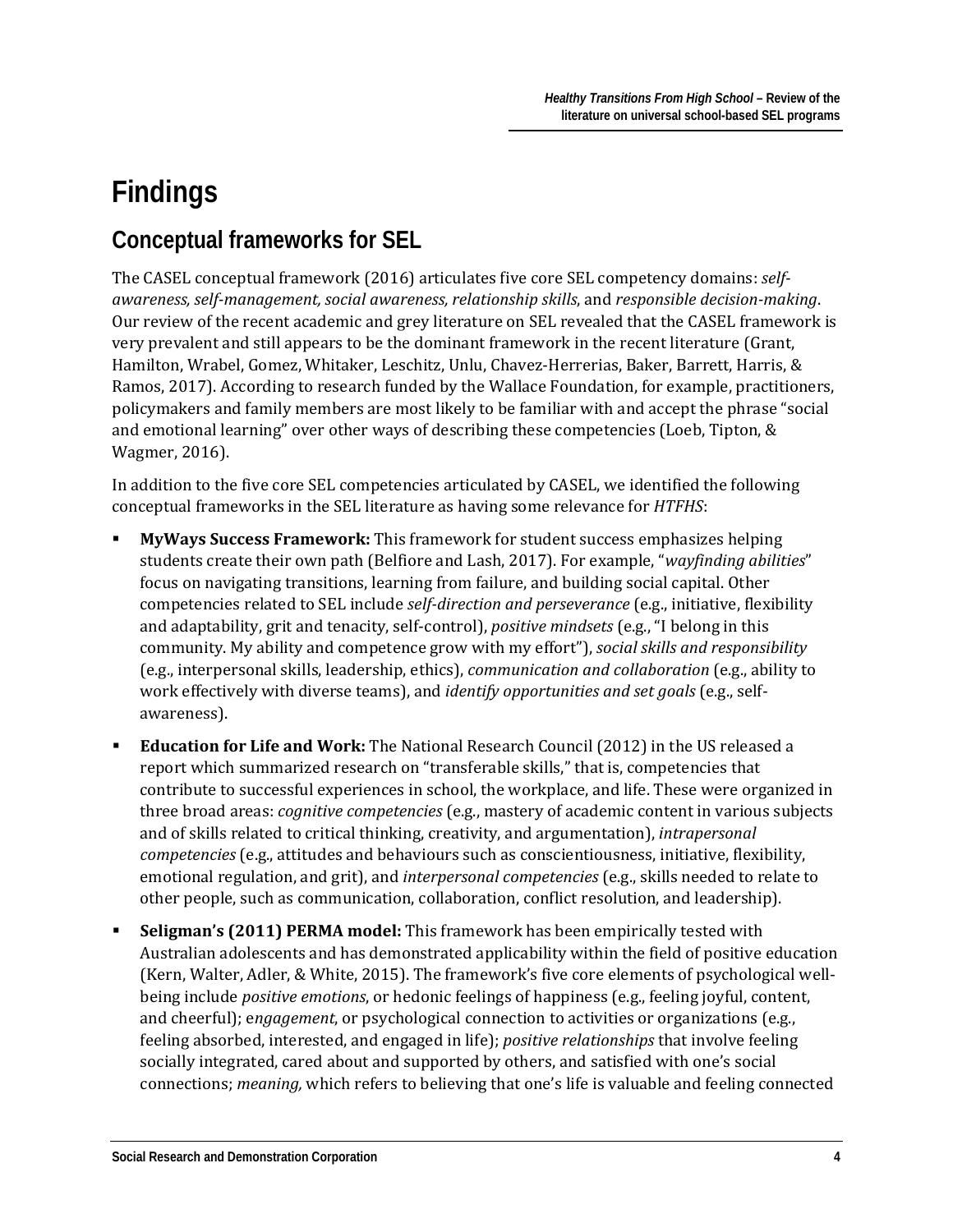to something greater than one's self; and *accomplishment,* which involves making progress toward goals, feeling capable to do daily activities, and having a sense of achievement.

- **The RULER Approach to Social and Emotional Learning:** RULER is a universal SEL program that targets five key emotional skills based on the achievement model of emotional intelligence: *recognizing* emotions in oneself and others, *understanding* the causes and consequences of emotions, *labeling* emotions with an accurate and diverse vocabulary, and *expressing* and *regulating* emotions in socially appropriate ways (Hagelskamp, Brackett, Rivers, & Salovev, 2013).
- **Forum for Youth Investment's Social and Emotional Learning (SEL) Challenge:** This partnership among expert practitioners (e.g., youth workers, social workers, teachers) was designed to identify promising practices for building skills in six areas: e*motion management, empathy, teamwork, initiative, responsibility*, and *problem solving* (Smith, McGovern, Larson, Hillaker, & Peck, 2016).
- **OECD Study on Social and Emotional Learning (SSES)**: The OECD's (2015) international survey assessed 10- and 15-year-old students in a number of cities and countries around the world. John and De Fruyt (2015) concluded that the five-factor model of personality characteristics was the best suited for the purposes of the OECD's SSES. These were organized into five broad domains: *emotion regulation* (related to Emotional Stability)*, engagement with others* (related to Extraversion)*, collaboration* (related to Agreeableness)*, task performance* (related to Conscientiousness)*,* and *open-mindedness* (related to Openness to Experience).
- **Harvard Graduate School of Education:** This framework for Social and Emotional Learning is based on research by Jones and Bouffard (2012), and posits that major social and emotional skills and behaviors can be categorized into three main categories: *emotional processes* (e.g., emotional knowledge and expression, emotional and behavioral regulation, and empathy and perspective-taking)*, social/interpersonal skills (e.g.,* understanding social cues, interpreting others' behaviors, navigating social situations, interacting positively with peers and adults, and other prosocial behavior*),* and *cognitive regulation* (e.g., attention control, inhibiting inappropriate responses, working memory, and cognitive flexibility or set shifting). These categories continue to be used by Jones and her research team (2017) at Harvard.
- **Turnaround for Children's Building Blocks for Learning**: Turnaround for Children (2014), a non-profit that works in impoverished schools in New York City, Newark, New Jersey, and Washington, D.C, translates neuroscientific research into tools and strategies for schools in order to accelerate healthy development and academic achievement. Their Building Blocks for Learning Framework, created by educational psychologist Stafford-Brizard (2016), outlines the development of skills children need to become successful, engaged and independent learners in K-12 and beyond. It is intended to serve as a platform for multiple stakeholders from the areas of policy, research and practice to build a more comprehensive approach to student development in schools. Figure 1 below illustrates the framework's 16 key social-emotional learning skills for comprehensive student development.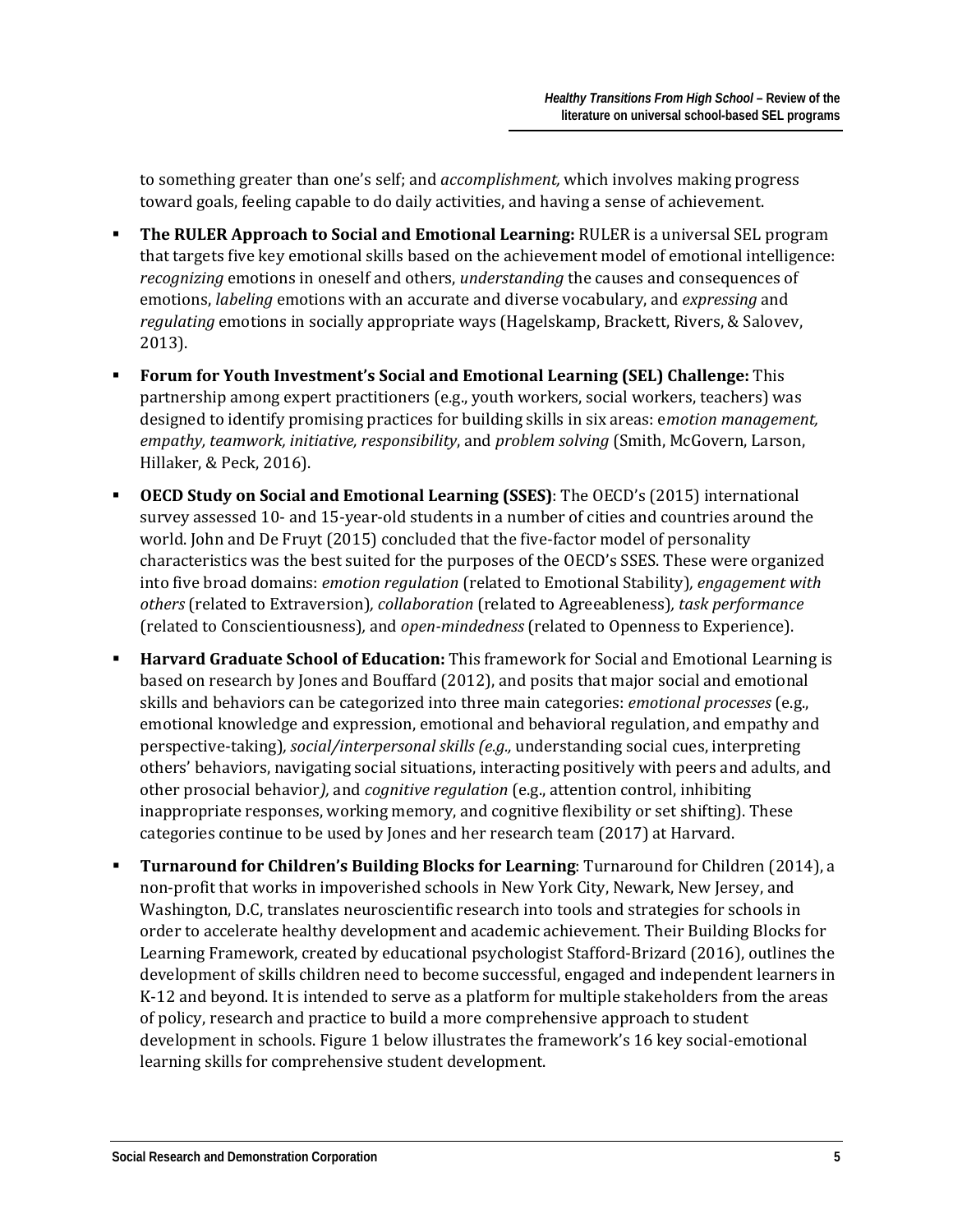

#### **Figure 1 Turnaround for Children's Building Blocks for Learning**

**Source**: Stafford-Brizard, 2016.

## <span id="page-8-0"></span>**Issues with SEL frameworks**

#### Lack of clarity and gaps

In 2017, the American Institutes for Research (AIR) undertook a comprehensive review of key indicators and measures of social and emotional development (Berg, Same, Nolan, Benson, & Jacobs, 2017). These authors reviewed 136 frameworks from 20 areas of study to organize constructs that fall under the umbrella term "social and emotional (SE) competencies." The following conclusions from their report are of particular interest for *HTFHS* programming and measurement:

- Different terms are used for competencies that have similar definitions. Similar terms are used for competencies that have different definitions. Many competencies occur in multiple subdomains, highlighting the interconnectedness of the competencies.
- Framework authors and developers use theoretical research more than empirical evidence to justify the structure and relationships among constructs. Likewise, frameworks are developed often to advance theory and practice and do not often include measurement considerations.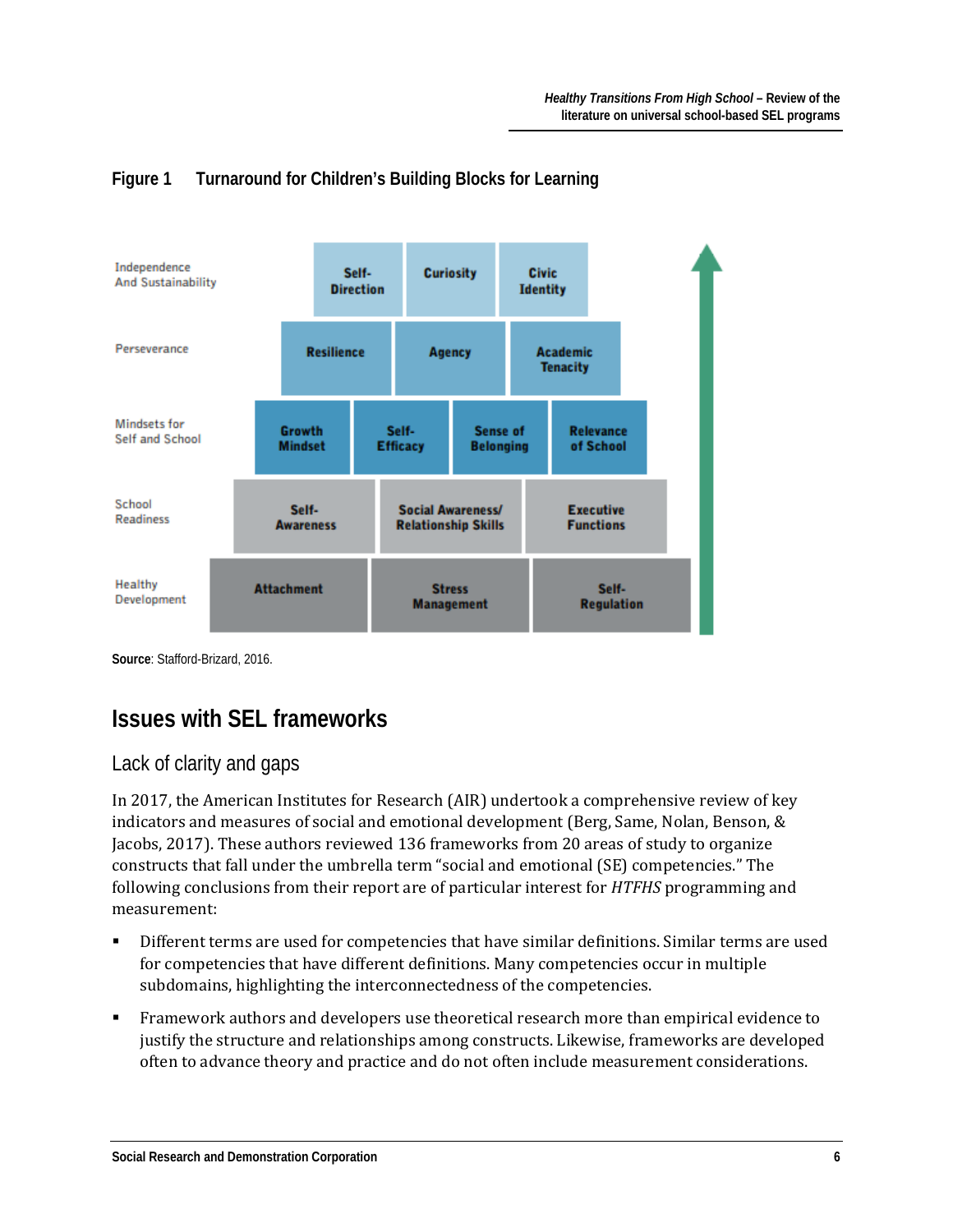- There is an overall scarcity of SEL frameworks that delineate SE competencies by specific age range – fewer than ten per cent of frameworks outline the developmental sequence of competencies, which could mask unique needs of certain age groups**.**
- Fewer than 20 per cent of frameworks consider culturally and linguistically diverse individuals and groups, fewer than 20 per cent consider the experiences of youth with disabilities, and very few acknowledge the effects of traumatic experiences.

Despite these gaps and lack of conceptual clarity, Berg and her colleagues (2017) found that most competencies identified in their review fit into six domains (and 23 subdomains). These include *cognitive regulation, emotional processes, interpersonal processes, values, perspectives* and *identity/self-image* (see Figure 2).

|                  | <b>Cognitive Regulation</b>                                                                                                           |             | <b>Emotional Processes</b>                                                                                                    |             | <b>Interpersonal Processes</b>                                                                                                      |
|------------------|---------------------------------------------------------------------------------------------------------------------------------------|-------------|-------------------------------------------------------------------------------------------------------------------------------|-------------|-------------------------------------------------------------------------------------------------------------------------------------|
| ٠<br>ш<br>ш<br>ш | <b>Attention Control</b><br>Working Memory and Planning<br><b>Skills</b><br><b>Inhibitory Control</b><br><b>Cognitive Flexibility</b> | ш<br>ш<br>ш | Emotion Knowledge and<br>Expression<br><b>Emotional and Behavioral</b><br>Regulation<br><b>Empathy and Perspective-Taking</b> | ш<br>ш<br>ш | <b>Understanding Social Cues</b><br><b>Conflict Resolution/Social Problem-</b><br>Solving<br>Prosocial and Cooperative<br>Behaviour |
| ш                | <b>Critical Thinking</b>                                                                                                              |             |                                                                                                                               |             |                                                                                                                                     |
|                  | <b>Values</b>                                                                                                                         |             | <b>Perspectives</b>                                                                                                           |             | Identity/Self-Image                                                                                                                 |
| ٠                | <b>Ethical Values</b>                                                                                                                 | ш           | Optimism                                                                                                                      | ш           | Self-Knowledge                                                                                                                      |
| $\blacksquare$   | Performance Values                                                                                                                    | ш           | Gratitude                                                                                                                     | ш           | Purpose                                                                                                                             |
| $\blacksquare$   | Civic Values                                                                                                                          |             | <b>Openness</b>                                                                                                               | п           | Self-Efficacy/Growth Mindset                                                                                                        |
| ш                | Intellectual Values                                                                                                                   | ш           | Enthusiasm/Zest                                                                                                               |             | Self-Esteem                                                                                                                         |

#### **Figure 2 Taxonomy Project coding system: six domains and 23 subdomains**

Adapted from Berg et al., 2017.

For more detailed information about operational definitions of SE competencies and emerging areas of interest, including cultural-related competencies, refer to the report by Berg and her colleagues (2017).

#### Developmental stages and SEL

A report by the US Institute of Medicine and National Research Council Committee (2011) provides insights into adolescent development from lead researchers in various disciplines (e.g., neuroscience, psychology, sociology, public health). According to the authors, the onset of adolescence, linked to the onset of puberty, is a time of dramatic physical, emotional, and cognitive changes, including (IOM & NRC, 2011, p. 42):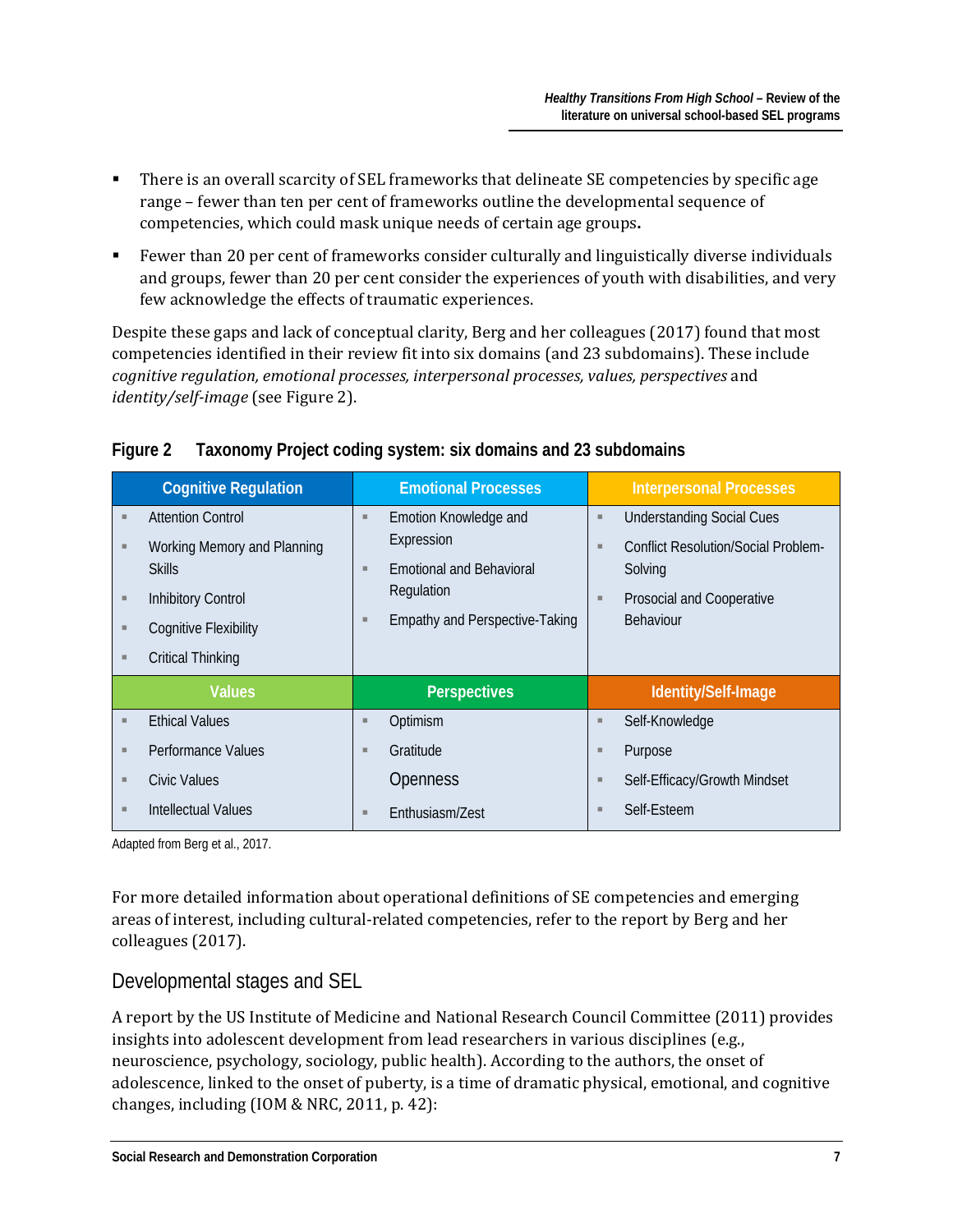- Increased romantic motivation and interest in sexuality;
- Increased emotional reactivity and intensity;
- Changes in circadian rhythms;
- Increased appetite during periods of rapid growth;
- Increased risk of depression;
- Increased sensation-seeking.

The report further states that these neurobiological processes that define adolescence must be understood in the context of psychological development and social influences. In the same report, Bradford Brown, a developmental psychologist at the University of Wisconsin, wrote that there are four key psychosocial tasks all adolescents must accomplish (IOM & NRC, 2011, p. 48):

- To *stand out* to develop identity and pursue autonomy;
- To *fit in*  to find comfortable affiliations and gain acceptance from peers;
- To *measure up* to develop competence and find ways to achieve;
- To *take hold* to make commitments to particular goals, activities, and beliefs.

An important aspect of identity formation involves gender, ethnicity, and sexual orientation – adolescents must discern the criteria for these possible identities, evaluate them, and decide whether and how to incorporate them into their personal sense of self. Closely linked to identity formation is the development of autonomy. If individuals develop a high sense of agency (feeling of control over actions and their consequences) while retaining close connections with significant adults, they will be more likely to develop a healthy "autonomous, relational self" (Kagitcibasi, 2005).

The rapid changes that characterize adolescence provide unique opportunities for youth to develop and practice SEL. According to Robbins (2015), both the neurological perspective and stages of adolescent development can be addressed through the five CASEL competencies:

- 1. Self-awareness addresses vulnerability in emotional regulation and heightened emotional responses;
- 2. Self-management addresses vulnerability in increased hormonal activity, emotional regulation, and heightened emotional responses;
- 3. Responsible decision-making addresses vulnerability/susceptibility to making decisions based on affective responses or rewards (note the importance of social context on reward-processing during adolescence);
- 4. Social-awareness addresses vulnerability of social hypersensitivity, difficulty taking others' perspectives;
- 5. Relationship skills address vulnerability of increased reliance on peers and social hypersensitivity.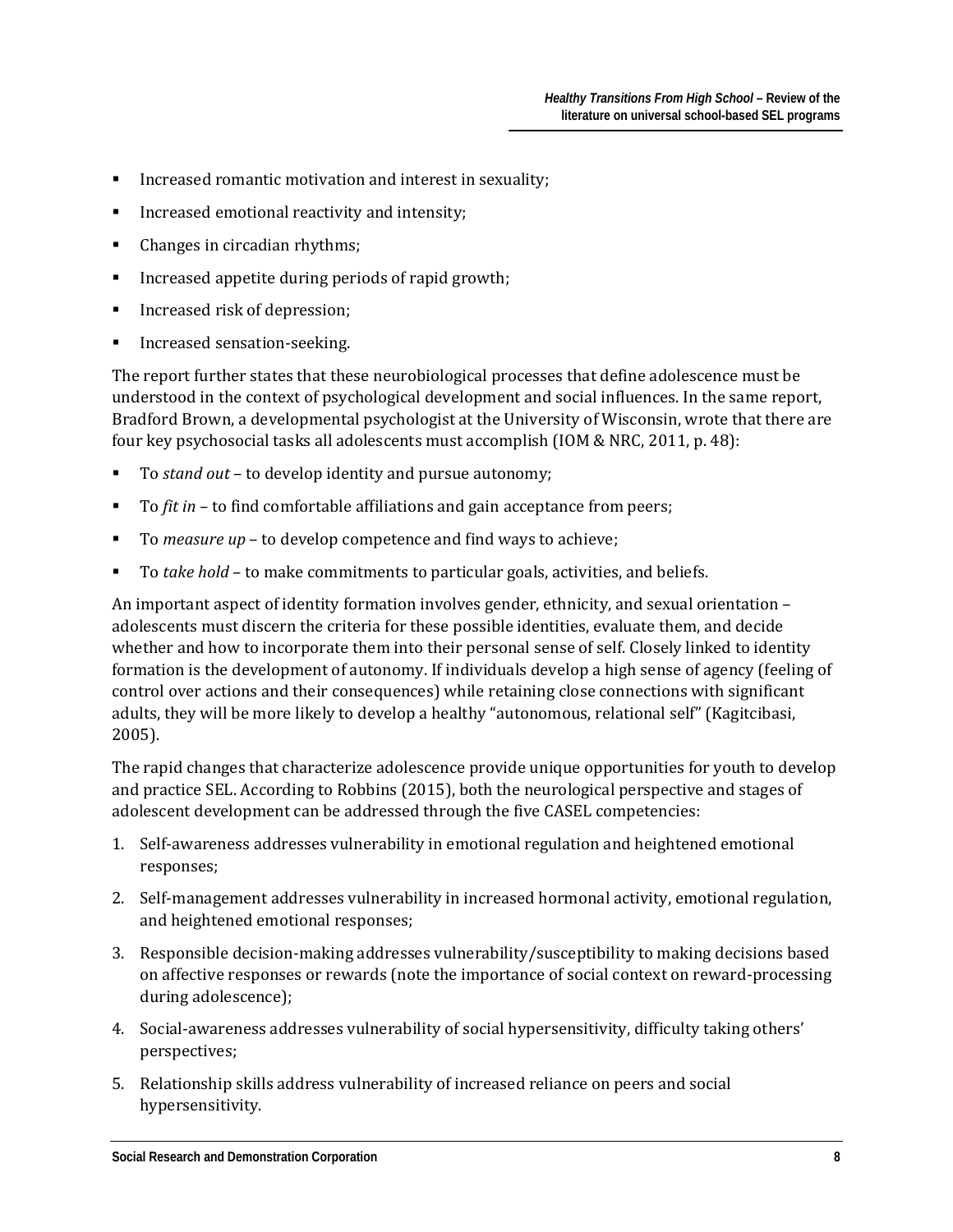As noted earlier, the report by Berg and her colleagues (2017) also remarked on the lack of developmental sequencing of SEL competencies in the literature. They proposed adding five additional subdomains to the coding system specific to adolescents, for future framework development:

- **Autonomy**: A new subdomain could cover three components: functional autonomy (the ways in which adolescents create and execute a strategy to reach their goals), emotional autonomy (defining goals and wishes separately from the influence of parents and peers), and attitudinal autonomy (the cognitive process of listing options and defining goal). These are important for academic and psychological well-being, and are especially important as young people transition to college or the workforce. (Coding system examples: "recognizes when to seek help from others," "acting upon one's sense of agency.")
- **Relational Self**: This could be added to the "Identity" domain as it reflects knowledge and feelings about oneself in relation to others and other groups. Identity is a key component in identity development in adolescence. (Code examples: "sense of belonging, "stands one's ground when another child tries to pressure him or her," "believes that others are not defined by their circumstances," "recognizes and understands others' strengths and weaknesses," and "identifies and understands character traits of others.")
- **Intimacy and attachment:** A new subdomain could help integrate the research that having responsive, supportive, and secure adult relationships supports effective coping strategies, positive identity development, and intimacy development. (Code examples: "letting yourself be known by others", accepting care from others", "showing vulnerability.")
- **Resourcefulness:** A new subdomain could address the importance of resourcefulness for all young people, and especially those coping with difficult life situations. While self-control, which is already well represented in the coding system, encompasses learned resourcefulness (Rosenbaum, 1990), the act of seeking help is a type of social resourcefulness (Code example: "seeks help.")
- **Coping and Resilience:** Given the prevalence of stress in young people's lives and the importance of developing coping strategies, this could be its own subdomain to bring attention to the factors that help youth build resilience in different part of their life. Individual competencies could include resourcefulness, growth mindset, optimism, and self-regulation.

Berg and colleagues (2017) also proposed a new set of codes to the "Purpose" subdomain related to *Opportunity Recognition and Orientation to the Future*. Examples of these competencies include opportunity recognition/awareness of opportunities for continued learning, awareness of life's options, and steps for making choices. Their team also considered these competencies important for development in later adolescence.

#### Lack of contextual considerations

It is important to think about SEL frameworks and indicators in light of contextual considerations (Berg, Same, Nolan, Benson, & Jacobs, 2017). Indeed, both CASEL and the Harvard team (see Figures 3 and 4 below) acknowledge that SEL skills are related to community, family, peers, and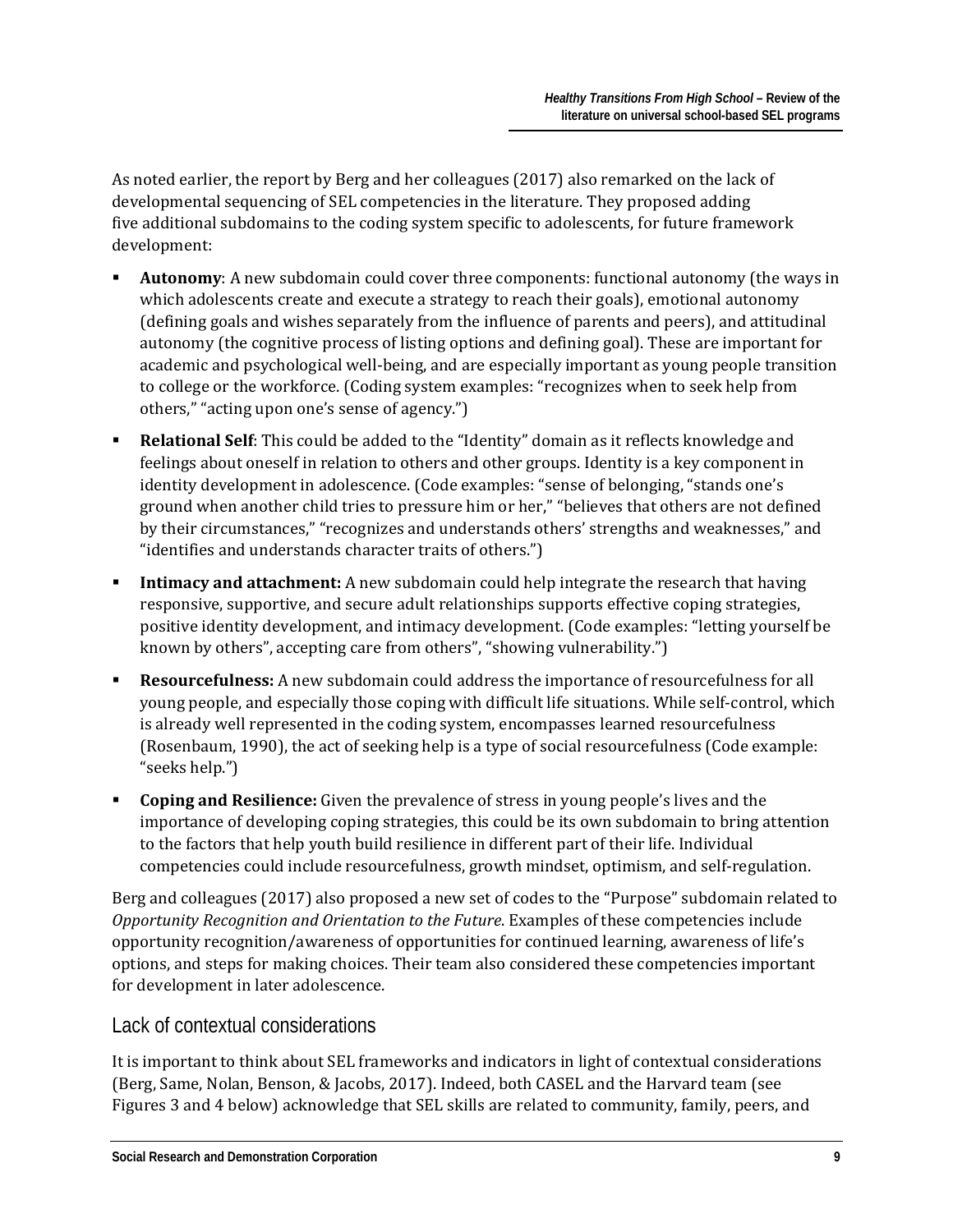other interactions and influences. However, it is noteworthy that these frameworks provide very little indication of *how* these processes unfold.

Consider Figure 3, which represents a CASEL framework updated in recent years to support schoolwide efforts to promote SEL (Durlak, Domitrovich, Weissberg, & Gullotta, 2015, p. 7).



**Figure 3 CASEL's conceptual model of SEL in educational settings**

**Source**: Durlak, et al., 2015, p. 7.

Similarly, Jones and Bouffard (2012) from the Harvard Graduate School of Education created a framework (Figure 4) focused primarily on school context, including a deeper look at teachers' backgrounds and characteristics.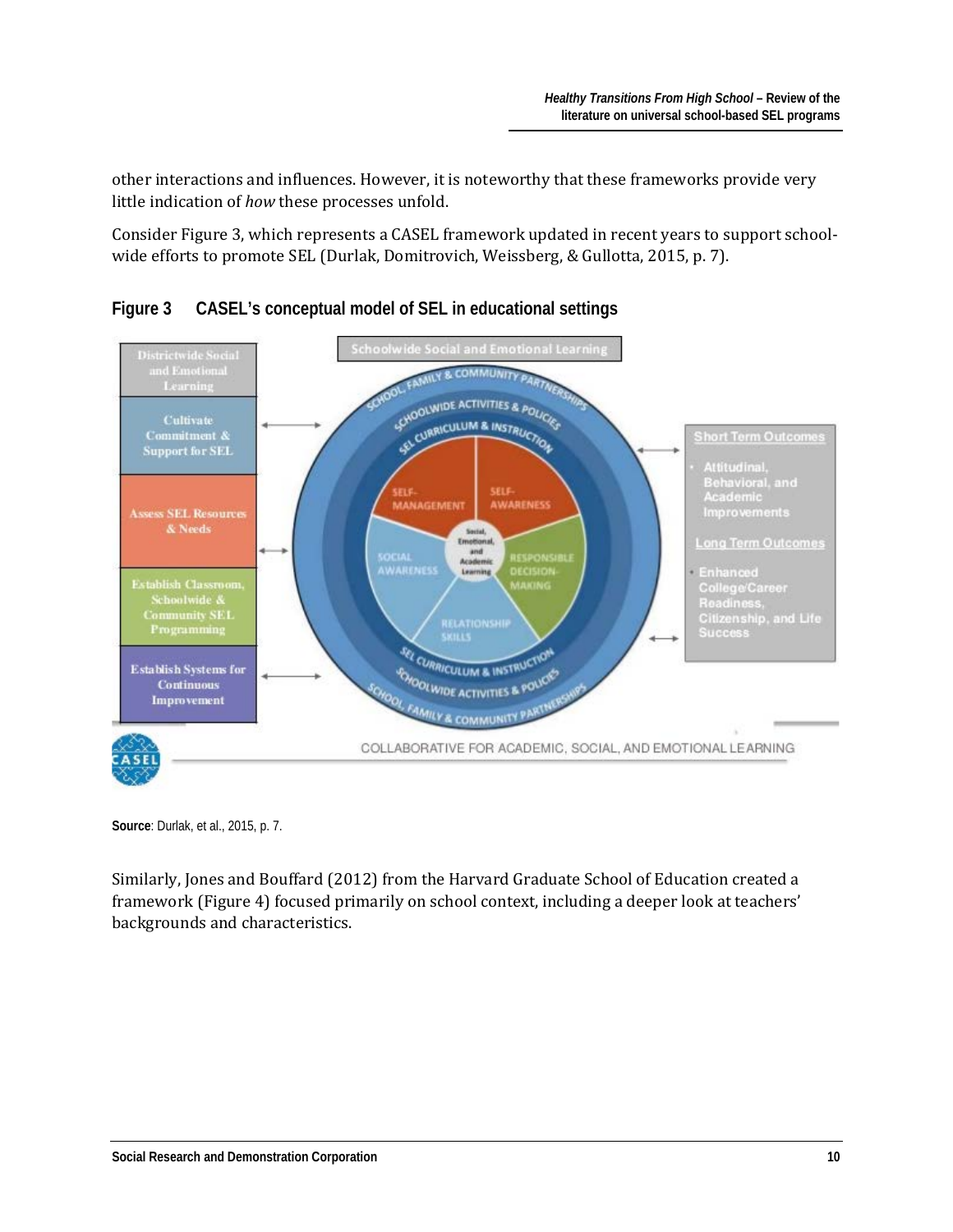

#### **Figure 4 Harvard Graduate School of Education's SEL Framework**

**Source**: Jones and Bouffard, 2012.

Despite the acknowledgement of the importance of "developmentally-contextual models" which take into broader educational contexts (Jones & Bouffard, 2012), we suggest that current available frameworks appear to be of limited help to understanding how other sources of influence *outside* the school (e.g., cultural, political, economic) might foster or hinder SEL development.

#### Equity considerations

Despite the growing interest in SEL, many students face barriers to developing SEL competencies (Simmons, Brackett, & Adler, 2018). Barriers can include those which are systemic (e.g., poverty), institutional (e.g., exclusionary discipline practices and policies, lack of trauma-informed practices) or individual (e.g., educators' own implicit biases, educator stress and burnout).

Schools can play an important role in supporting young people who have experienced adversity to mitigate the negative outcomes of challenging or even traumatic experiences (Simmons, Brackett, & Adler, 2018). The following considerations are particularly relevant to *HTFHS* in terms of promoting access to high quality SEL education for all:

 Simmons and colleagues (2018) note the importance of *cultural competence* in education. "Cultural competency includes valuing diversity, being culturally self-aware, understanding the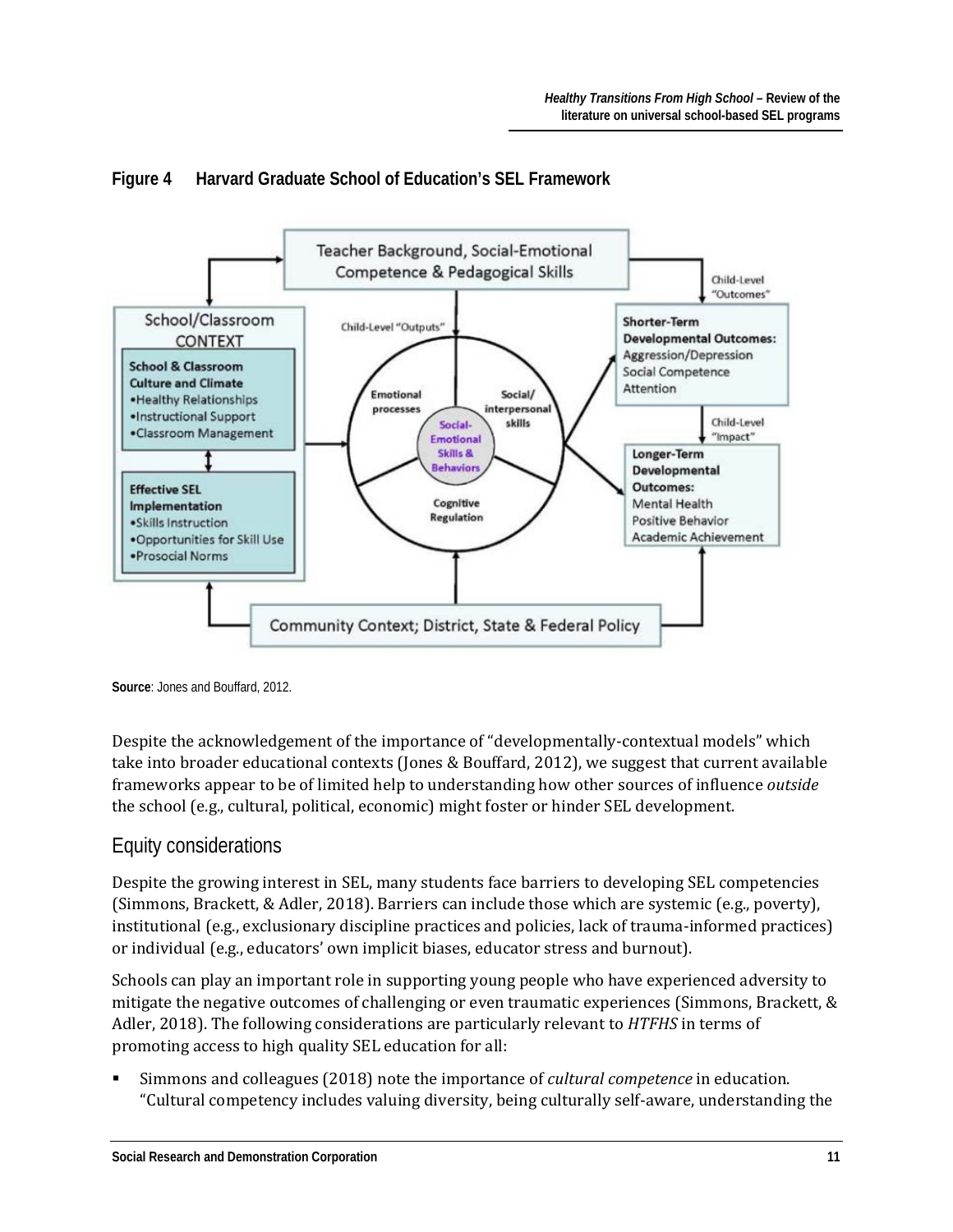dynamics of cultural interactions, and designing curricula that incorporates students' lives" (Diller & Moule, 2005). Educators who are more culturally competent may be better able to create conditions where students and families feel a sense of belonging, support, respect, and safety (Greenberg, Goldhaber, Weissberg, & Durlak, 2017). As noted by Hecht and Shin (2015), program developers and researchers need to explore strategies to design and implement SEL interventions in culturally competent ways.

- "*Equity literacy*" is a relatively new theoretical construct emerging in education, that involves identifying and confronting inequity in practices, policies, curricula, and research, and preventing the imposition of values and beliefs on young people, which can cause inadvertent harm (Gorski & Swalwell, 2015). It emphasizes the importance of students gaining a robust understanding about how people are treated by one another and by institutions and cultivates a general appreciation of diversity.
- Simmons and colleagues (2018) reinforce the pressing need to measure, understand, and assess the impact of universal SEL on educators' and students' *outcomes*. It is important that studies are conducted in different settings among diverse social groups and look at long-term effects, as well as dosage and quality of implementation.

## <span id="page-14-0"></span>**SEL education and learning standards**

Despite the issues identified above, it is clear from our review that SEL is increasingly viewed as important to the healthy development of children and youth, and that the field is advancing conceptually. Whether core competencies are divided into three domains (e.g., Education for Life and Work, Harvard GSE), five (e.g., CASEL, PERMA, RULER) or six (e.g., AIR, Forum for Youth), the domains themselves are viewed as relevant across the age and developmental spectrum. Of course, specific competencies and skills may be more or less important at different stages of development.

As noted above, work on articulating optimal developmental sequencing of SEL is at an early stage, but there are a few examples of how this has been incorporated into SEL education and learning standards, as described below.

 In British Columbia (2018), SEL is at the centre of curriculum and assessment redesign. Core competencies [fo](#page-14-1)r the curriculum include: communication, creative and critical thinking, positive personal and cultural identity, personal awareness and responsibility, and social responsibility.1 These competencies have been created on a developmental continuum (not by grade level) and present an inclusive, strength-based, student-centred approach. Sets of profiles provide descriptions of students as they progress to sophisticated stages of competency. The profiles are written from the student's point of view, reflecting student ownership and responsibility for demonstrating the competencies. See

<span id="page-14-1"></span>The personal awareness and responsibility competency overlaps with CASEL's self-awareness, self-management and responsible decision-making domains, while the social responsibility competency aligns with CASEL's responsible decision-making, social awareness, and relationship skills domains.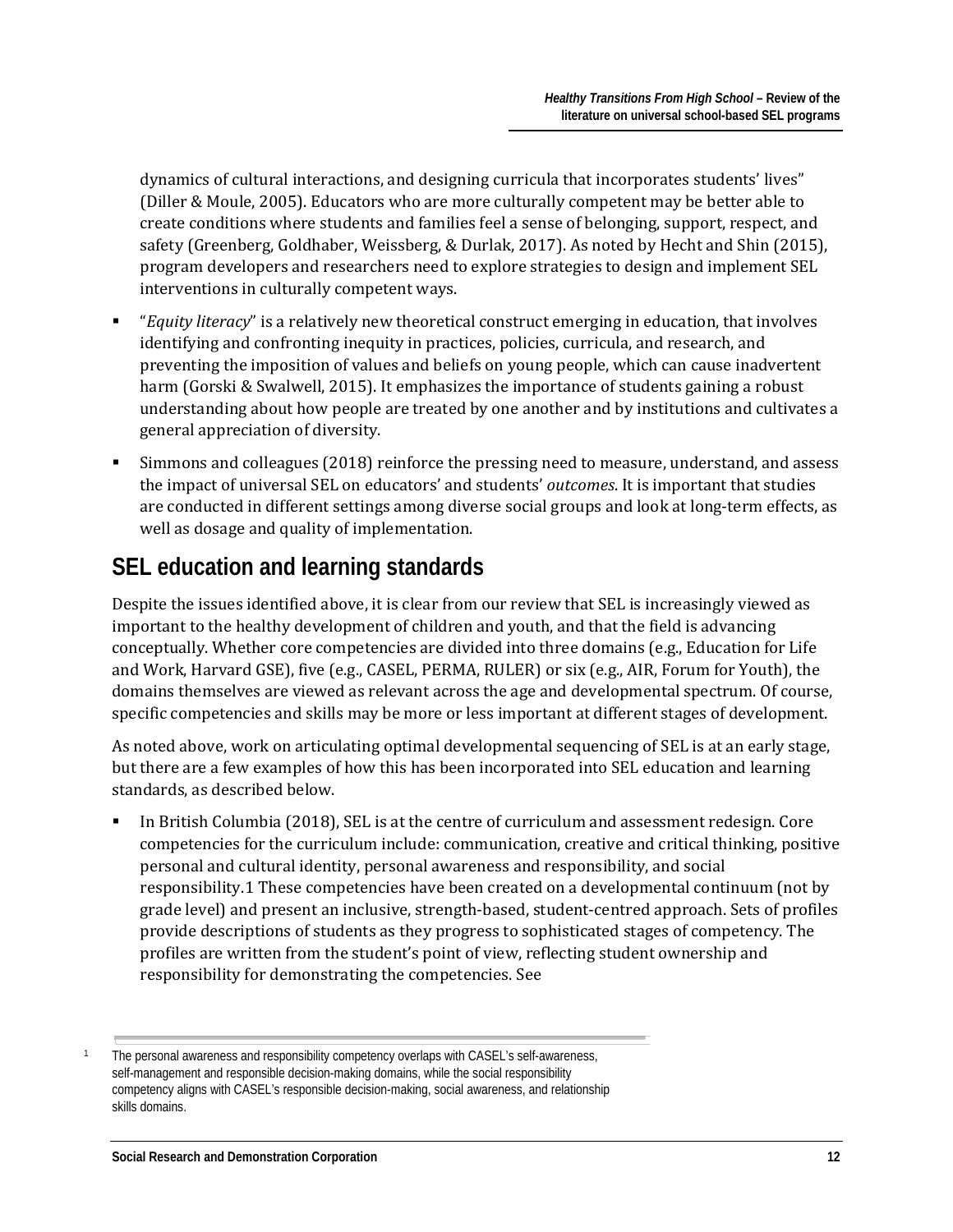<https://curriculum.gov.bc.ca/competencies/social-responsibility> for an example of a profile for "social responsibility."

- Some US schools and school districts have developed specific SEL learning standards.[2](#page-15-0) SEL learning standards identify specific goals and benchmarks for student SEL by grade, and articulate what students should know and be able to do related to SEL (CASEL, 2017):
	- Cleveland Metro Schools (2011): [http://www.clevelandmetroschools.org/cms/lib05/OH01915844/Centricity/shared/distri](http://www.clevelandmetroschools.org/cms/lib05/OH01915844/Centricity/shared/districtfiles/departments/humanware/SEL%20Scope%20and%20Sequence1.pdf) [ctfiles/departments/humanware/SEL%20Scope%20and%20Sequence1.pdf](http://www.clevelandmetroschools.org/cms/lib05/OH01915844/Centricity/shared/districtfiles/departments/humanware/SEL%20Scope%20and%20Sequence1.pdf)
	- Illinois State Board of Education (2016): [https://casel.org/wp](https://casel.org/wp-content/uploads/2016/08/PDF-7-Illinois-SEL-Standards.pdf)[content/uploads/2016/08/PDF-7-Illinois-SEL-Standards.pdf](https://casel.org/wp-content/uploads/2016/08/PDF-7-Illinois-SEL-Standards.pdf)
	- Kansas State Board of Education (2012): [https://www.ksde.org/Portals/0/CSAS/Content%20Area%20\(M-](https://www.ksde.org/Portals/0/CSAS/Content%20Area%20(M-Z)/School%20Counseling/Soc_Emot_Char_Dev/SECD%20FINAL.pdf)[Z\)/School%20Counseling/Soc\\_Emot\\_Char\\_Dev/SECD%20FINAL.pdf](https://www.ksde.org/Portals/0/CSAS/Content%20Area%20(M-Z)/School%20Counseling/Soc_Emot_Char_Dev/SECD%20FINAL.pdf)

Table 1 below provides an example from the Kansas State Board of Education (2012) of how SEL learning standards for each of CASEL's five core SEL competencies have been specified for various grade levels. Within each learning standard, the skills become slightly more complex as the grade level increases, and as students apply the skills in new and evolving contexts.

While it is standard practice for school districts and schools to have learning standards for core academic instructional areas, SEL is not always established as an area that merits instructional focus (CASEL, 2017). Creating comprehensive, developmentally appropriate learning standards communicates SEL as a priority. Standards can also help create a common language on a topic that is sometimes less familiar than math or other subjects to teachers, students, and parents.

Finally, it is important to recognize that the need for SEL does not end in high school – higher education settings and the workplace both bring new challenges. The structure and support of predetermined school schedules, parental monitoring, and family routines often change, which can shift responsibility from an external orientation towards a more internal focus (Conley, 2015). Conley (2015), a nationally recognized higher education researcher in the US, highlighted the importance of developing courses that promote SEL not only in elective classes but within the core curriculum, such as through mandatory first-year seminars. This would allow more students to be reached and provide SEL benefits on a broader scale.

In order to promote SEL throughout important developmental stages, it appears important to look for opportunities to systematically integrate SEL into education settings.

<span id="page-15-0"></span><sup>2</sup> Our search did not identify any Canadian examples available online, though these may exist in other formats or be in development.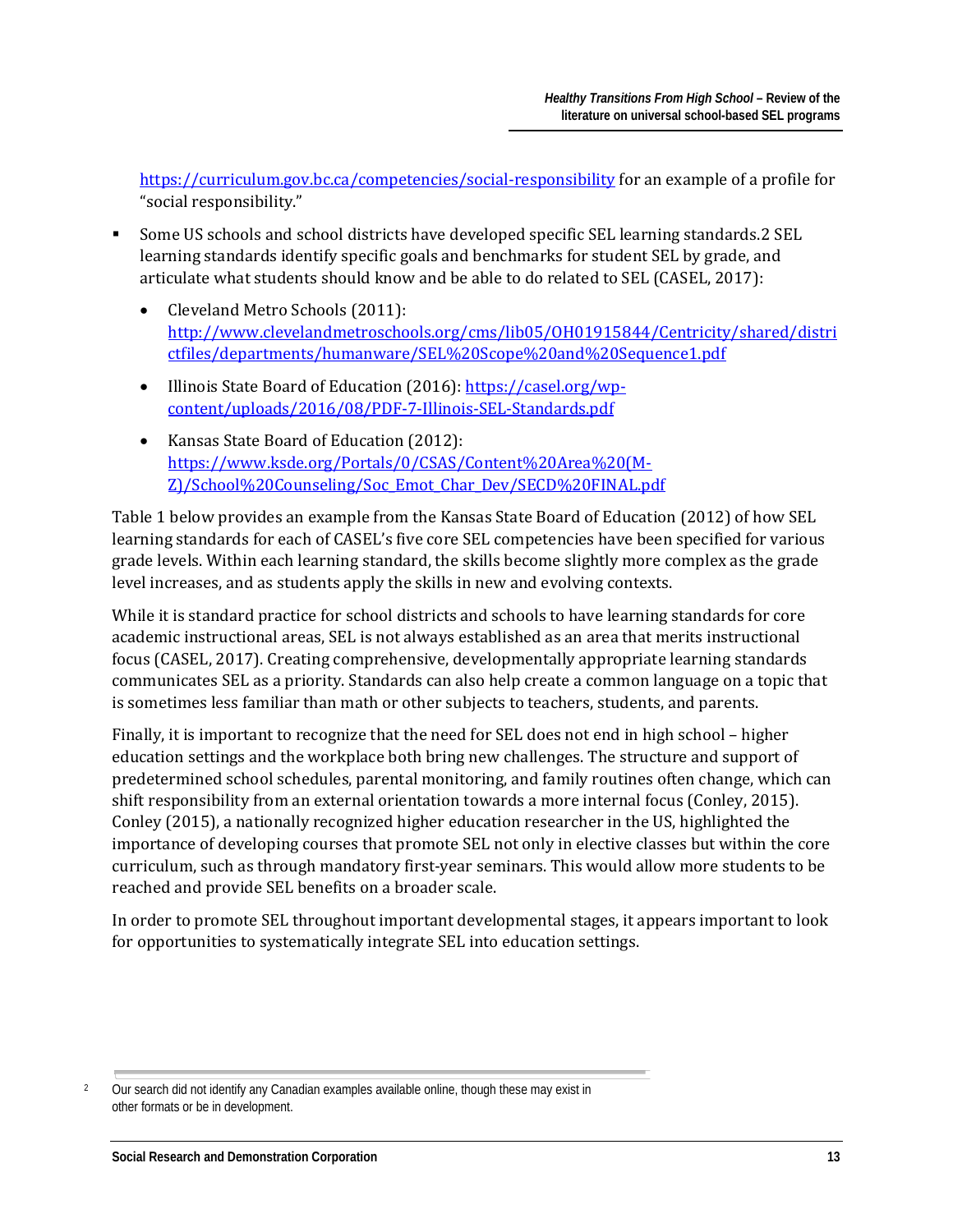| <b>Core CASEL SEL</b><br>Learning |                                                    |                                                                                                                                                                     |                                                                                                                                                                                                                                                                                                                                                                       |                                                                                                                                                                                                                                                                                                    |                                                                                                                                                                                                                                                                                                                                                                                                                                                                                                                                                                                                                                                                                                                                                    |
|-----------------------------------|----------------------------------------------------|---------------------------------------------------------------------------------------------------------------------------------------------------------------------|-----------------------------------------------------------------------------------------------------------------------------------------------------------------------------------------------------------------------------------------------------------------------------------------------------------------------------------------------------------------------|----------------------------------------------------------------------------------------------------------------------------------------------------------------------------------------------------------------------------------------------------------------------------------------------------|----------------------------------------------------------------------------------------------------------------------------------------------------------------------------------------------------------------------------------------------------------------------------------------------------------------------------------------------------------------------------------------------------------------------------------------------------------------------------------------------------------------------------------------------------------------------------------------------------------------------------------------------------------------------------------------------------------------------------------------------------|
| competency                        | standard example                                   | $K-2$                                                                                                                                                               | $3-5$                                                                                                                                                                                                                                                                                                                                                                 | $6 - 8$                                                                                                                                                                                                                                                                                            | $9 - 12$                                                                                                                                                                                                                                                                                                                                                                                                                                                                                                                                                                                                                                                                                                                                           |
| Self-awareness                    | Understand and<br>analyze thoughts<br>and emotions | Identify and describe basic<br>emotions.<br>Identify situations that might<br>2.<br>evoke emotional responses.<br>Identify positive and negative<br>3.<br>emotions. | Critically reflect on behavioral<br>responses depending on<br>context or situation.<br>Identify the varying degrees of<br>2.<br>emotions one can experience<br>in different situations.<br>Identify the positives and<br>3.<br>negatives of emotions that<br>can be experienced with<br>various communication<br>forums.<br>Recognize reactions to<br>4.<br>emotions. | Describe common emotions<br>and effective behavioral<br>responses.<br>Recognize common stressors<br>2.<br>and the degree of emotion<br>experienced.<br>Analyze and assess reactions<br>3.<br>to emotions in multiple<br>domains (for example, in face-<br>to-face or electronic<br>communication). | Analyze complex emotions.<br>Evaluate degree of personal<br>2.<br>emotion from common<br>experiences.<br>3.<br>Recognize direct positive and<br>negative reactions to<br>emotions/stress (for example,<br>fight or flight response, voice<br>volume, tonal quality,<br>shallow/rapid breathing, rapid<br>heart rate, crossed arms, facial<br>distortions, sweating).<br>Recognize indirect, negative<br>reactions to emotion/stress (for<br>example, substance abuse,<br>insomnia, social withdrawal,<br>depression, socially<br>inappropriate displays of<br>emotion, bullying, risk-taking<br>behaviors).<br>Interpret/ anticipate how<br>5<br>positive and negative<br>expressions of emotions affect<br>others in the interdependent<br>world. |

#### **Table 1 Example of SEL learning standards from Kansas State Board of Education (2012)**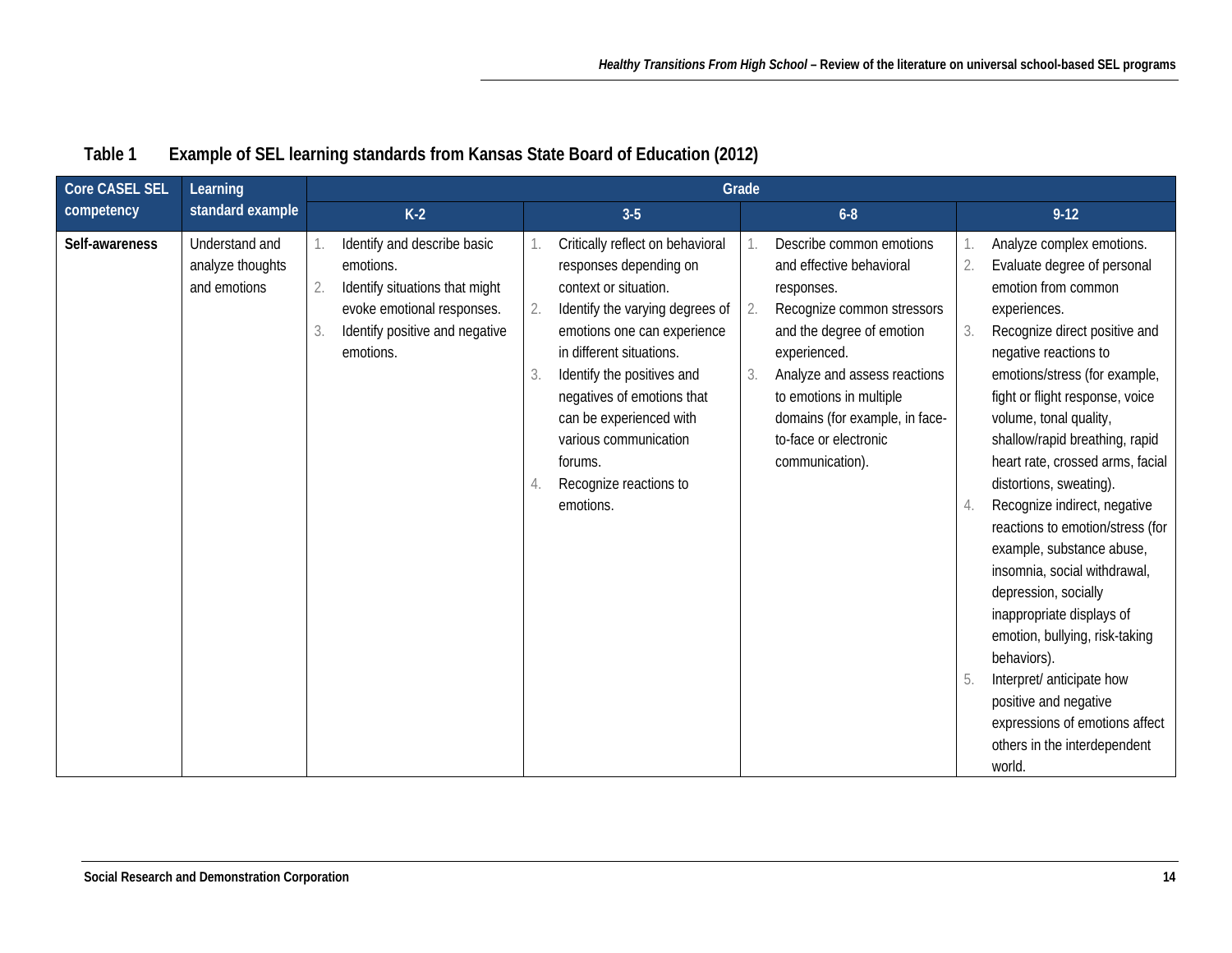| Core CASEL SEL<br>Learning                                                                            |                                                                                                                                                                                                                                                                                                                         |                                                                                                                                                                                                                                                                                                                                                                                                                                                                                                                                                                   | Grade                                                                                                                                                                                                                                                                                                                                                                                                                                                                                                                                                                                                                                                                        |                                                                                                                                                                                                                                                                                                                                                                                                                                                                                                                                                                                                                                                                                                                                          |
|-------------------------------------------------------------------------------------------------------|-------------------------------------------------------------------------------------------------------------------------------------------------------------------------------------------------------------------------------------------------------------------------------------------------------------------------|-------------------------------------------------------------------------------------------------------------------------------------------------------------------------------------------------------------------------------------------------------------------------------------------------------------------------------------------------------------------------------------------------------------------------------------------------------------------------------------------------------------------------------------------------------------------|------------------------------------------------------------------------------------------------------------------------------------------------------------------------------------------------------------------------------------------------------------------------------------------------------------------------------------------------------------------------------------------------------------------------------------------------------------------------------------------------------------------------------------------------------------------------------------------------------------------------------------------------------------------------------|------------------------------------------------------------------------------------------------------------------------------------------------------------------------------------------------------------------------------------------------------------------------------------------------------------------------------------------------------------------------------------------------------------------------------------------------------------------------------------------------------------------------------------------------------------------------------------------------------------------------------------------------------------------------------------------------------------------------------------------|
| standard example<br>competency                                                                        | $K-2$                                                                                                                                                                                                                                                                                                                   | $3-5$                                                                                                                                                                                                                                                                                                                                                                                                                                                                                                                                                             | $6 - 8$                                                                                                                                                                                                                                                                                                                                                                                                                                                                                                                                                                                                                                                                      | $9 - 12$                                                                                                                                                                                                                                                                                                                                                                                                                                                                                                                                                                                                                                                                                                                                 |
| Self-management<br>Understand and<br>practice strategies<br>for managing<br>thoughts and<br>behaviors | Identify and demonstrate<br>techniques to manage<br>common stress and emotions.<br>Identify and describe how<br>2.<br>feelings relate to thoughts and<br>behaviors.<br>Describe and practice sending<br>effective verbal and non-<br>verbal messages.<br>Recognize behavior choices<br>4.<br>in response to situations. | Identify and develop<br>techniques to manage<br>emotions.<br>Distinguish between facts and<br>2.<br>opinions.<br>Describe cause/effect<br>3.<br>relationships.<br>Identify and demonstrate civic<br>4.<br>responsibilities in a variety of<br>situations (for example,<br>bullying, vandalism, violence).<br>5.<br>Describe<br>consequences/outcomes of<br>both honesty and dishonesty.<br>Describe and practice<br>6.<br>communication components<br>(for example, listening,<br>reflecting, responding).<br>Predict possible outcomes to<br>behavioral choices. | Identify multiple techniques to<br>manage stress and maintain<br>confidence.<br>Distinguish between facts and<br>2.<br>opinions, as well as logical<br>and emotional appeals.<br>Recognize effective<br>3.<br>behavioral responses to<br>strongly emotional situations.<br>Recognize different models of<br>4.<br>decision making (for example,<br>authoritative, consensus,<br>democratic, individual).<br>Recognize cause/effect<br>5.<br>relationships.<br>Recognize logical fallacies,<br>6.<br>bias, hypocrisy, contradiction,<br>distortion, and rationalization.<br>Practice effective<br>7.<br>communication (for example,<br>listening, reflecting,<br>responding). | Identify and evaluate<br>techniques to successfully<br>manage emotions, stress and<br>maintain confidence.<br>2.<br>Analyze accuracy of<br>facts/information/interpretation.<br>Evaluate quality of support for<br>opinions.<br>Evaluate logical and emotional<br>4.<br>appeals.<br>Analyze cause/effect<br>5.<br>relationships.<br>Analyze consequences/<br>6.<br>outcomes of logical fallacies,<br>bias, hypocrisy, contradiction,<br>ambiguity, distortion, and<br>rationalization.<br>Apply effective listening skills<br>in a variety of setting and<br>situations.<br>Recognize barriers to effective<br>8.<br>listening (for example,<br>environmental distractions,<br>message problems, sender<br>problems, receiver problems). |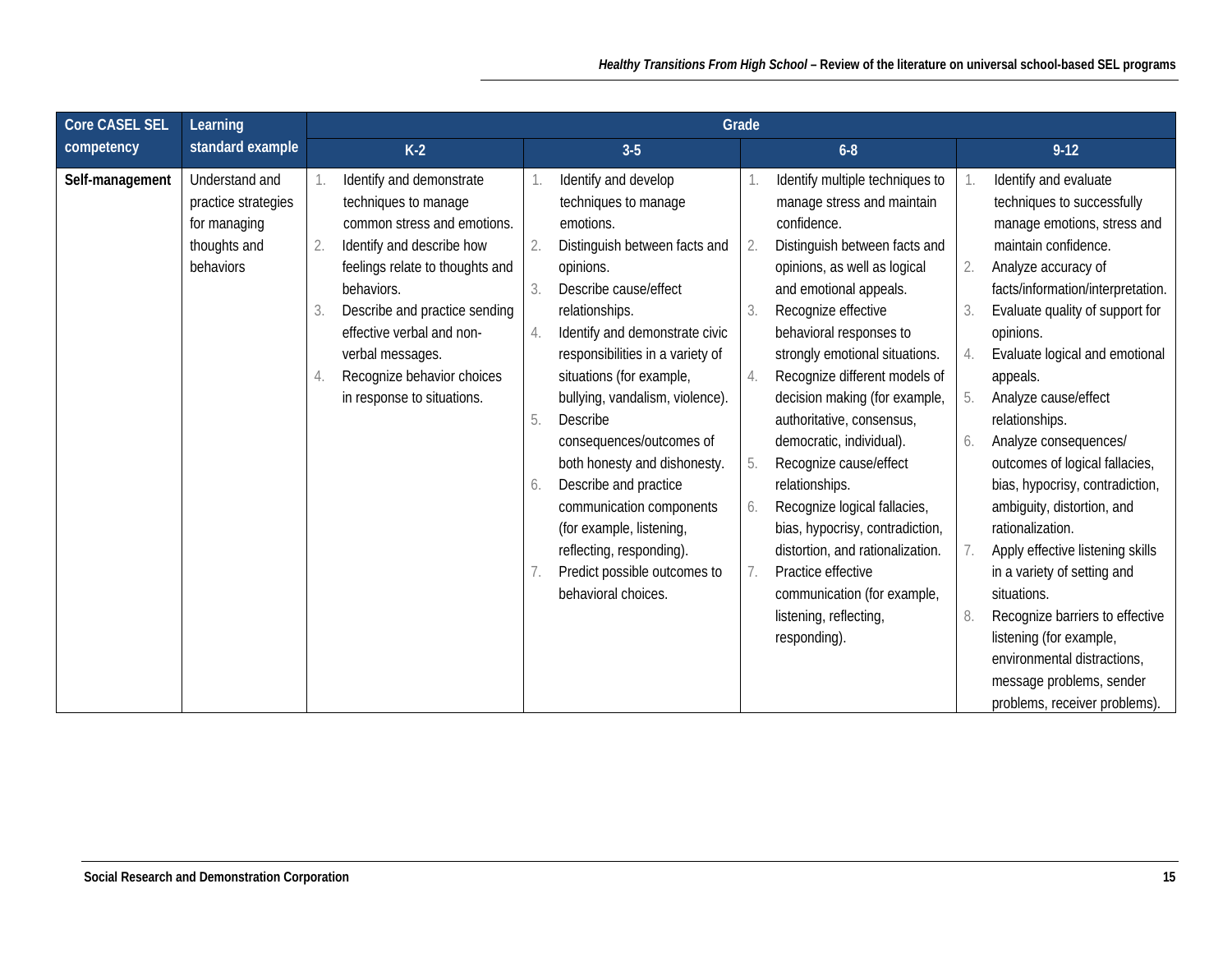| Core CASEL SEL<br>Learning |                                                                                        |                                                                                                                                                                                                                                                                                                                                                                                                                                                                                                                                                                | Grade                                                                                                                                                                                                                                                                                                                                                                                                                                                                                                                                                                                                                                                                                                                                                                                                                                                                        |                                                                                                                                                                                                                                                                                                                                                                                                                                                                  |  |  |  |  |
|----------------------------|----------------------------------------------------------------------------------------|----------------------------------------------------------------------------------------------------------------------------------------------------------------------------------------------------------------------------------------------------------------------------------------------------------------------------------------------------------------------------------------------------------------------------------------------------------------------------------------------------------------------------------------------------------------|------------------------------------------------------------------------------------------------------------------------------------------------------------------------------------------------------------------------------------------------------------------------------------------------------------------------------------------------------------------------------------------------------------------------------------------------------------------------------------------------------------------------------------------------------------------------------------------------------------------------------------------------------------------------------------------------------------------------------------------------------------------------------------------------------------------------------------------------------------------------------|------------------------------------------------------------------------------------------------------------------------------------------------------------------------------------------------------------------------------------------------------------------------------------------------------------------------------------------------------------------------------------------------------------------------------------------------------------------|--|--|--|--|
| competency                 | standard example                                                                       | $K-2$                                                                                                                                                                                                                                                                                                                                                                                                                                                                                                                                                          | $6 - 8$<br>$3-5$                                                                                                                                                                                                                                                                                                                                                                                                                                                                                                                                                                                                                                                                                                                                                                                                                                                             | $9-12$                                                                                                                                                                                                                                                                                                                                                                                                                                                           |  |  |  |  |
| Social awareness           | Demonstrate<br>awareness of the<br>thoughts, feelings,<br>and perspective of<br>others | Identify a range of emotions in<br>others (for example, identify<br>"sad" by facial expression;<br>identify "mad" by tone of<br>voice).<br>Identify possible causes for<br>emotions (for example, losing<br>dog may make you "sad," your<br>birthday may make you<br>"happy").<br>Identify possible behaviors<br>and anticipate reactions in<br>response to a specific<br>situation (for example, sharing<br>candy may make your<br>classmate smile; taking pencil<br>may make your classmate yell<br>at you).<br>Identify healthy personal<br>hygiene habits. | Describe a range of emotions<br>Describe others' feelings in a<br>in others (for example,<br>variety of situations.<br>sadness could be frustration,<br>Discern nonverbal cues in<br>loneliness, disappointment).<br>others' behaviors.<br>Describe possible causes for<br>Summarize another's point of<br>3.<br>emotions (for example, there<br>view.<br>may be multiple reasons for<br>Recognize how their behavior<br>one emotion).<br>impacts others.<br>Describe possible behaviors<br>Recognize the factors that<br>3.<br>5.<br>and reactions in response to a<br>impact how they are<br>specific situation (for example,<br>perceived by others.<br>list behaviors that a classmate<br>might show after getting in<br>trouble at school).<br>Develop and practice<br>4.<br>responsibility for personal<br>hygiene, and describe its<br>impact on social interactions. | Evaluate opposing points of<br>view.<br>Analyze the factors that have<br>2.<br>influenced different<br>perspectives on an issue.<br>Differentiate between the<br>3.<br>factual and emotional content<br>of what a person says.<br>Demonstrate empathy for<br>4.<br>others.<br>Analyze the factors that<br>5.<br>impact how they are<br>perceived by others in various<br>settings. (For example, job<br>interview, family gatherings,<br>and school activities.) |  |  |  |  |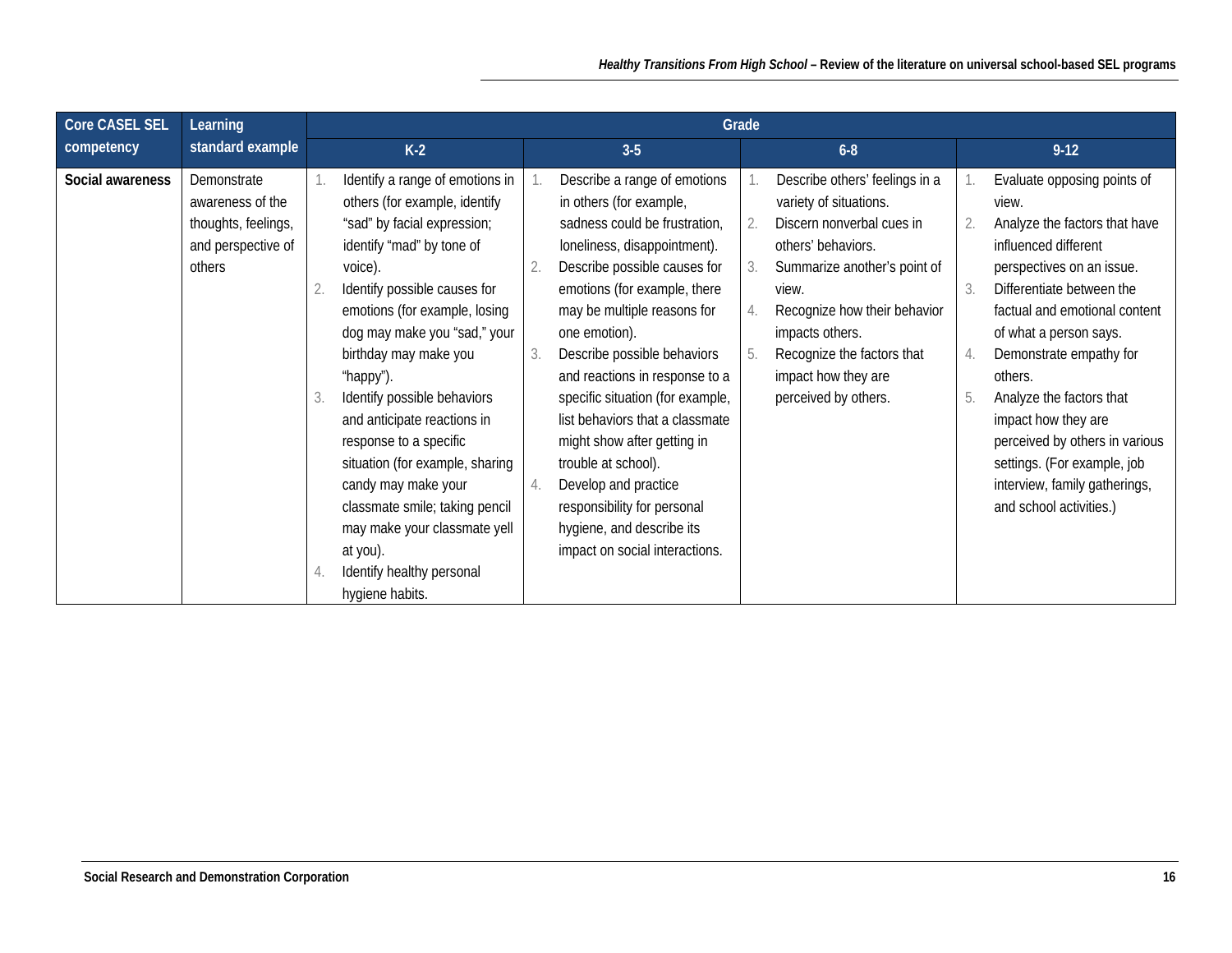| <b>Core CASEL SEL</b>                                    | Learning                                                                                                                                                                                |                                                                                                                                                                                                                                | Grade                                                                                                                                                                                                                                                                                                                                                                                                                                                                                                                                                                                        |                                                                                                                                                                                                                                                                                                                                                                                                                                                                                                                                                         |
|----------------------------------------------------------|-----------------------------------------------------------------------------------------------------------------------------------------------------------------------------------------|--------------------------------------------------------------------------------------------------------------------------------------------------------------------------------------------------------------------------------|----------------------------------------------------------------------------------------------------------------------------------------------------------------------------------------------------------------------------------------------------------------------------------------------------------------------------------------------------------------------------------------------------------------------------------------------------------------------------------------------------------------------------------------------------------------------------------------------|---------------------------------------------------------------------------------------------------------------------------------------------------------------------------------------------------------------------------------------------------------------------------------------------------------------------------------------------------------------------------------------------------------------------------------------------------------------------------------------------------------------------------------------------------------|
| competency                                               | standard example                                                                                                                                                                        | $K-2$                                                                                                                                                                                                                          | $3-5$<br>$6 - 8$                                                                                                                                                                                                                                                                                                                                                                                                                                                                                                                                                                             | $9-12$                                                                                                                                                                                                                                                                                                                                                                                                                                                                                                                                                  |
| Relationship<br>skills                                   | Develop and<br>maintain positive<br>relationships                                                                                                                                       | Recognize how various<br>relationships in life are<br>different.<br>Identify and practice<br>$\overline{2}$<br>appropriate behaviors to<br>maintain positive relationships<br>(for example, personal space,<br>voice volume).  | Recognize characteristics of<br>Evaluate how relationships<br>positive and negative<br>impact your life.<br>Understand how safe and<br>relationships.<br>2.<br>Understand how personality<br>risky behaviors affect<br>2.<br>traits affect relationships.<br>relationships.<br>Identify safe and risky<br>Respond in a healthy manner<br>3<br>3.<br>behaviors in relationships.<br>to peer-pressure on self and<br>Understand the positive and<br>others.<br>4.<br>Identify the impact of social<br>negative impact of peer<br>4.<br>pressure on self and others.<br>media in relationships. | Define social networking and<br>its impact on your life.<br>Identify consequences of safe<br>and risky behaviors.<br>Reflect upon personal role in<br>3.<br>applying and responding to<br>peer pressure.<br>Develop understanding of<br>4.<br>relationships within the context<br>of networking and vocational<br>careers.                                                                                                                                                                                                                              |
| Responsible<br>decision making<br>and problem<br>solving | Consider multiple<br>factors in decision-<br>making including<br>ethical and safety<br>factors, personal<br>and community<br>responsibilities,<br>and short-term and<br>long-term goals | Identify and illustrate safe and<br>unsafe situations.<br>State the difference between<br>2.<br>appropriate and inappropriate<br>behaviors.<br>Explain the consequences<br>and rewards of individual and<br>community actions. | Manage safe and unsafe<br>Compare and contrast safe<br>and unsafe situations.<br>situations.<br>Identify how responsible<br>Monitor how responsible<br>2.<br>2.<br>decision-making affects<br>decision making affects<br>personal/social short-term and<br>progress towards achieving a<br>long-term goals.<br>goal.<br>Identify choices made and the<br>3.<br>consequences of those<br>choices.                                                                                                                                                                                             | Assess lessons learned from<br>experiences and mistakes.<br>Implement responsible<br>2.<br>decision making skills when<br>working towards a goal and<br>assess how these skills lead to<br>goal achievement.<br>Utilize skills and habits of<br>3.<br>applying standards of behavior<br>by asking questions about<br>decisions that students or<br>others make, are about to<br>make, or have made.<br>Evaluate situations that are<br>4.<br>safe and unsafe.<br>Effectively analyze and<br>5.<br>evaluate evidence, arguments,<br>claims, and beliefs. |

**Note**: Examples obtained directly from Kansas State Board of Education's Social, Emotional, and Character Development Standards (2012).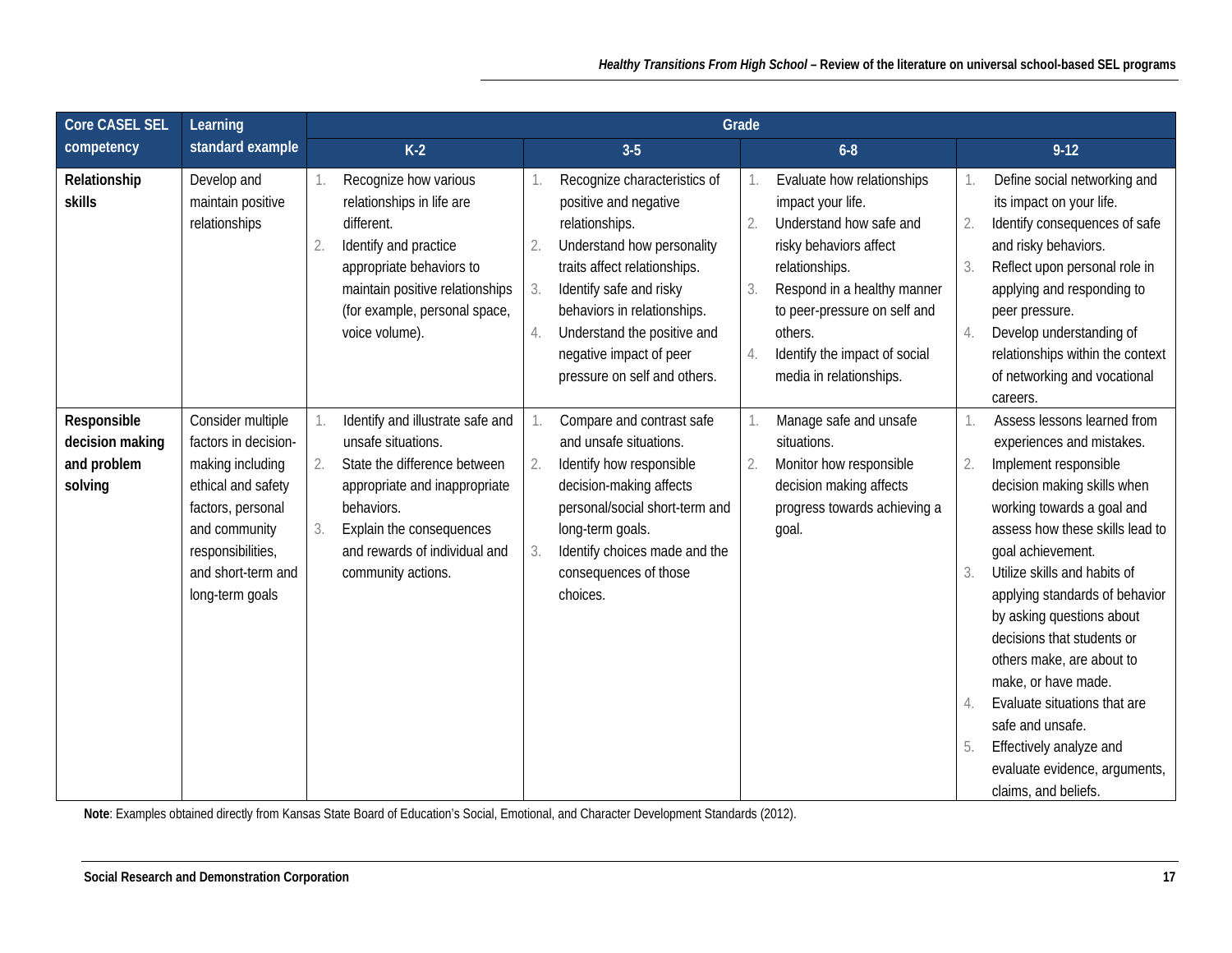# <span id="page-20-0"></span>**Existing SEL programs relevant to** *HTFHS*

An environmental scan was conducted to identify programs similar to *HTFHS* in terms of being universal (i.e., not targeted to specific groups of students based on need), school-based, delivered to high school aged youth, and focused explicitly on SEL skill development across several domains. A number of sources were reviewed, including but not limited to:

- 2015 CASEL Guide: Effective Social and Emotional Learning Programs Middle and High School Edition (CASEL, 2015);
- Handbook of Social and Emotional Learning Research and Practice (Durlak et al., 2015);
- Social and Emotional Learning Interventions under the Every Student Succeeds Act: Evidence Review. Research Report (Hamilton et al., 2017);
- **MindMatters Australia Program Guide (2014).**

The programs we identified have been divided into three separate groups:

1) Four skills-based SEL interventions for high school-aged youth were similar to *HTFHS* and had evidence of effectiveness<sup>[3](#page-20-1)</sup> (see Table 3 in Appendix); these included three programs developed in the USA, and one in Canada ("The Fourth R"). While two of these programs have adaptations available for students in Kindergarten to Grade 12, one program focuses on Grades 7-12 and the other on Grades 9-12. Three of four programs appear to focus on all five CASEL domains while the fourth focuses on just three domains (self-awareness, relationship skills, and responsible decision-making). The duration of the programs varies (e.g., 80 40-minute lessons, five 1-hour lessons with three booster sessions, seven 45-minute lessons, etc.), though all four are typically implemented within one school year.

All four programs have associated costs (e.g., for materials, training, licensing) that range from \$75 (US) to over \$5,000 (US). Overall outcomes in which effects were demonstrated include reduced disciplinary referrals and physical dating violence, improved academic performance (grades in certain subject areas), and increased self-esteem. Most of these effects were found to be short-term.

- 2) Four skills-based SEL interventions for high school-aged youth were similar to *HTFHS* but lacked evidence of effectiveness (see Table 4 in Appendix). Since all these programs appear to address most if not all of CASEL's five domains, we considered them relevant to *HTFHS*, but the absence of research evidence should be kept in mind when comparing content.
- 3) Six SEL interventions have been identified as complementary interventions, whereby the program focus is on only two or three CASEL domains (see Table 5 in Appendix). Programs include a focus on yoga, mindfulness, and technology-based approaches (e.g., videos, simulation game). Each of these programs has some evidence for effectiveness, with outcomes ranging from improved academic performance to decreased test anxiety and negative affect, to

<span id="page-20-1"></span><sup>&</sup>lt;sup>3</sup> Programs with evidence for effectiveness didn't necessarily have evidence of effectiveness for adolescents in grades 9 or above.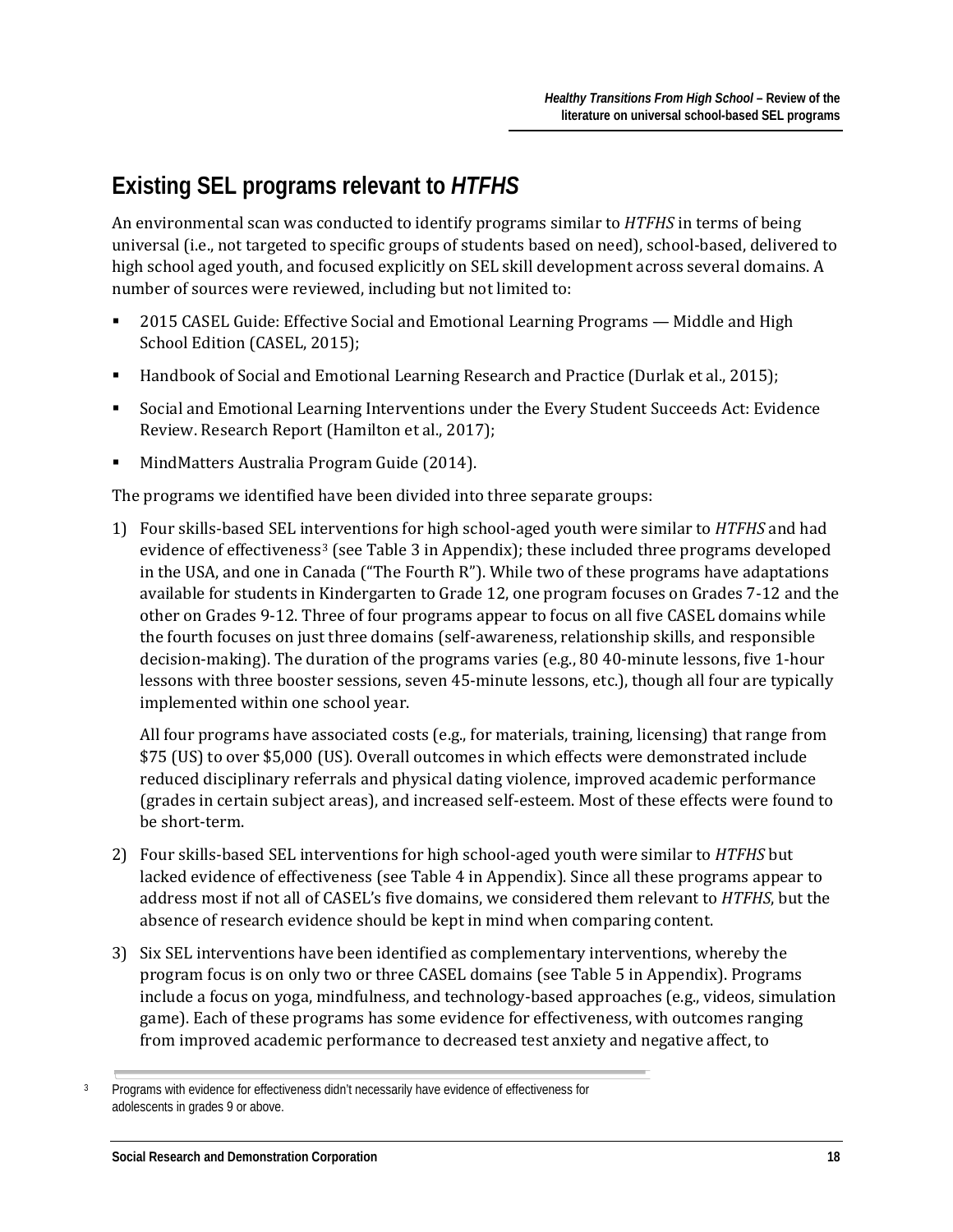improved working memory capacity and improved global empathy. However, their lack of a comprehensive approach limits their comparability to *HTFHS*, and given the scope of our review, may not represent the most effective interventions in their domain.

# <span id="page-21-0"></span>**Effectiveness of universal school-based SEL interventions**

#### Student outcomes

While several meta-analyses and systematic reviews conducted in the past few years have summarized mounting evidence of the effectiveness of SEL programs for children in primary and middle school, there is much less evidence for programs for adolescents. Not only do most SEL programs target younger children – and are therefore the focus of most of the outcomes research – but effect sizes to date for adolescents aged 14 to 17 have typically been much more modest (Durlak et al., 2011; Heckman & Kautz, 2013). Yeager (2017) proposes several explanations for these disappointing results:

- Programs for adolescents are often 'aged-up' versions of childhood programs and fail to capture adolescents' attention. That does not mean it is impossible to make relevant adaptations of existing programs (even if evidence is not in favour of "revamping"), but it is important to do so in developmentally appropriate ways. Adolescents might also find it condescending to be given information they already have;
- Existing SEL programs may not adequately support adolescents to achieve their psychological needs or development tasks such as: 1) to *stand out* (develop an identity and pursue autonomy), 2) to *fit in* (find comfortable affiliation and acceptance from peers), 3) to *measure up* (develop competence and find ways to achieve, and 4) to *take hold* (make commitments to particular goals, activities and beliefs);
- SEL programs are usually based either on a skills model or on a climate model which focuses on changing the environment (e.g., encouraging teachers to be more supportive). On the other hand, the *mindsets* model sits between the two – depending on the environment in which they grow up, adolescents hold different belief systems or mindsets, which influence whether or not they *use* the skills they have or are acquiring. New SEL programs may look to change mindsets and climate instead of focussing exclusively on skills.

In addition, there are major differences between primary and secondary school settings (e.g., types of interactions with teachers), which present particular challenges rarely discussed in the literature on SEL programs (Lendrum, Humphrey, & Wigelsworth, 2013). Another important missing link in the literature that is particularly relevant for adolescents is the increasing role and/or potential to leverage technology to foster SEL skills (Williamson, Modecki, & Guerra, 2015).

#### Program dosage

Schools typically do not take a long term approach in promoting SEL – interventions are not intense or lengthy enough to produce sustainable benefits for students (Weare, 2015). According to Weare (2015), while single, brief interventions rarely sustain their impact, some interventions lasting for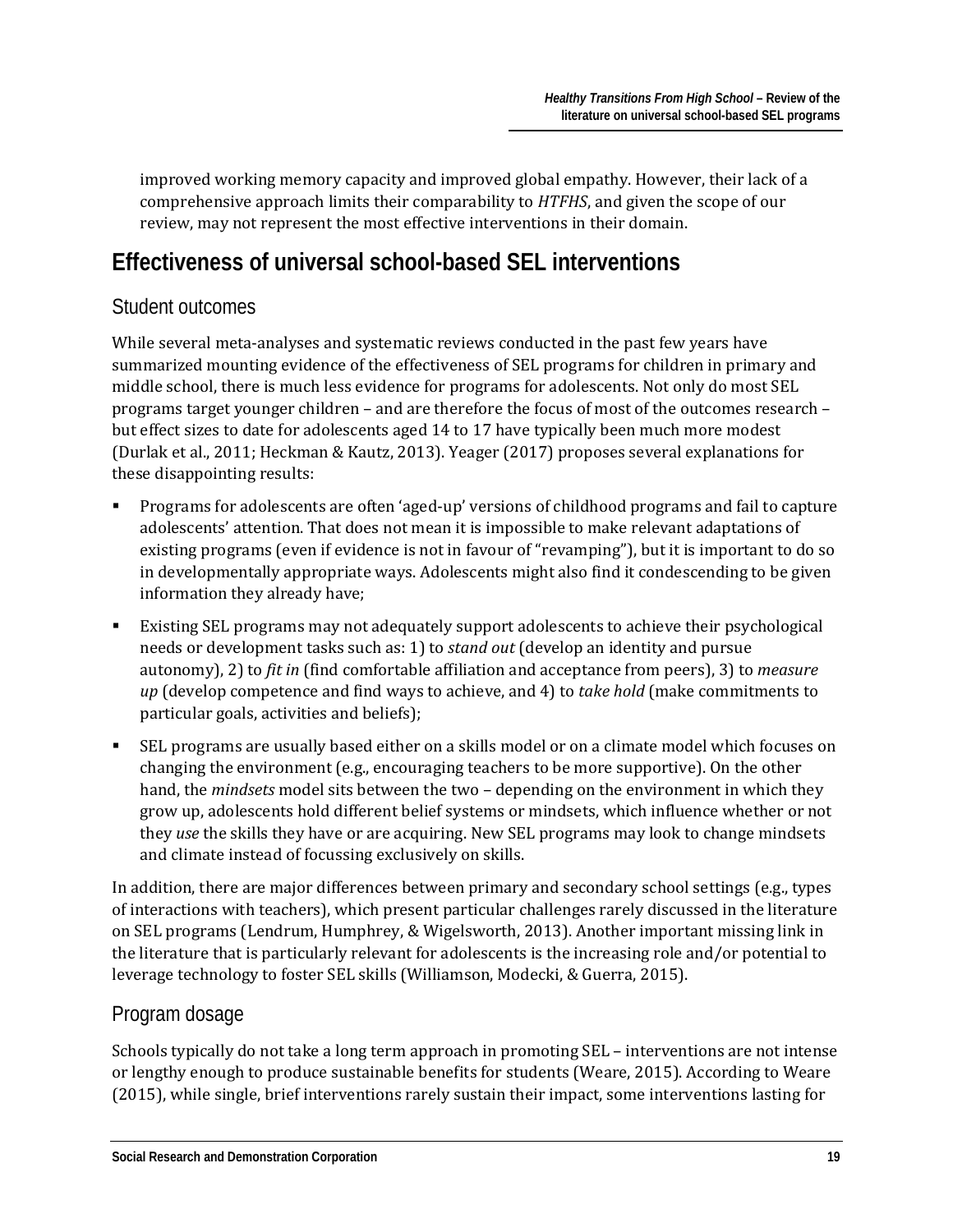six to ten weeks have demonstrated effectiveness in increasing social skills and emotional control, and decreasing milder versions of problems such as conflict and anxiety. However, nine to twelve months are generally needed for interventions aimed at well-being and improving more complex behaviours (Weare & Nind, 2011).

As suggested by Browne and colleagues (2004), the optimal approach to producing long lasting outcomes is an early intensive intervention followed by regularly revisiting core learning in a developmentally appropriate way, and with booster sessions with older students.

#### Delivery model and school engagement

There is considerable variation across in-class delivery models of SEL programs. In a meta-analysis of 82 studies looking at the impact on positive youth development of school-based SEL interventions (for all age groups), Taylor and colleagues (2017) indicated 39 per cent of interventions were delivered in a classroom setting by school personnel, 27 per cent by non-school personnel, and 23 per cent had a multicomponent format.

The majority of these interventions promoted SEL competencies through a series of structured group lessons lasting between 30 and 45 minutes and only 11 interventions targeted adolescents. Unfortunately, predictors examined by authors in this meta-analysis (intervention format, training procedures and number of sessions) could not provide conclusions about what specific delivery features make SEL interventions more or less effective (Taylor, Oberle, Durlak, & Weissberg, 2017).

In addition, Weare (2015) found that involving parents/caregivers and families makes interventions more effective. Peer education has also been shown to increase the likelihood that interventions for well-being are effective (Adi, Killoran, Schrader MckMillan, & Stewart-Brown, 2007), but pupils need careful preparation and to be mentored so they know their own limitations and when to seek help themselves.

There is an increasing evidence-based literature toward adopting a whole-school approach to SEL programming (Weare, 2015; Durlak et al., 2015; Greenberg, et al., 2017). Indeed, most SEL programs rated as effective or promising by CASEL for high school students are not stand-alone lessons but rather, are embedded into the school's organisational or teaching practices (CASEL, 2015). Many SEL interventions focus on teachers' social-emotional competencies, recognizing that teachers are the engine that drives students' learning (Schonert-Reichl, 2017).

Overall, the literature suggests that SEL practice appears to be evolving beyond classroom-based learning to encompass teaching practices more broadly, as well as integrated and whole school approaches. As CASEL (2015) suggests, the quality of implementation is expected to be closely related to how prepared schools are when they implement SEL programs, the extent to which staff members are involved in participating, and whether or not there is a commitment to training and support.

#### Lack of reporting on differential effects

Generally, there appears to be no difference in SEL intervention effects among different subgroups such as by gender, ethnicity or SES level (Domitrovich, Sybertsen, & Calin, 2017). In their meta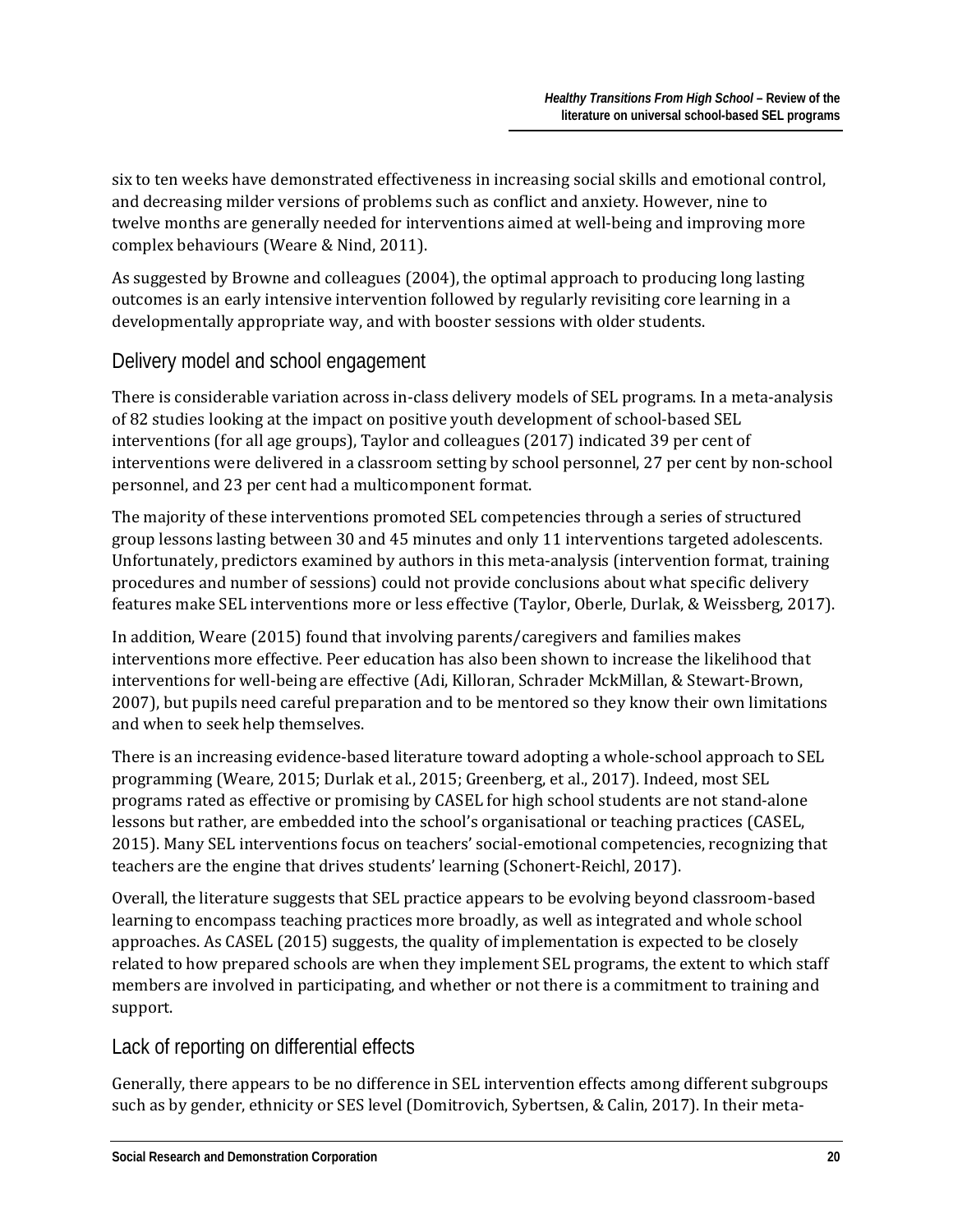analysis, Taylor and colleagues (2017) indicated that there were no differential effects of schoolbased SEL interventions on positive youth development outcomes at follow-up between white students and students of color and between low- and working-class students compared with those of another SES status.

However, they also noted their analysis was limited by the fact that only a third of the interventions reported the percentage of students in poverty and more than 40 per cent of the 82 studies did not report any specific percentage on ethnicity.

## <span id="page-23-0"></span>**Emerging evidence on broader outcomes**

New evidence has been found on more distal outcomes beyond immediate effects on knowledge and attitudes. For example, a recent meta-analysis by Taylor and colleagues (2017) found follow-up outcomes (collected 6 months to 18 years post intervention), which highlighted SEL's enhanceme[nt](#page-23-1) of positive youth development. Researchers found that both social and emotional skill acquisition4 and improved attitudes about self,<sup>[5](#page-23-2)</sup> others, and school predicted positive indicators of future wellbeing (positive social behaviours, academic success, fewer conduct problems, less emotional distress and less drug use).

A recent systematic review of universal school-based RCTs also looked at the effectiveness of emotional and social skills to promote well-being. The review included 22 RCTs and revealed that life skills training is generally effective in improving emotional and social skills, and healthy behaviours. While most interventions reviewed embraced best practices in terms of implementation or a whole-school approach, less than half these studies (41%) used standardized measures to assess outcomes or included follow-up data after 6 months (Sancassiani, Pintus, Holte, Paulus, Moro, Cossu, & Lindert, 2015).

Among the programs assessed in the review by Sancassiani and colleagues (2015), two targeted adolescents and presented some similarities with *HTFHS* in terms of content. The first program, *Working Things Out* (from the Social, Personal and Health Education Curriculum in Ireland), was effective mainly for at-risk boys and there were no or limited effects on coping strategies or helpseeking (Fitzpatrick, Conlon, Clearly, Power, King, & Guerin, 2013). For the second program, the *COPE Healthy Lifestyles TEEN (Thinking, Emotions, Exercise, Nutrition)*, there was a positive effect on social skills, cooperation, assertion and academic competence, but no effect on anxiety or depressive symptoms (Melnyk, Jacobson, Kelly, Belyea, Shaibi, Small, & Marsiglia, 2013).

Another review by Corcoran and colleagues (2017) included 40 studies that had high methodological standards from the previous 50 years. These authors found that compared to traditional methods of instruction, SEL interventions had a positive effect on test scores, including reading (effect size =  $+0.25$ ), mathematics (effect size =  $+0.26$ ), and) science, though the latter had a small effect (effect size  $= +0.19$ ). These findings – which were consistent with previous reviews – showed limited meaningful effects overall. Authors proposed conducting more rigorous

<span id="page-23-1"></span><sup>4</sup> Identifying emotions, perspective taking, self-control, interpersonal problem solving, conflict resolution, coping strategies, and decision-making.

<span id="page-23-2"></span><sup>5</sup> Self-esteem, self-efficacy, and self-concept.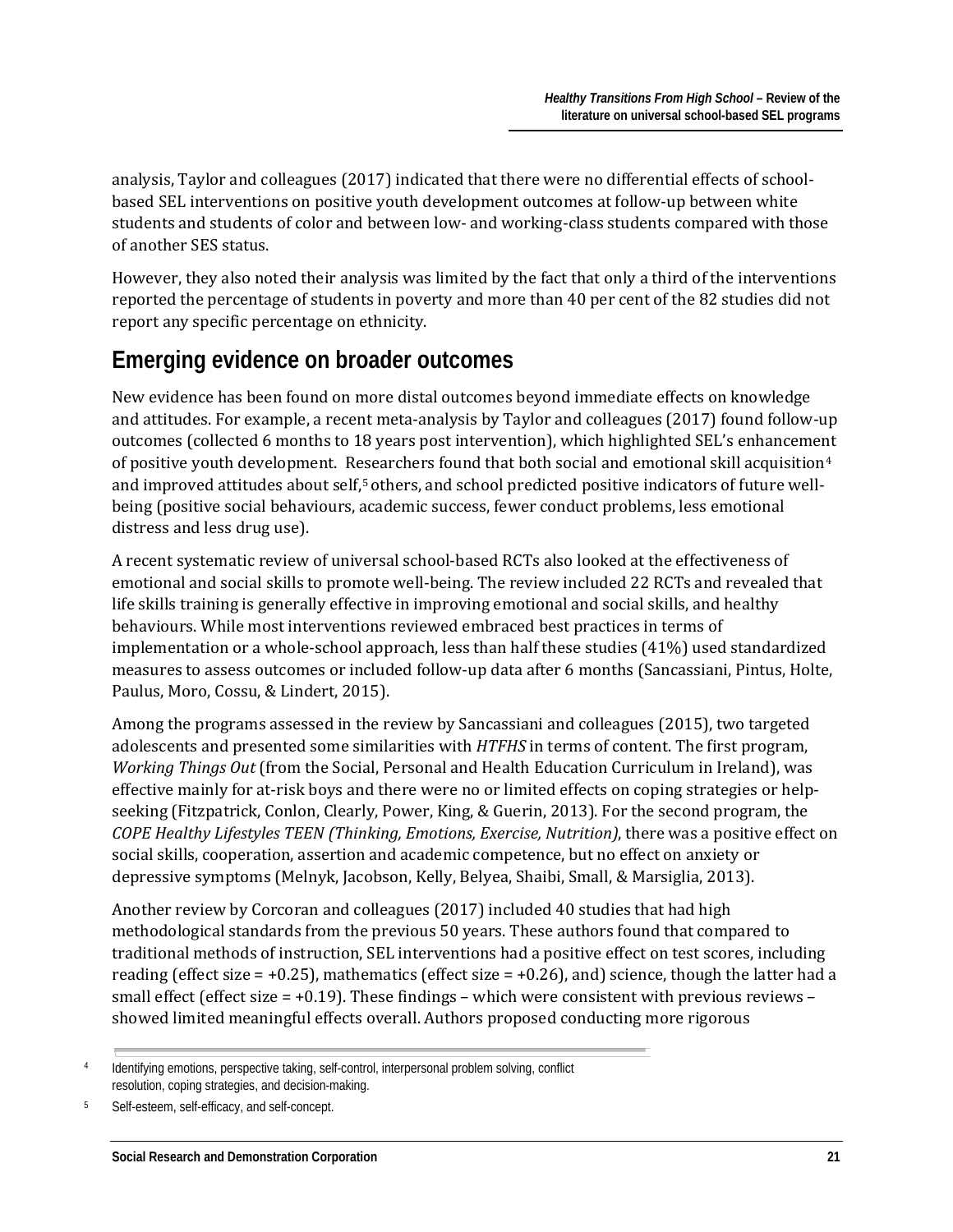randomized studies with larger samples sizes to confirm these conclusions (Corcoran, Cheung, Kim, & Xie, 2017).

## <span id="page-24-0"></span>**Summary**

In summary, little is known about what works to promote SEL for high school students, although we know that high school SEL programming *can* work. More studies are also needed to test the *mechanisms* by which SEL affects outcomes for this age group (Williamson, Modecki, & Guerra, 2015). This means there is limited empirical evidence to further inform *HTFHS* development in terms of evidence-based content or implementation, so decisions will have to be guided more by the theoretical research base and the most promising and relevant practice.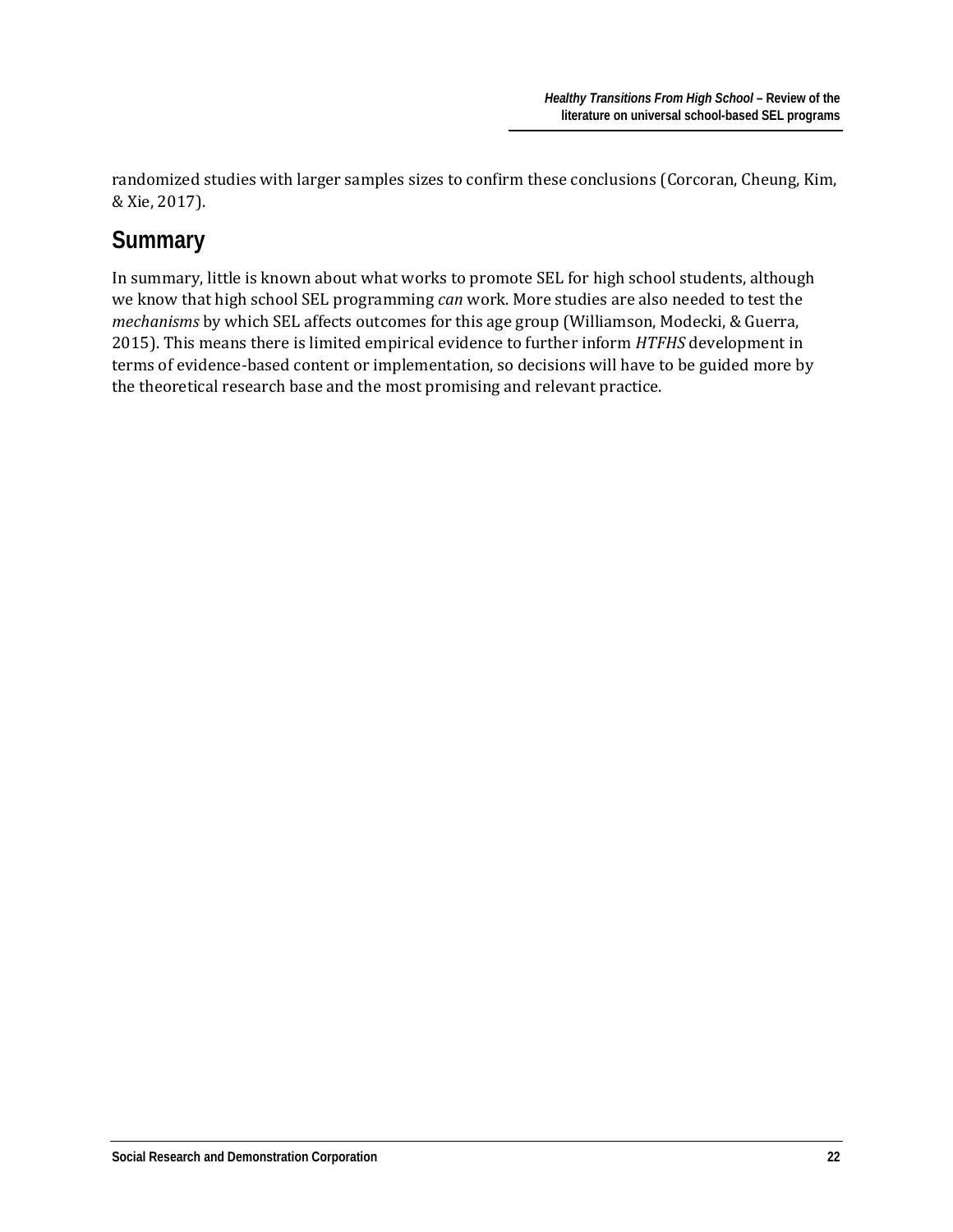# <span id="page-25-0"></span>**Implications**

As we see it, this updated literature review has four sets of implications for the next iteration of *HTFHS*: 1) enhancing the conceptual framework, 2) informing changes in the modules to reflect this updated framework, 3) developing additional guidelines for implementation in schools (including those provided in teachers' training materials), and 4) informing revisions to measures. In addition, the review could inform work being undertaken by SMH ASSIST to address SEL learning needs more broadly, beyond this demonstration project.

The following sections identify priorities we've identified in all four areas, keeping in mind the goal of *enhancing* the resources to be tested in the upcoming outcomes evaluation, rather than making comprehensive or major changes. Where relevant, we have woven in findings from the previous pilot, and have also provided a summary of the changes suggested by participants in that stage of work.

## <span id="page-25-1"></span>**Implications for the** *HTFHS* **conceptual framework**

While other conceptual frameworks have compelling elements, their overall similarities and the continuing dominance of the CASEL framework in the research literature lead us to conclude that adopting a new framework at this point is neither warranted nor feasible within project time constraints. Content of the *HTFHS* resources has already been mapped onto the five CASEL domains, and it remains a useful lens for this work.

That said, there are competency areas from other frameworks that should guide future revisions to *HTFHS* content, and opportunities to address the gaps and limitations in other existing frameworks. We see the most important of these as being:

- **A more explicit emphasis on adolescents' stage of development** particularly related to the subdomains identified by Berg et al. (2017) as important to adolescents (autonomy, relational self, intimacy/attachment, resourcefulness, and coping/resilience) and the four psychosocial tasks of adolescence (i.e., "to stand out", "to fit in", "to measure up", and "to take hold"). This includes making it clear to students that they have already built SEL skills and that *HTFHS* is an opportunity to refresh and enhance these, in light of the unique needs, tasks, issues, and stressors adolescents face. This could also include a more explicit emphasis on "wayfinding," identifying opportunities, and transitions, which participants in the pilot study (students and educators) did not find apparent;
- **Integrate equity considerations** in terms of considering different types of barriers adolescents might face interacting with this material and in their SEL development overall. Consider how cultural competence and safety can be addressed in both content and delivery, particularly for racialized and other minority or marginalized groups. The 2017 report by Berg and colleagues (2017), for example, includes competencies in Critical-mindedness, Communalism, and Fairness, and Working in diverse teams (see Table 2 below);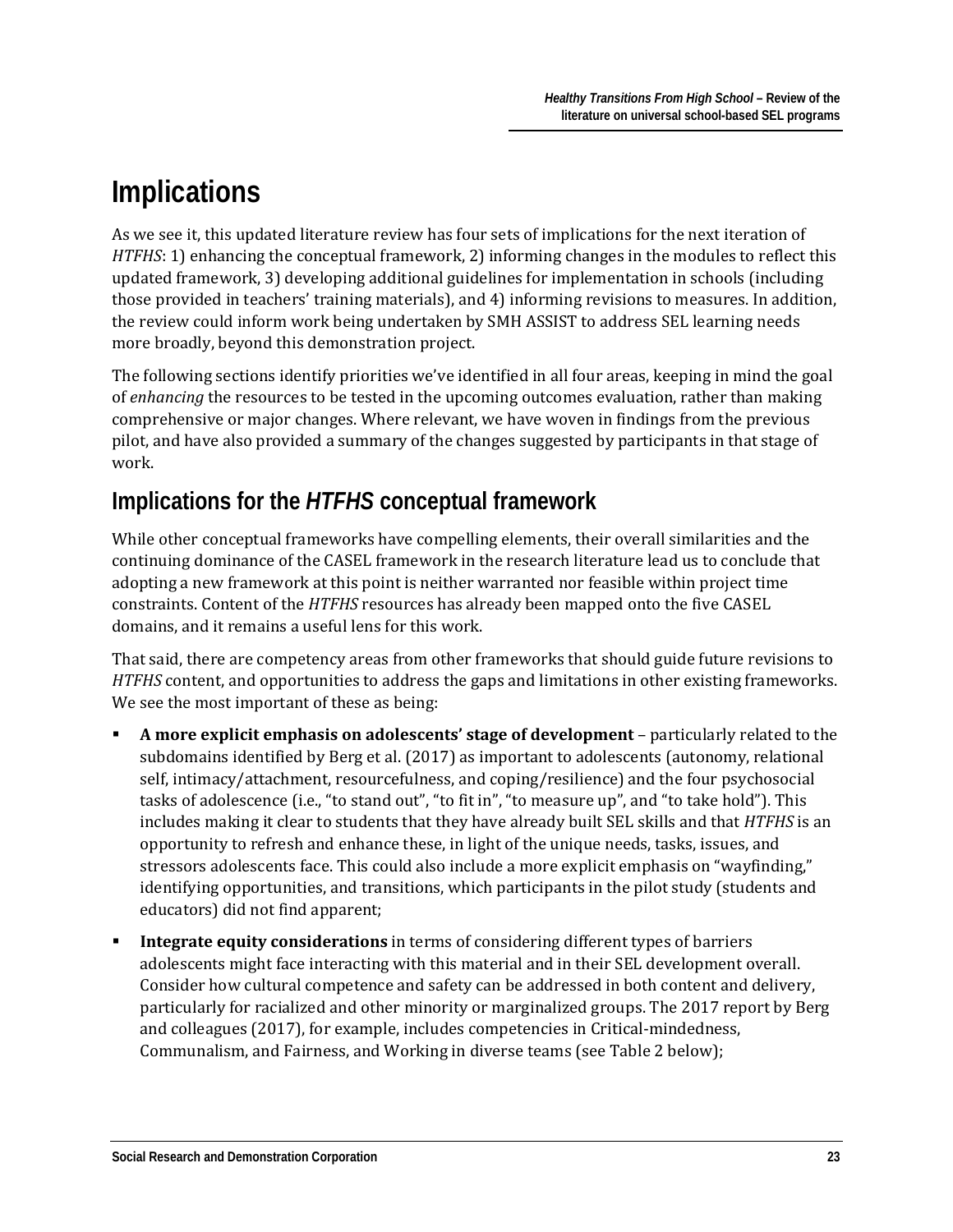| Social emotional competencies        | Definition                                                                                                                                                                                                                                  | Framework                                                                                                      |
|--------------------------------------|---------------------------------------------------------------------------------------------------------------------------------------------------------------------------------------------------------------------------------------------|----------------------------------------------------------------------------------------------------------------|
| Work effectively in diverse<br>teams | Respect cultural differences and work<br>effectively with people from a range of<br>social and cultural backgrounds; leverage<br>social and cultural differences to create<br>new ideas and increase both innovation<br>and quality of work | Framework for the 21st Century<br>Learning (Partnership for 21 <sup>st</sup> Century<br>Learning, 2015, p. 21) |
| Critical-mindedness                  | Helps protect against experiences of<br>discrimination and facilitates a critique of<br>existing social conditions                                                                                                                          | Resilience in African American<br>Children and Adolescents: A vision<br>for optimal development (American      |
| Communalism                          | Importance of social bonds and social<br>duties. Drives for the connection and<br>promotion within and cross diverse groups                                                                                                                 | Psychological Association Task Force<br>on Resilience and Strength in Black<br>Children and Adolescents, 2008) |
| <b>Fairness</b>                      | Treating all people the same according to<br>notions of fairness and justice; not letting<br>personal feelings bias decisions about<br>others; giving everyone a fair chance                                                                | Values in Action Classification<br>(Peterson & Seligman, 2004)                                                 |

**Table 2 Other social emotional competencies of interest for** *HTFHS* 

Adapted from Berg and colleagues (2017).

 Adopt **an ecological, contextually responsive approach** that goes beyond school settings and traditional 'static layers' that do not interact together. While *HTFHS* is intended to support classroom delivery and is by itself not a whole-school approach to SEL, there may nevertheless be ways to make links to broader organizational or teaching practices in content revisions. More importantly, *HTFHS* needs to broaden its frame of reference to include recognition of broader community and social influences (e.g., political, economic, cultural) on SEL development for adolescents, and appropriate/effective ways for them to demonstrate SEL skills.

Many of these elements could be built into content revisions with a more explicit focus on the fifth CASEL domain, responsible decision-making, as in the Kansas State Board of Education's (2012) learning standards.

## <span id="page-26-0"></span>**Implications for** *HTFHS* **content**

Again, we recognize that major revisions to the content of *HTFHS* resources are not planned, not only for practical reasons but also because the content to be tested in the impact evaluation should ideally not deviate too much from that whose design and delivery were tested in the pilot.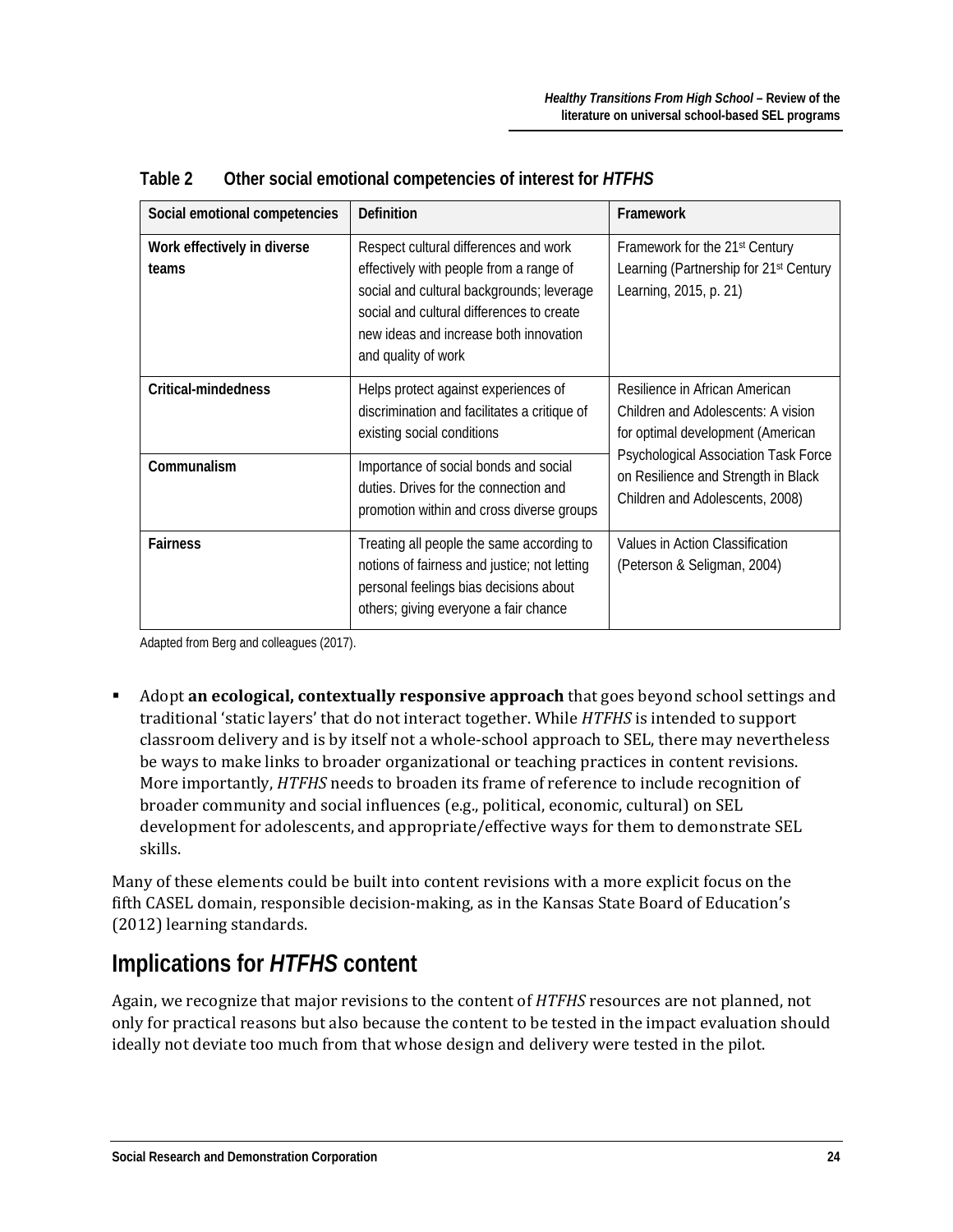The following recommendations flow from the revisions to the conceptual framework suggested above, and from recommendations from pilot project participants (see Appendix B). Specifically, we feel the following changes could be made without modifying the original content too much:

- Modify existing **examples and/or activities more connected to the lives of Grade 10 students**. For instance, several causes of emotional pain are discussed with students in Module 7 (e.g., a parent has a problem and it's affecting you, major change in your family, etc.). Other causes linked with the developmental tasks proposed above could be added, such as someone talking behind your back about rumors, feeling of not having a sense of purpose, feeling inadequate or awkward, failure to establish a relationship with someone we like, etc. Similarly, examples that relate to adolescents' concerns re: intimacy and attachment in a developmentally appropriate way would enhance overall relevance of the resources.
- Likewise modify examples to include **more reference to Indigenous, racialized and other marginalized groups**, and address more explicitly how SEL relates to their needs, concerns, and priorities.
- Add **new content related to autonomy and relational-self domains**: These two domains are currently under-developed in *HTFHS*. However, the research literature shows how important the development of autonomy and identity are for adolescents. Additional content could be developed in terms of developing skills related to those domains. Add Self-direction ("Wayfinding abilities" from the MyWays Framework) and Personal and cultural identity (from BC's redesigned curriculum)?
- **Focus on changing mindsets, not just teaching skills**. The overall tone of the resources should be adjusted to help students appropriate the material in a more autonomous fashion, to a) decrease the potential feeling of an "adult telling me what I need to think and do" and b) focus on "where and how I can use these skills effectively."
- **Provide more opportunities for in-depth learning**, including resources and extension activities for those who want them, as suggested by participants in the *HTFHS* pilot (see Table 6 in Appendix B).

# <span id="page-27-0"></span>**Implications for** *HTFHS* **delivery**

There are fewer implications from the updated literature review for the *HTFHS* delivery model than for the conceptual framework and content of the resources. If anything, the review supports the current model of more rather than fewer modules, so testing the existing nine modules in the impact evaluation seems appropriate. Future work should consider the potential for booster sessions in later grades, and for complementary materials (e.g., for parents).

Clearly, training of participating educators needs to adjust to account for any revisions made to content, and to underscore some of the priority principles inherent in the framework. Given the research findings that SEL programming can be particularly effective when families, near-peers and others are involved, training could identify which modules might lend themselves to either extension activities at home, or to guests assisting with delivery. This also occurred during pilot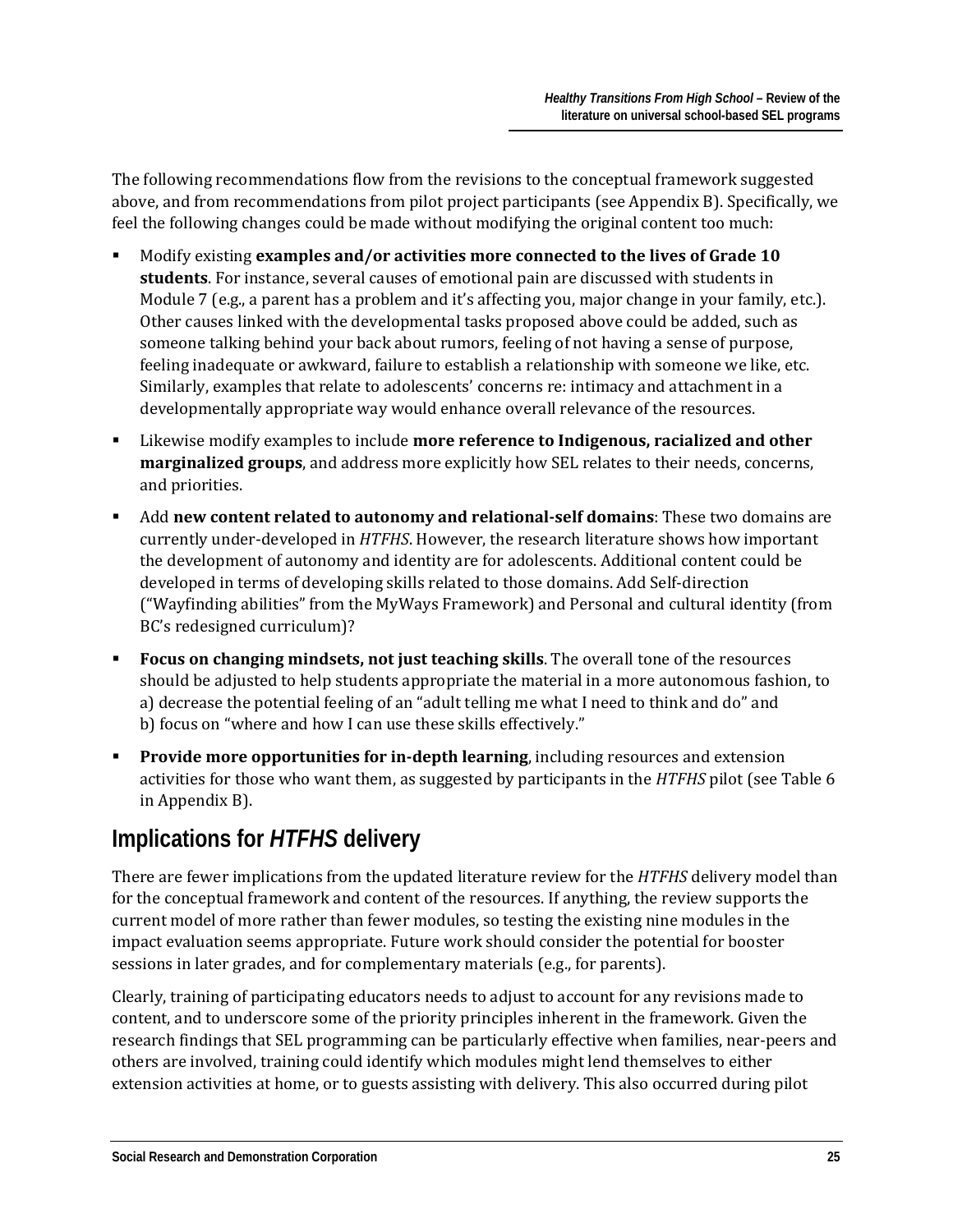delivery in a few schools, when guidance counselors were asked to help with certain aspects of delivery.

## <span id="page-28-0"></span>**Implications for** *HTFHS* **assessment and evaluation**

For the most part, the measures used in the pilot project can continue to be used to assess the effectiveness of *HTFHS* in the impact evaluation, particularly given that the underlying conceptual framework is not being changed. That said, the measurement of SEL is an emerging field, and there may be better alternatives to some of the measures in specific skill areas – further research on measurement in each domain is needed.

Clearly, new measures will also be needed for adapted or additional material, and consideration should be given to assessing dosage more objectively with attendance records, rather than by student self-report, as was done in the pilot. The implementation checklists used in the pilot will also be of use here. Consideration should be given to the feasibility of collecting data on more distal effects, such as academic performance, risky behaviour, and mental health and well-being.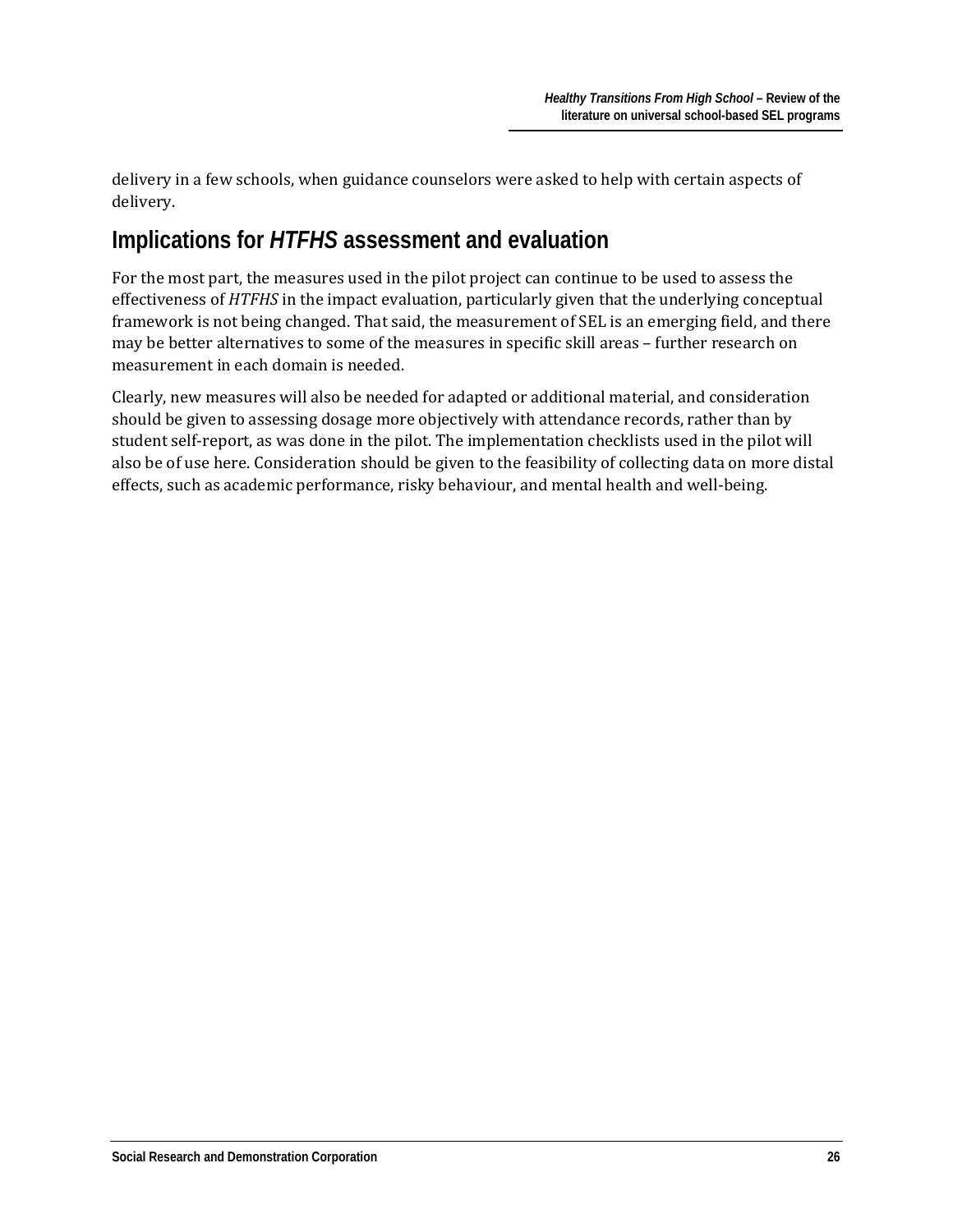# <span id="page-29-0"></span>**References**

- Adi, Y., Killoran, A., Schrader McMillan, A., & Stewart-Brown, S. (2007). *Systematic review of interventions to promote mental wellbeing in primary schools.* Report 3. National Institute of Health and Clinical Excellence (NICE), London, UK.
- American Psychological Association Task Force on Resilience and Strength in Black Children and Adolescents. (2008). R*esilience in African American children and adolescents: A vision for optimal development.* Washington, DC: American Psychological Association. Retrieved from <http://www.apa.org/pi/families/resources/resiliencerpt.pdf>
- Bachen, C. M., Hernández-Ramos, P. F., & Raphael, C. (2012). Simulating REAL LIVES: Promoting global empathy and interest in learning through simulation games. *Simulation & Gaming*, 43(4), 437-460.
- Belfiore, G., & Lash, D. (2017). *Welcome to the MyWays Student Success Framework.* Report 6 of the My Ways Student Success Series.
- Berg, J., Osher, D., Same, M. R., Nolan, E., Benson, D., & Jacobs, N. (2017). *Identifying, Defining, and Measuring Social and Emotional Competencies.* Washington, DC. American Institutes for Research.
- Bradley, R. T., McCraty, R., Atkinson, M., Arguelles, L., Rees, R. A., & Tomasino, D. (2007). *Reducing Test Anxiety and Improving Test Performance in America's schools*. Boulder Creek: Institute of HeartMath.<http://www.ppf.issuelab.org/resources/3089/3089.pdf>
- British Columbia Ministry of Education. (2018). *BC's New Curriculum.* Retrieved September 10, 2018 from [https://curriculum.gov.bc.ca/.](https://curriculum.gov.bc.ca/)
- Browne, G., Gafni, A., Roberts, J., Byrne, C., & Majumdar, B. (2004). Effective/efficient mental health programs for school-age children: a synthesis of reviews. *Social science & medicine, 58*(7), 1367- 1384.
- Chernyshenko, O. S., Kankaraš, M., & Drasgow, F. (2018). *Social and emotional skills for student success and well-being: Conceptual framework for the OECD study on social and emotional skills* (No. 173). OECD Publishing.
- Corcoran, R. P., Cheung, A., Kim, E., & Xie, C. (2017). Effective Universal school-based social and emotional learning programs for improving academic achievement: A systematic review and meta-analysis of 50 years of research. *Educational Research Review.*
- Cleveland Metro Schools. (2011). *Social Emotional Learning 2011-2012 Scope and Sequence.* [http://www.clevelandmetroschools.org/cms/lib05/OH01915844/Centricity/shared/districtfil](http://www.clevelandmetroschools.org/cms/lib05/OH01915844/Centricity/shared/districtfiles/departments/humanware/SEL%20Scope%20and%20Sequence1.pdf) [es/departments/humanware/SEL%20Scope%20and%20Sequence1.pdf](http://www.clevelandmetroschools.org/cms/lib05/OH01915844/Centricity/shared/districtfiles/departments/humanware/SEL%20Scope%20and%20Sequence1.pdf)
- Collaborative for Academic, Social, and Emotional Learning (CASEL) District Resource Centre. (2017). *Standards.* District Resource Center. Chicago, IL. Retrieved September 10, 2018 from <https://drc.casel.org/standards/>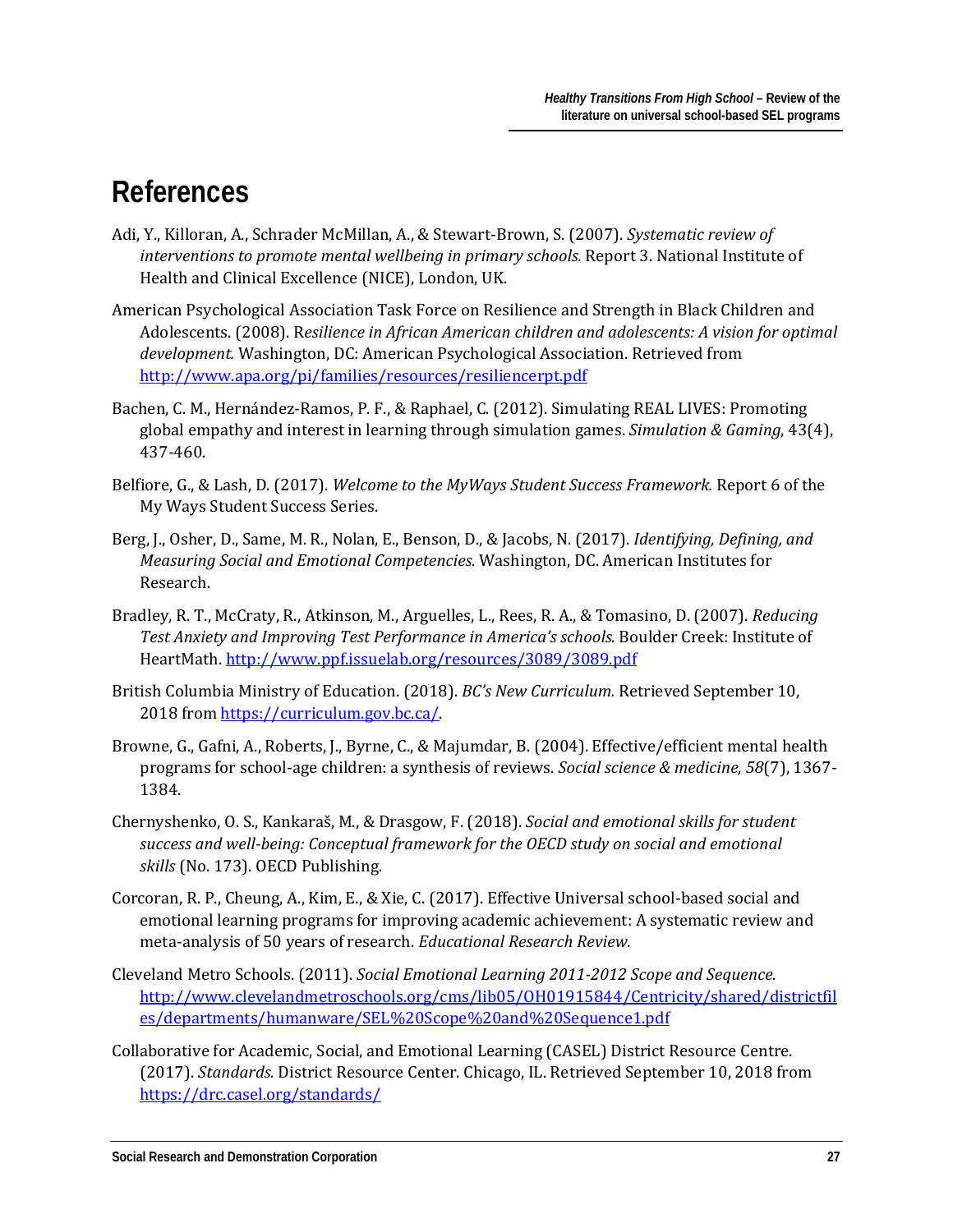- Collaborative for Academic, Social, and Emotional Learning. (2016). *2015 CASEL Guide: Effective Social and Emotional Learning Programs—Middle and High School Edition.* Chicago, IL. <http://secondaryguide.casel.org/casel-secondary-guide.pdf>
- Collaborative for Academic, Social, and Emotional Learning. (2013). Effective social and emotional learning programs: Preschool and elementary school edition. Chicago, IL: CASEL.
- Conley, C.S. (2015). SEL in Higher Education. In *Handbook of Social and Emotional Learning: Research and Practice,* Durlak, J. A., Domitrovich, C. E., Weissberg, R. P., & Gullotta, T. P. (Eds.). New York, NY, US: Guilford Press.
- Cook, C.R., Frye, M., Slemrod, T., Lyon, A.R., Renshaw, T.L., and Zang, Y. (2015). An integrated approach to universal prevention: Independent and combined effects of PBIS and SEL on youths' mental health. *[School Psychology Quarterly.](https://www.ncbi.nlm.nih.gov/pubmed/25602629)* Jun; 30(2):166-83.
- Diller, J.V. & Moule, J. (2005). *Cultural competence: A primer for educators*. Belmont, CA: Thomas Wadsworth.
- Domitrovich, C.E., Syvertsen, A. K. & Calin, S. S. (2017). *Promoting Social and Emotional Learning in the Middle and High School Years*. Edna Bennett Pierce Prevention Research Center, Pennsylvania State University. [http://prevention.psu.edu/uploads/files/penn\\_state\\_middle\\_high\\_brief\\_final.pdf](http://prevention.psu.edu/uploads/files/penn_state_middle_high_brief_final.pdf)
- Durlak, J. A., Domitrovich, C. E., Weissberg, R. P., & Gullotta. (2015). *Handbook of social and emotional learning: Research and practice.* Guilford Publications.
- Durlak, J.A., Weissberg, R.P., Dymnicki, A.B., Taylor, R.D. & Schellinger, K.B. (2011). The impact of enhancing students, social and emotional learning: A meta-analysis of school-based universal interventions. *Child Development. 82*(1), 405-432.
- Errecart, M. T., Walberg, H. J., Ross, J. G., Gold, R. S., Fiedler, J. L., & Kolbe, L. J. (1991). Effectiveness of teenage health teaching modules. *Journal of School Health, 61*(1), 26-30.
- Fitzpatrick, C., Conlon, A., Cleary, D., Power, M., King, F., & Guerin, S. (2013). Enhancing the mental health promotion component of a health and personal development programme in Irish schools. *Advances in school mental health promotion, 6*(2), 122-138.
- Frank, J. L., Bose, B., & Schrobenhauser-Clonan, A. (2014). Effectiveness of a school-based yoga program on adolescent mental health, stress coping strategies, and attitudes toward violence: Findings from a high-risk sample. *Journal of Applied School Psychology, 30*(1), 29-49.

Gorski, P. & Swalwell, K. (2015). *Equity literacy for all. Educational Leadership*, 72(6), 34-40.

- Grant, S., Hamilton, L. S., Wrabel, S. L., Gomez, C. J., Whitaker, A., Leschitz, J. T., Fatih, U., Chavez-Herrerias, E. R.; Baker, G., Barrett, M., Harris, M., & Ramos, A. (2017). *Social and Emotional Learning Interventions under the Every Student Succeeds Act: Evidence Review. Research Report*. RR-2133-WF. RAND Corporation.
- Greenberg, M. T., Goldhaber, C. E., Weissberg, R. P., & Durlak, J. A. (2017). Social and emotional learning as a public health approach to education. *The Future of Children, 27*(1), 13-27.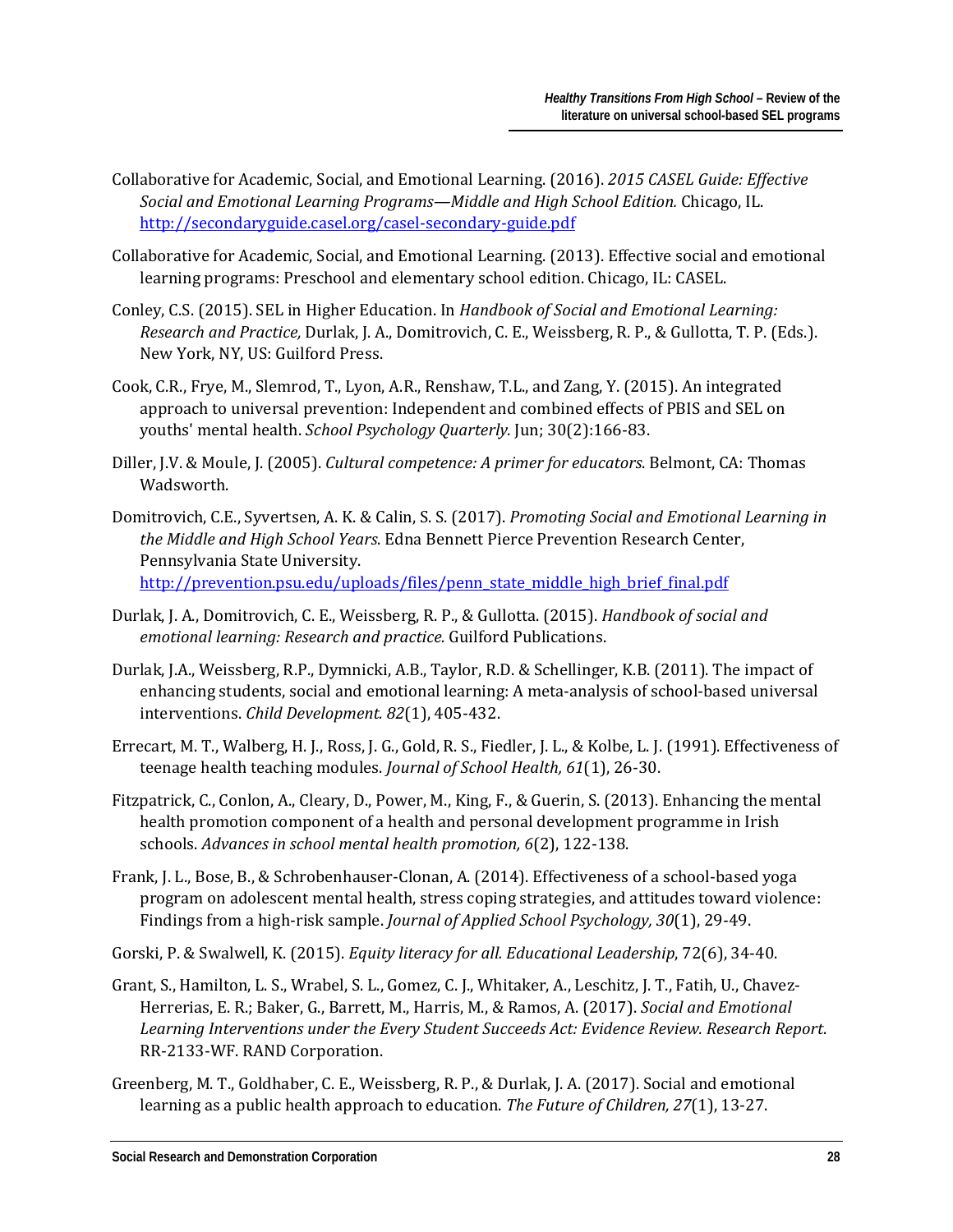- Hagelskamp, C., Brackett, M. A., Rivers, S. E., & Salovey, P. (2013). Improving classroom quality with the ruler approach to social and emotional learning: Proximal and distal outcomes*. American Journal of Community Psychology, 51*(3-4), 530-543.
- Hagins, M., & Rundle, A. (2016). Yoga improves academic performance in urban high school students compared to physical education: a randomized controlled trial. *Mind, Brain, and Education, 10*(2), 105-116.
- Hecht, M. L. & Shin, Y.L. (2015). Culture and social and emotional competencies. In *Handbook of Social and Emotional Learning: Research and Practice*, Durlak, J. A., Domitrovich, C. E., Weissberg, R. P., & Gullotta, T. P. (Eds.). New York, NY, US: Guilford Press.
- Heckman, J. J., & Kautz, T. (2013). *Fostering and measuring skills: Interventions that improve character and cognition* (No. w19656). National Bureau of Economic Research.
- Hutson, A., Bleland, K., & Douglass, J. (2016). School-Connect intervention impact on high school students' discipline referrals and academic outcomes. *Austin, TX: Agile Analytics.* [https://www.austinisd.org/sites/default/files/dre-surveys/sr/School-](https://www.austinisd.org/sites/default/files/dre-surveys/sr/School-Connect_Evalaution_Report.pdf)[Connect\\_Evalaution\\_Report.pdf](https://www.austinisd.org/sites/default/files/dre-surveys/sr/School-Connect_Evalaution_Report.pdf)
- Ilinois State Board of Education. (2016). *Illinois K-12 Social Emotional Learning Standards and Performance Indicators*. [https://casel.org/wp-content/uploads/2016/08/PDF-7-Illinois-SEL-](https://casel.org/wp-content/uploads/2016/08/PDF-7-Illinois-SEL-Standards.pdf)[Standards.pdf](https://casel.org/wp-content/uploads/2016/08/PDF-7-Illinois-SEL-Standards.pdf)
- Institute of Medicine (IOM) and National Research Council (NRC). (2011). *The Science of Adolescent Risk-Taking Workshop Report*. Committee on the Science of Adolescence. Washington, DC: National Academies Press.
- John, O. & De Fruyt, F. (2015). *Framework for the Longitudinal Study of Social and Emotional Skills in Cities.* OECD Publishing, Paris.
- Jones, S., Brush, K., Bailey, R., Brion-Meisels, G., McIntyre, J., Kahn, J., Nelson, B., & Stickle, L. (2017). *Navigating social and emotional learning from the inside out: Looking inside and across 25 leading SEL programs: A practical resource for schools and OST providers (elementary school focus)*. New York: Wallace Foundation.
- Jones, S. M., & Bouffard, S. M. (2012). *Social and emotional learning in schools: From programs to strategies.* Society for Research in Child Development Social Policy Report. 26(4), 1-33. Retrieved from[: http://files.eric.ed.gov/fulltext/ED540203.pdf](http://files.eric.ed.gov/fulltext/ED540203.pdf)
- Jones, S. M., Barnes, S. P., Bailey, R., & Doolittle, E. J. (2017). Promoting social and emotional competencies in elementary school. *The Future of Children,* 49-72.
- Kagitcibasi C. (2005). Autonomy and relatedness in cultural context: Implications for self and family. *Journal of Cross-Cultural Psychology.* 36(403):403–422
- Kansas State Board of Education. (2012). *Kansas Social, Emotional, and Character Development Standards*. [https://www.ksde.org/Portals/0/CSAS/Content%20Area%20\(M-](https://www.ksde.org/Portals/0/CSAS/Content%20Area%20(M-Z)/School%20Counseling/Soc_Emot_Char_Dev/SECD%20FINAL.pdf)[Z\)/School%20Counseling/Soc\\_Emot\\_Char\\_Dev/SECD%20FINAL.pdf](https://www.ksde.org/Portals/0/CSAS/Content%20Area%20(M-Z)/School%20Counseling/Soc_Emot_Char_Dev/SECD%20FINAL.pdf)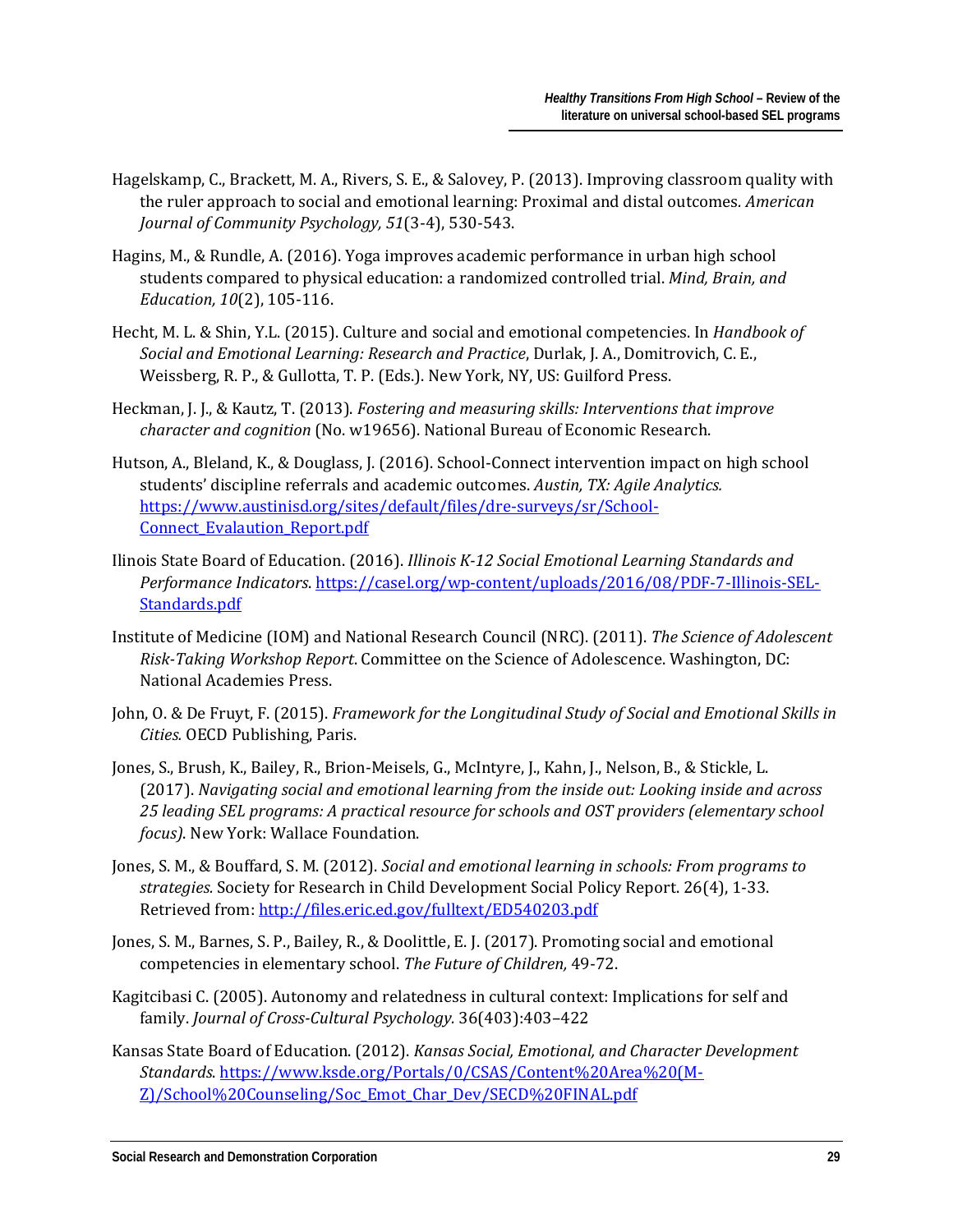- Kern, M. L., Waters, L. E., Adler, A., & White, M. A. (2015). A multidimensional approach to measuring well-being in students: Application of the PERMA framework*. The Journal of Positive Psychology, 10*(3), 262-271.
- Kagitcibasi C. (2005). Autonomy and relatedness in cultural context: Implications for self and family. *Journal of Cross-Cultural Psychology. 36*(403):403–422.
- Lemberger, M.,Selig, J., Bowers, H., & Rogers, J. (2015). Effects of the student success skills program on the executive functioning skills, feelings of connectedness, and academic achievement in in a predominantly hispanic, low-income middle school district. *Journal of Counseling and Development, 93,* 25-36.
- Lendrum, A., Humphrey, N., and Wigelsworth, M. (2013) Social and emotional aspects of learning (SEAL) for secondary schools: Implementation difficulties and their implications for schoolbased mental health promotion. *Child and Adolescent Mental Health, 18,* 3158-164.
- Loeb, P., Tipton, S., & Wager, E. (2016). *Social and Emotional Learning: Feedback and Communications Insights from the Field, slide presentation, New York: Wallace Foundation*. [https://www.wallacefoundation.org/knowledge-center/pages/sel-feedback-and](https://www.wallacefoundation.org/knowledge-center/pages/sel-feedback-and-communications-insights-from-the-field.aspx)[communications-insights-from-the-field.aspx](https://www.wallacefoundation.org/knowledge-center/pages/sel-feedback-and-communications-insights-from-the-field.aspx)
- Melnyk, B. M., Jacobson, D., Kelly, S., Belyea, M., Shaibi, G., Small, L., & Marsiglia, F. F. (2013). Promoting healthy lifestyles in high school adolescents: A randomized controlled trial. *American Journal of Preventive Medicine, 45*(4), 407-415.
- MindMatters Australia. (2014). *Programs Guide*. Retrieved September 10, 2018, from <https://www.mindmatters.edu.au/tools-resources/programs-guide>
- National Research Council. (2012). *Education for Life and Work: Developing Transferable Knowledge and Skills in the 21st Century*. Washington, DC: The National Academies Press. [https://doi.org/10.17226/13398.](https://doi.org/10.17226/13398)
- OECD. (2015). *Skills for Social Progress: The Power of Social and Emotional Skills,* OECD Publishing, Paris, http://dx.doi.org/10.1787/9789264226159-en.
- Partnership for 21st Century Learning. (2015). *Framework for 21st Century learning*. Washington, DC: Author. Retrieved from [http://www.p21.org/storage/documents/P21\\_framework\\_0515.pdf](http://www.p21.org/storage/documents/P21_framework_0515.pdf)
- Payton, J., Weissberg, R.P., Durlak, J.A., Dymnicki, A.B., Taylor, R.D., Schellinger, K.B., & Pachan, M. (2008). *The positive impact of social and emotional learning for kindergarten to eighth-grade students: findings from three scientific reviews*. Chicago, IL: Collaborative for Academic, Social, and Emotional Learning.
- Peterson, C., & Seligman, M. E. P. (2004). *Character strengths and virtues: A classification and handbook.* New York: Oxford University Press/Washington, DC: American Psychological Association.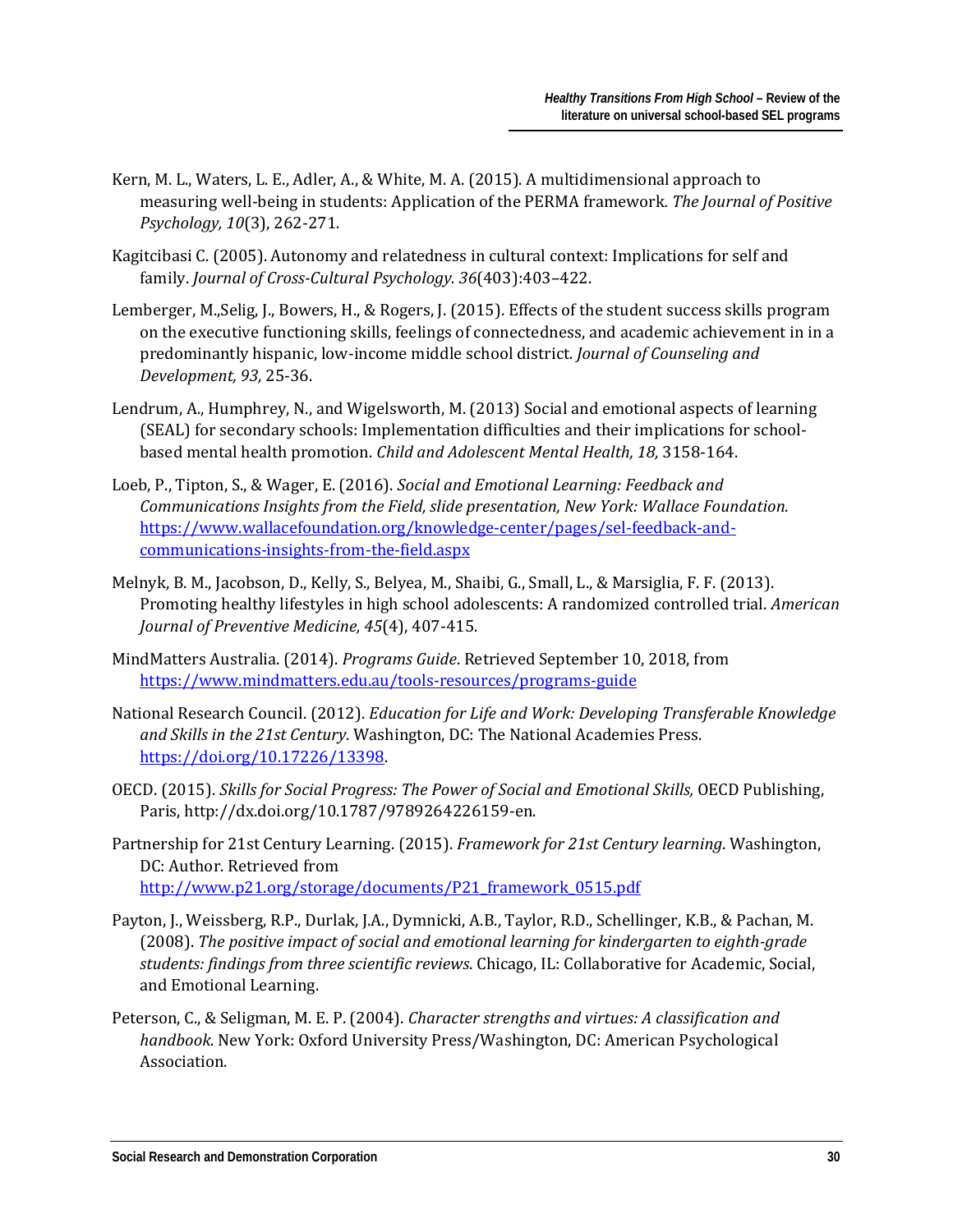- Quach, D., Mano, K. E. J., & Alexander, K. (2016). A randomized controlled trial examining the effect of mindfulness meditation on working memory capacity in adolescents. *Journal of Adolescent Health, 58*(5), 489-496.
- Robbins, R. M. (2015). *The Case for Social Emotional Learning in Adolescence: A Neurological Perspective.* (p. 20). University of California, Berkley. Available at: [https://www.berkeleyschools.net/wp-content/uploads/2015/11/3-BUSD-SEL-](https://www.berkeleyschools.net/wp-content/uploads/2015/11/3-BUSD-SEL-Presentation_Rupa-Robbins-1.pdf)[Presentation\\_Rupa-Robbins-1.pdf](https://www.berkeleyschools.net/wp-content/uploads/2015/11/3-BUSD-SEL-Presentation_Rupa-Robbins-1.pdf)
- Rosenbaum, M. (1990). The role of learned resourcefulness in self control health behavior. In M. Rosenbaum (Ed). *Learned resourcefulness: On coping skills, self-control and adaptive behavior*  (p. 3–30). New York, NY: Springer.
- Sancassiani, F., Pintus, E., Holte, A., Paulus, P., Moro, M. F., Cossu, G, & Lindert, J. (2015). Enhancing the emotional and social skills of the youth to promote their wellbeing and positive development: a systematic review of universal school-based randomized controlled trials*. Clinical practice and epidemiology in mental health: CP & EMH, 11*(Suppl 1 M2), 21.
- Schonert-Reichl, K. A. (2017). Social and emotional learning and teachers. In *The Future of Children*, 137-155.
- Seligman M. E. P. (2011). *Flourish*. New York, NY: Simon & Schuster.
- Silverthorn, N., DuBois, D. L., Lewis, K. M., Reed, A., Bavarian, N., Day, J. & Flay, B. R. (2017). Effects of a school-based social-emotional and character development program on self-esteem levels and processes: A cluster-randomized controlled trial. *SAGE Open, 7*(3), 2158244017713238.
- Simmons, D. N., Brackett, M. A., & Adler, N. (2018). *Applying an Equity Lens to Social, Emotional, and Academic Development*. Edna Bennett Pierce Prevention Research Center, Pennsylvania State University. [https://www.rwjf.org/content/dam/farm/reports/issue\\_briefs/2018/rwjf446338](https://www.rwjf.org/content/dam/farm/reports/issue_briefs/2018/rwjf446338)
- Sklad, M., Diekstra, R., de Ritter, M., Ben, J,. & Gravelstein, C. (2012). Effectiveness of school-based social, emotional, and behavioural programs: Do they enhance students' development in the area of skill, behavior, and adjustment? *Psychology in the Schools, 49*(9), 892-909.
- Smith, A. Guzman-Alvarez, A., Westover, T., Keller, S., & Fuller, S. (2012). *Mindful Schools Program Evaluation.* University of California at Davis: Center for Education and Evaluation Services.
- Smith, C., McGovern, G., Larson, R., Hillaker, B., & Peck, S. C. (2016). *Preparing youth to thrive: Promising practices for social and emotional learning*. In Washington, DC: Forum for Youth Investment.
- Smith Fowler, H. & Lebel, M. (2013). *Promoting mental health through the transition from high school – Literature review and environmental scan.* Available at: [http://www.srdc.org/publications/Promoting-youth-mental-health-through-the-transition](http://www.srdc.org/publications/Promoting-youth-mental-health-through-the-transition-from-high-school---Literature-review-and-environmental-scan-details.aspx)[from-high-school---Literature-review-and-environmental-scan-details.aspx](http://www.srdc.org/publications/Promoting-youth-mental-health-through-the-transition-from-high-school---Literature-review-and-environmental-scan-details.aspx)
- Stafford-Brizard, K. (2015). Building blocks for learning: A framework for comprehensive student development. New York, NY: Turnaround for Children. Available at: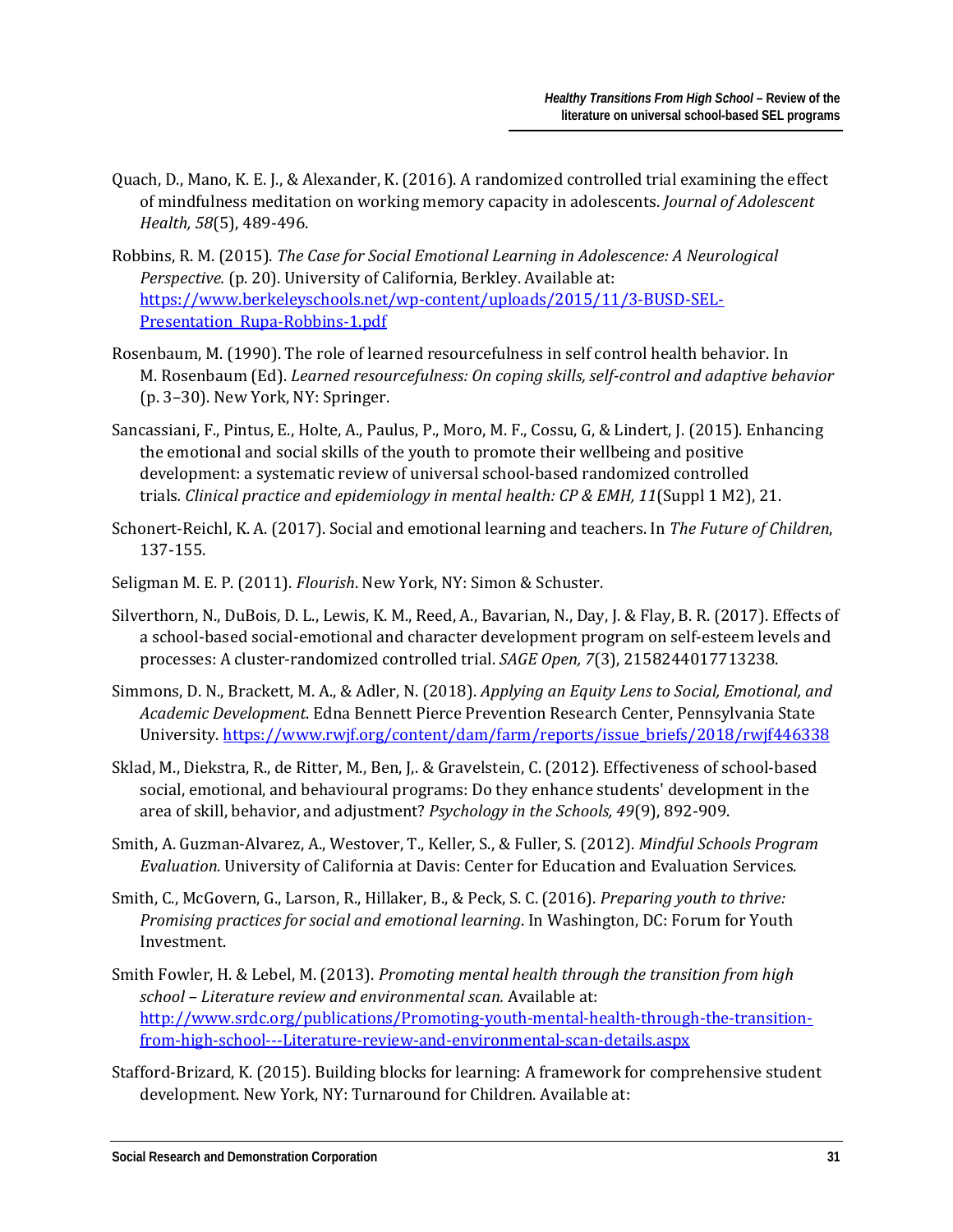[http://turnaroundusa.org/wp-content/uploads/2016/03/Turnaround-for-Children-Building-](http://turnaroundusa.org/wp-content/uploads/2016/03/Turnaround-for-Children-Building-Blocks-for-Learningx-2.pdf)[Blocks-for-Learningx-2.pdf](http://turnaroundusa.org/wp-content/uploads/2016/03/Turnaround-for-Children-Building-Blocks-for-Learningx-2.pdf)

- Taylor, R. D., Oberle, E., Durlak, J. A., & Weissberg, R. P. (2017). Promoting positive youth development through school-based social and emotional learning interventions: A metaanalysis of follow-up effects. *Child development, 88*(4), 1156-1171.
- Turnaround for Children (2014). Turnaround for Children. Retrieved September 10, 2018, from <https://www.turnaroundusa.org/>
- Williamson, A.A., Kathryn L. Modecki, K. L., & Guerra N.G. (2015). SEL Programs in High School. In *Handbook of Social and Emotional Learning: Research and Practice,* Durlak, J. A., Domitrovich, C. E., Weissberg, R. P., & Gullotta, T. P. (Eds.). New York, NY, US: Guilford Press.
- Wolfe, D. A., Crooks, C., Jaffe, P., Chiodo, D., Hughes, R., Ellis, W, & Donner, A. (2009). A school-based program to prevent adolescent dating violence: A cluster randomized trial. *Archives of pediatrics & adolescent medicine, 163*(8), 692-699.
- Weare, K. (2015). What works in promoting social and emotional well-being and responding to mental health problems in schools? Partnership for Well-being and Mental Health in Schools. National Children's Bureau. Available at: [https://www.mentalhealth.org.nz/assets/ResourceFinder/What-works-in-promoting-social](https://www.mentalhealth.org.nz/assets/ResourceFinder/What-works-in-promoting-social-and-emotional-wellbeing-in-schools-2015.pdf)[and-emotional-wellbeing-in-schools-2015.pdf](https://www.mentalhealth.org.nz/assets/ResourceFinder/What-works-in-promoting-social-and-emotional-wellbeing-in-schools-2015.pdf)
- Weare, K., & Nind, M. (2011). Mental health promotion and problem prevention in schools: what does the evidence say?. *Health promotion international, 26*(suppl\_1), i29-i69.
- Yeager, D. S. (2017). Social and emotional learning programs for adolescents. *The Future of Children,*  73-94.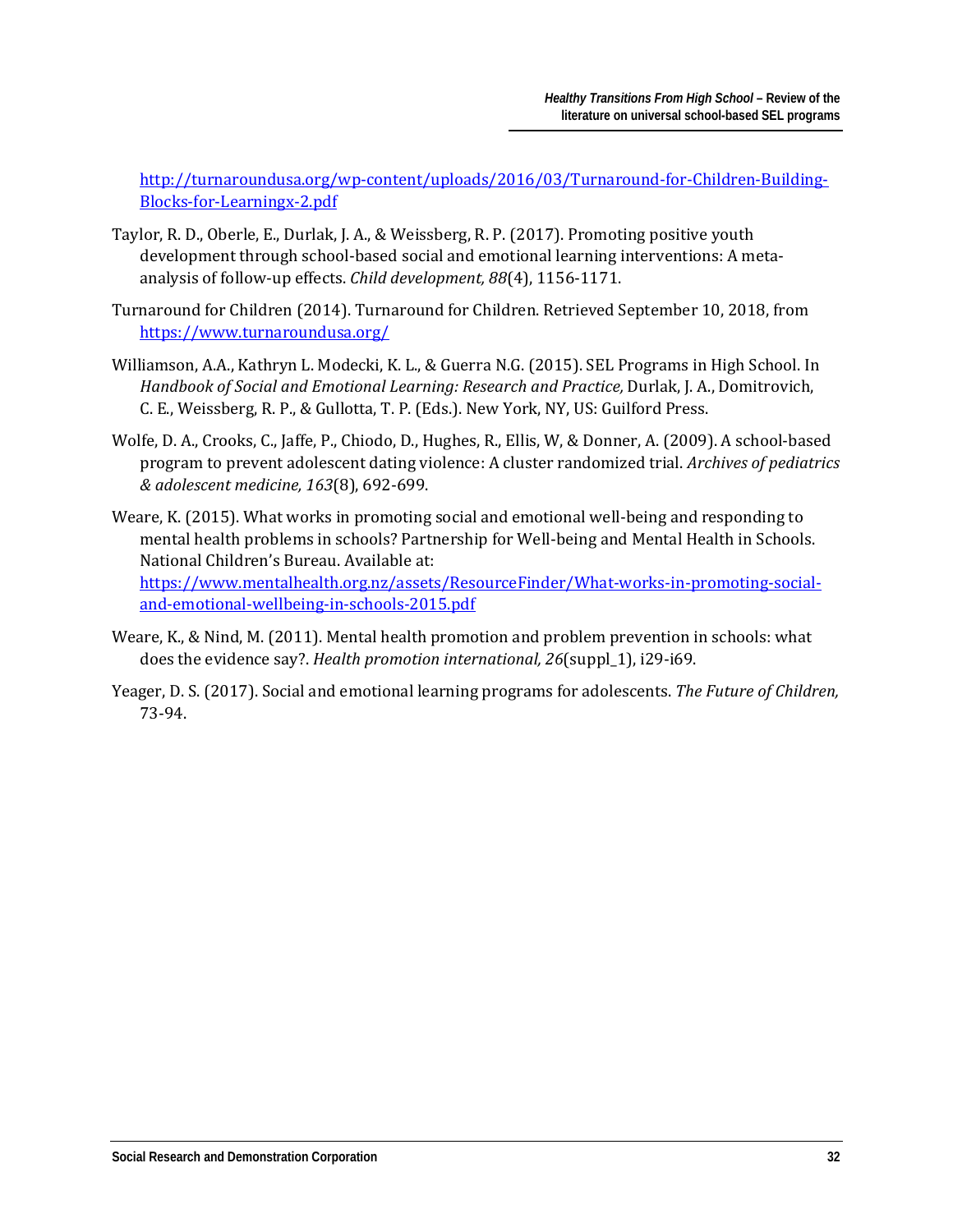# <span id="page-35-2"></span><span id="page-35-1"></span>**Appendix A: Evidence-based SEL programs**

| Table 3 | Skills-based SEL interventions for high school-aged youth with evidence of effectiveness <sup>6</sup> |  |  |
|---------|-------------------------------------------------------------------------------------------------------|--|--|
|         |                                                                                                       |  |  |

<span id="page-35-0"></span>

| SEL-education<br>program                                        | Grade<br>range<br>covered | Core SEL skills<br>addressed                                                                                        | Format, recommended training model<br>and implementation                                                                                                                                                                                                                                                                                                                                                                                                                                                                                                                                                                                                                                                                                                                                                          | Evidence of effectiveness <sup>7</sup>                                                                                                                                                                                                                                                                                                                                                                                                                                                                                                                                                                                                                                                                                                                                                                                                                                                                                                                                                                                                                                                                      | <b>Outcomes</b><br>demonstrating<br>effects                     | Reference                                   | <b>Notes</b>                                                         |
|-----------------------------------------------------------------|---------------------------|---------------------------------------------------------------------------------------------------------------------|-------------------------------------------------------------------------------------------------------------------------------------------------------------------------------------------------------------------------------------------------------------------------------------------------------------------------------------------------------------------------------------------------------------------------------------------------------------------------------------------------------------------------------------------------------------------------------------------------------------------------------------------------------------------------------------------------------------------------------------------------------------------------------------------------------------------|-------------------------------------------------------------------------------------------------------------------------------------------------------------------------------------------------------------------------------------------------------------------------------------------------------------------------------------------------------------------------------------------------------------------------------------------------------------------------------------------------------------------------------------------------------------------------------------------------------------------------------------------------------------------------------------------------------------------------------------------------------------------------------------------------------------------------------------------------------------------------------------------------------------------------------------------------------------------------------------------------------------------------------------------------------------------------------------------------------------|-----------------------------------------------------------------|---------------------------------------------|----------------------------------------------------------------------|
| School-Connect<br>(USA)<br>(http://www.school-<br>connect.net/) | $9 - 12$                  | Self-awareness<br>٠<br>Self-management<br>Social awareness<br>Relationship skills<br>Responsible<br>decision-making | Uses teaching practices<br>Implemented by teachers<br>Designed to improve social,<br>emotional, and academic skills and<br>create supportive relationships<br>among students and between<br>students and their teachers<br>Variety of delivery formats: freshman<br>seminars, grade level advisories,<br>academic courses, special education<br>classes, alternative education<br>programs, and positive youth<br>development initiatives<br>One- or two-day staff training for<br>effective implementation<br>80 lessons distributed over<br>٠<br>four curriculum modules, ~45 min per<br>lesson<br>License fee for Modules 1-4 is a<br>\$5,000 (US) base price per school<br>plus \$3 (US) per student for all<br>students grades 9-12. Additional<br>School Lesson License Guides are<br>\$59 (US) per teacher | Quasi-experimental study<br>947 high school students, 9th grade<br>(Hispanic = $63\%$ , White = $18\%$ , Black =<br>15%)<br>School-Connect students had significantly<br>fewer discipline referrals for class<br>disruption ( $p < .001$ , $d = .22$ ) and rudeness<br>to an adult ( $p < .01$ , $d = .17$ ), and relatively<br>higher math grades ( $p = .05$ , $d = .13$ ) and<br>average core subject pass rates ( $p < .05$ , d<br>$= .13$ ) than the no treatment control<br>students at 9 <sup>th</sup> grade post-test. They also<br>had marginally higher average core<br>grades when controlling for pre-test<br>grades ( $p = .08$ , $d = .11$ ). At six-month<br>follow-up, School-Connect students had<br>significantly lower overall discipline referral<br>rates ( $p < .01$ , $d = .22$ ) and relatively<br>higher average social studies grades (p <<br>.001, $d = .43$ ). However, the treatment<br>students also had lower average math and<br>English grades than the control group ( $p <$<br>.01, $d = .18$ p < .01, $d = .19$ ), which is why<br>the program was designed by CASEL as | Disciplinary<br>×<br>referrals<br>Academic<br>×.<br>performance | Hutson,<br>Bleland, &<br>Douglass<br>(2016) | CASEL<br>Designation<br>: "Promising<br>Program"<br>(CASEL,<br>2015) |
|                                                                 |                           |                                                                                                                     |                                                                                                                                                                                                                                                                                                                                                                                                                                                                                                                                                                                                                                                                                                                                                                                                                   | "Promisina"                                                                                                                                                                                                                                                                                                                                                                                                                                                                                                                                                                                                                                                                                                                                                                                                                                                                                                                                                                                                                                                                                                 |                                                                 |                                             |                                                                      |

<sup>6</sup> Inclusion criteria: Programs similar to *HTFHS* (school-based, teachers as implementers, focused on SEL education) and focus on grades 9 and above. Exclusion criteria: Programs focused on drug education, bullying (e.g., cyber-bulling), or targeted interventions that focus on "at-risk" youth.

<sup>7</sup> This is not an exhaustive list of all studies of effectiveness for each program.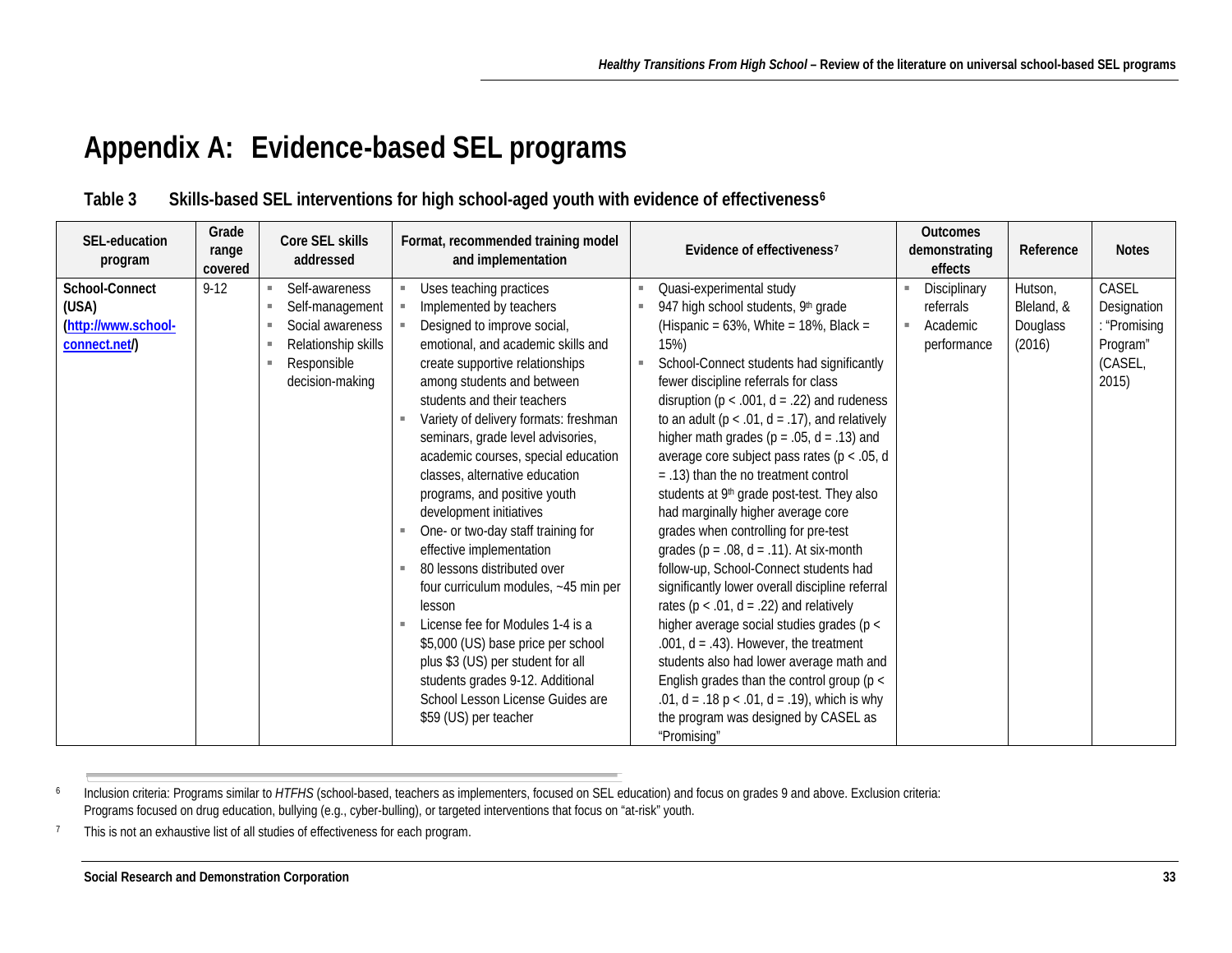| Grade<br>SEL-education<br>range<br>program<br>covered                                     | Core SEL skills<br>addressed                                                                                                                                     | Format, recommended training model<br>and implementation                                                                                                                                                                                                                                                                                                                                                                                                                                                                                                                                                                                                                                                                                                                                                                     | Evidence of effectiveness <sup>7</sup>                                                                                                                                                                                                                                                                                                                                                                                                                                                                                                                                                                                                                                                                                                                                                                                                                                              | <b>Outcomes</b><br>demonstrating<br>effects        | Reference                                             | <b>Notes</b>                                                    |
|-------------------------------------------------------------------------------------------|------------------------------------------------------------------------------------------------------------------------------------------------------------------|------------------------------------------------------------------------------------------------------------------------------------------------------------------------------------------------------------------------------------------------------------------------------------------------------------------------------------------------------------------------------------------------------------------------------------------------------------------------------------------------------------------------------------------------------------------------------------------------------------------------------------------------------------------------------------------------------------------------------------------------------------------------------------------------------------------------------|-------------------------------------------------------------------------------------------------------------------------------------------------------------------------------------------------------------------------------------------------------------------------------------------------------------------------------------------------------------------------------------------------------------------------------------------------------------------------------------------------------------------------------------------------------------------------------------------------------------------------------------------------------------------------------------------------------------------------------------------------------------------------------------------------------------------------------------------------------------------------------------|----------------------------------------------------|-------------------------------------------------------|-----------------------------------------------------------------|
| <b>Student Success</b><br>$K-12$<br>Skills (USA)<br>(http://studentsucces<br>sskills.com/ | Self-management<br>×<br>Self-awareness<br>×.<br>Social awareness<br>$\mathbf{u}$<br>Relationship skills<br>ш<br>Responsible<br>$\blacksquare$<br>decision-making | Uses teaching practices<br>٠<br>Implemented by teachers or<br>counsellors<br>Provides students with strategies for:<br>(1) setting goals, monitoring<br>progress, and sharing success; (2)<br>building a caring, supportive, and<br>encouraging environment; (3)<br>developing and practicing memory<br>and cognitive skills; (4) calming<br>anxiety and managing emotions; and<br>(5) developing healthy optimism<br>Free-standing SEL lessons<br>(51-hour sessions and 3 booster<br>sessions)<br>1 day training/coaching<br>٠<br>\$75 (US) per manual<br>٠<br>Extension of the program in G12<br>٠<br>called College/ Career Success Skills<br>(CCSS) to prepare student to<br>develop the academic, social and<br>self-management skills to meet the<br>21 <sup>st</sup> century college and career<br>readiness demands) | Two-level cluster randomized trial design<br>193 study participants from 11 grades 7<br>and 8 classrooms (six treatment and<br>five control) (Hispanic=66.3%,<br>White=19.7%, Other=7.8%, Native<br>American= 3.6%, African American = 2.1%,<br>Asian American=0.5%)<br>Controlling for pretest performance and<br>demographics: students in the intervention<br>classrooms scored significantly higher<br>than students in the control classrooms on<br>both the math and reading measures of<br>academic achievement, had lower<br>average scores for all of the executive<br>functioning subscales, with the exception<br>of Inhibit, Monitor, and Working Memory.<br>Finally, they had higher average scores for<br>one of the social support subscales,<br>Classmate Support. Effect sizes for the<br>statistically significant intervention effects<br>ranged from .29 to .66 | Academic<br>performance<br>Social<br>m.<br>support | Lemberger,<br>Selig,<br>Bowers, &<br>Rogers<br>(2015) | CASEL<br>Designation<br>"Select<br>Program"<br>(CASEL,<br>2015) |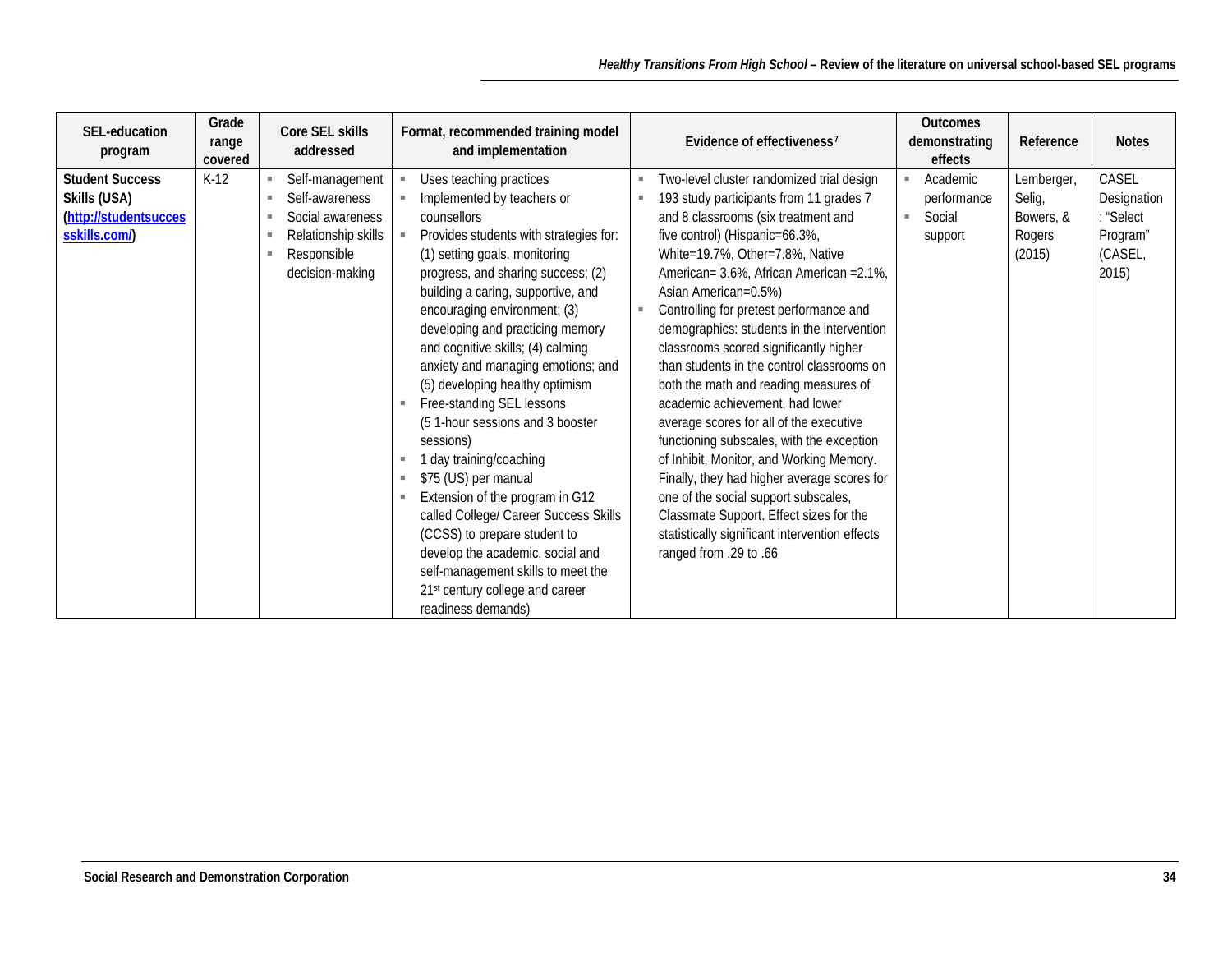| Grade<br>SEL-education<br>range<br>program<br>covered                       | Core SEL skills<br>addressed                                                            | Format, recommended training model<br>and implementation                                                                                                                                                                                                                                                                                                                                                                                                                                                                                                                                                                                                                                                                                                                                                                                                                                                                                                                                                                                                      | Evidence of effectiveness <sup>7</sup>                                                                                                                                                                                                                                                                                                                                                                                                                                                                                                                                                                                                                                                                                                                                                   | <b>Outcomes</b><br>demonstrating<br>effects | Reference                                                                        | <b>Notes</b>                                                                                                                                      |
|-----------------------------------------------------------------------------|-----------------------------------------------------------------------------------------|---------------------------------------------------------------------------------------------------------------------------------------------------------------------------------------------------------------------------------------------------------------------------------------------------------------------------------------------------------------------------------------------------------------------------------------------------------------------------------------------------------------------------------------------------------------------------------------------------------------------------------------------------------------------------------------------------------------------------------------------------------------------------------------------------------------------------------------------------------------------------------------------------------------------------------------------------------------------------------------------------------------------------------------------------------------|------------------------------------------------------------------------------------------------------------------------------------------------------------------------------------------------------------------------------------------------------------------------------------------------------------------------------------------------------------------------------------------------------------------------------------------------------------------------------------------------------------------------------------------------------------------------------------------------------------------------------------------------------------------------------------------------------------------------------------------------------------------------------------------|---------------------------------------------|----------------------------------------------------------------------------------|---------------------------------------------------------------------------------------------------------------------------------------------------|
| The Fourth R<br>$7-12$<br>(Canada)<br>(https://youthrelation<br>ships.org/) | Self awareness<br>m.<br>Relationship skills<br>٠<br>Responsible<br>٠<br>decision making | Uses teaching practices<br>Free-standing SEL lessons<br>3 units (7 lessons per unit, lessons<br>are 75 min each or 2 short lessons)<br>Unit 1 teaches relationship skills,<br>$\mathbb{R}^n$<br>social awareness and self-<br>awareness, and decision-making<br>skills<br>Emphasis on communication skills<br>supported by elaborate role plays<br>Five-hour training usually conducted<br>in-person and onsite, although an<br>online version is also available. In-<br>person training recommended<br>whenever a school or district intends<br>to train ten or more teachers (with a<br>maximum of 60)<br>Grade 9 curriculum costs \$90. For<br>Teacher Training, price ranges from<br>\$500-1,500 plus travel fees for the<br>trainer, and teacher supply costs paid<br>by the host board/district. In most<br>cases schools or districts are<br>encouraged to request a site license<br>for the Fourth R that allows them to<br>use the materials repeatedly and<br>have free access to the online<br>training. (Price is based on number of<br>students) | Randomized control trial<br>1,722 adolescents in ninth grade<br>(predominantly white)<br>Physical dating violence was greater in<br>×<br>control vs intervention students (9.8% vs<br>7.4%; adjusted odds ratio, 2.42; 95%<br>confidence interval, $1.00-6.02$ ; P = .05). A<br>significant group x sex interaction effect<br>indicated that the intervention effect was<br>greater in boys (PDV: 7.1% in controls vs<br>2.7% in intervention students) than in girls<br>(12.1% vs 11.9%). Main effects for<br>secondary outcomes were not statistically<br>significant; however, sex x group analyses<br>showed a significant difference in condom<br>use in sexually active boys who received<br>the intervention (114 of 168; 67.9%) vs<br>controls (65 of 111 [58.6%]) ( $p < .01$ ) | Physical<br>dating<br>violence              | Wolfe,<br>Crooks,<br>Jaffe,<br>Chiodo,<br>Hughes,<br>Ellis, &<br>Donner,<br>2009 | Complementa<br>ry Program<br>(CASEL<br>designation);<br>majority of<br><b>SEL</b><br>programming<br>is contained<br>in 1 unit<br>(CASEL,<br>2015) |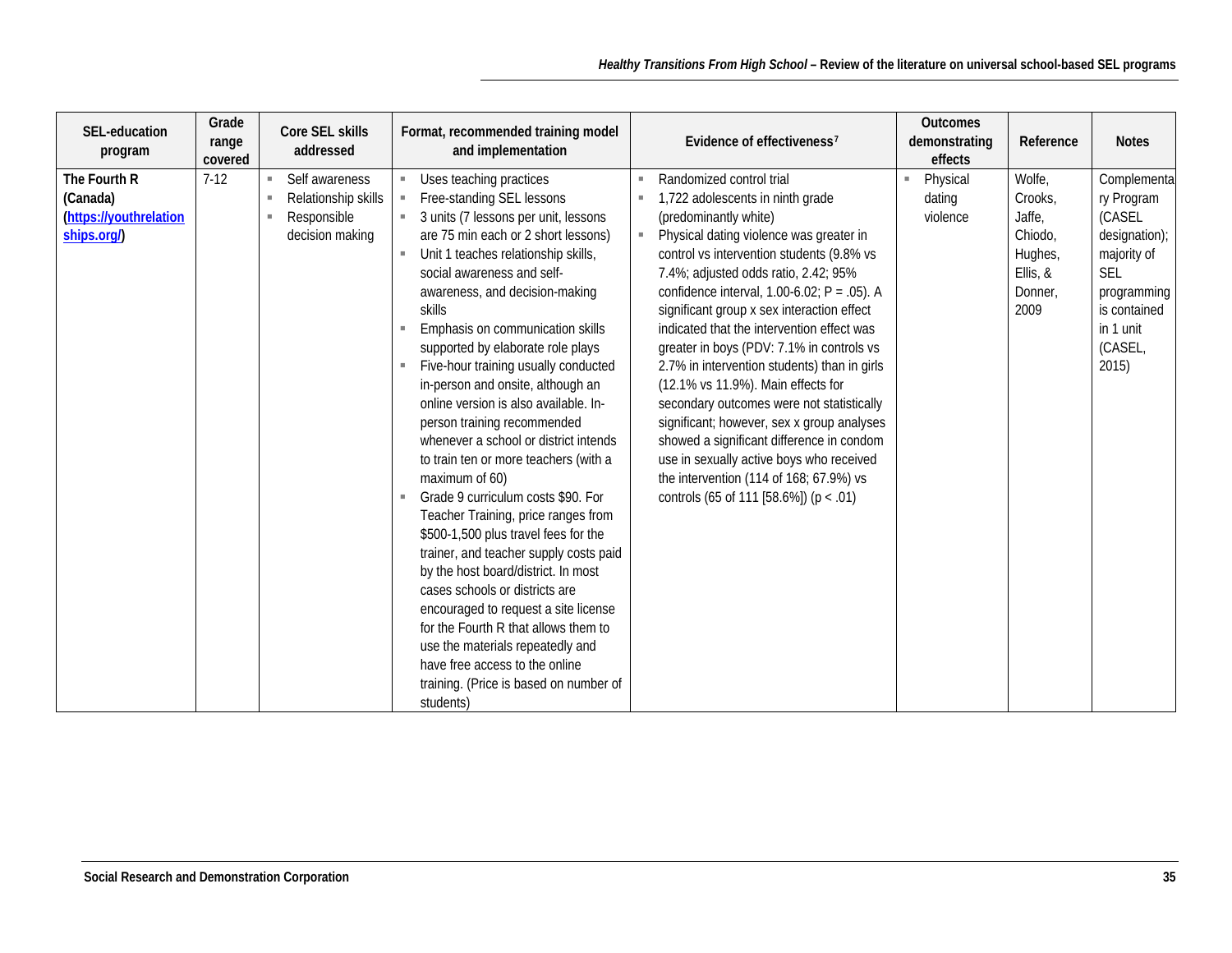| SEL-education<br>program                                                | Grade<br>range<br>covered | Core SEL skills<br>addressed                                                                                                                                         | Format, recommended training model<br>and implementation                                                                                                                                                                                                                                                                                                                                                                                                                                                                                                                                                                                                                                                                                                                                                                                                                                                                                                                                                                             | Evidence of effectiveness <sup>7</sup>                                                                                                                                                                                                                                                                                                                                                                                                                                                                                                               | <b>Outcomes</b><br>demonstrating<br>effects                                                                                    | Reference                                                                       | <b>Notes</b>                                                                                           |
|-------------------------------------------------------------------------|---------------------------|----------------------------------------------------------------------------------------------------------------------------------------------------------------------|--------------------------------------------------------------------------------------------------------------------------------------------------------------------------------------------------------------------------------------------------------------------------------------------------------------------------------------------------------------------------------------------------------------------------------------------------------------------------------------------------------------------------------------------------------------------------------------------------------------------------------------------------------------------------------------------------------------------------------------------------------------------------------------------------------------------------------------------------------------------------------------------------------------------------------------------------------------------------------------------------------------------------------------|------------------------------------------------------------------------------------------------------------------------------------------------------------------------------------------------------------------------------------------------------------------------------------------------------------------------------------------------------------------------------------------------------------------------------------------------------------------------------------------------------------------------------------------------------|--------------------------------------------------------------------------------------------------------------------------------|---------------------------------------------------------------------------------|--------------------------------------------------------------------------------------------------------|
| <b>Positive Action</b><br>(USA)<br>(https://www.positive<br>action.net) | $K-12$                    | Self awareness<br>m.<br>Self management<br>$\blacksquare$<br>Social awareness<br>٠.<br>Relationship skills<br>$\blacksquare$<br>Responsible<br>×.<br>decision-making | Classroom curriculum designed to<br>$\blacksquare$<br>promote a healthy self-concept and<br>to establish positive actions for the<br>body and mind. The program<br>emphasizes effective self-<br>management, social skills, character,<br>and mental health, as well as skills<br>for setting and achieving goals<br>Core curriculum consists of six units<br>that are taught in a year<br>Four kits are available for high school<br>$\mathbf{u}$<br>grades 9 through 12. Each kit is<br>unique and contains 132 scripted, 15-<br>to 20-minute minute lessons, plus<br>activity sheets, games,<br>manipulatives, posters, 30 student<br>texts and journals<br>Additional program components<br>support classroom-wide, school-<br>wide, family, and community<br>involvement<br>Initial training typically lasts one-half<br>day to five days, and is not<br>required. A train-the-trainer system is<br>offered to support sustainability<br>Each High School Kit is \$400 (US)<br>and Online Orientation Training is<br>\$500 (US) | Cluster randomized control trial<br>1,170 students (K to grade 8) participated<br>in the study (53% female, 48% African<br>American, and 27% Hispanic)<br>Students in schools that received Positive<br>Action showed more positive change over<br>time on the measures of peer self-esteem<br>$(B = 0.04, p = .01$ ; effect size = 0.37),<br>school self-esteem ( $B = 0.04$ , $p = .003$ ;<br>effect size $= 0.46$ ), and use of adaptive<br>self-esteem formation and maintenance<br>strategies (B = $0.03$ , p = $.046$ ; effect size =<br>0.31) | Peer self-<br>m.<br>esteem, school<br>self-esteem,<br>and use of self-<br>esteem<br>formation and<br>maintenance<br>strategies | Silverthorn,<br>DuBois,<br>Lewis,<br>Reed,<br>Bavarian.<br>Day, & Flay,<br>2017 | <b>SELect</b><br>Program<br>(CASEL<br>designation)<br>for<br>elementary<br>schools<br>(CASEL,<br>2015) |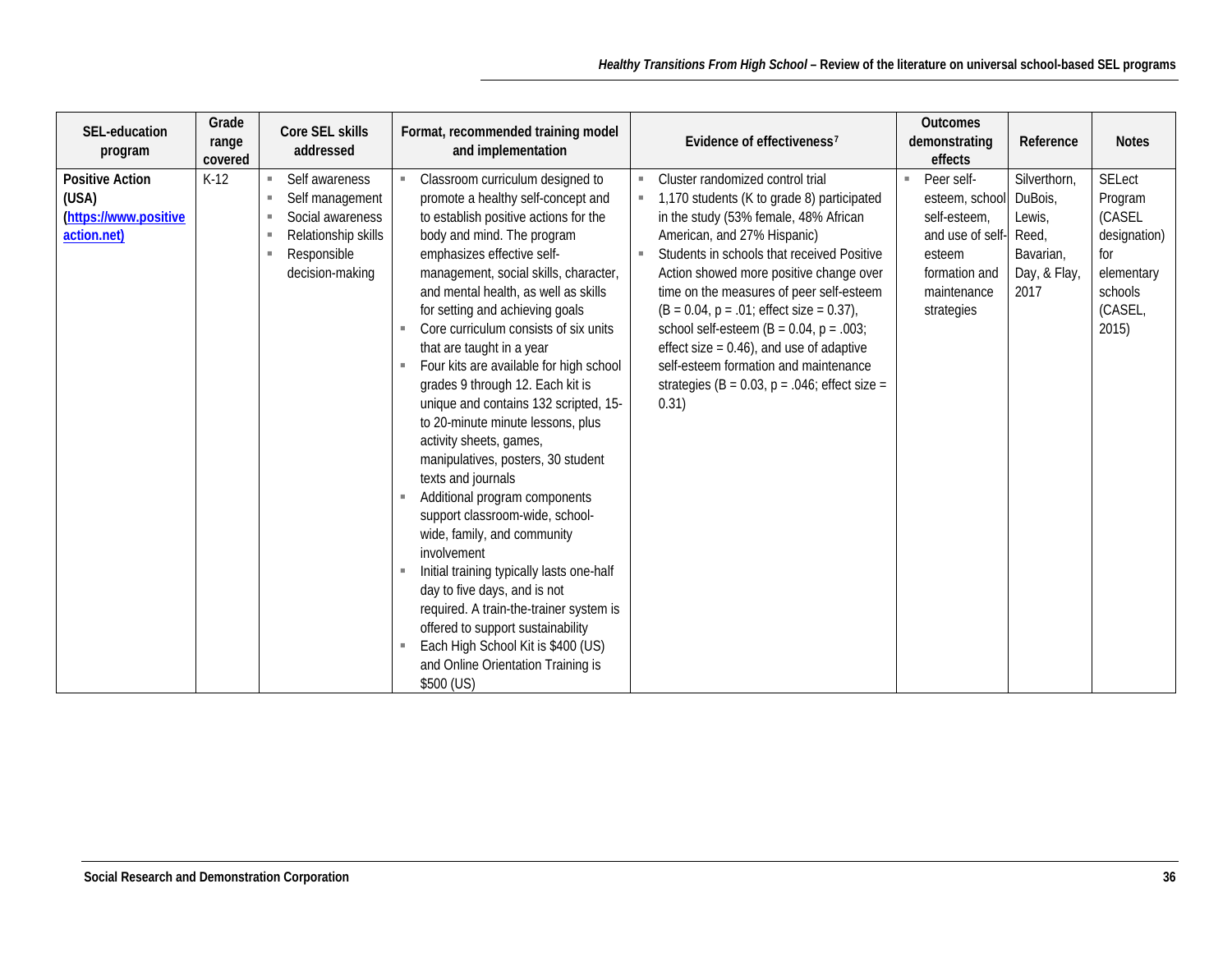| SEL-education program                                                                                                         | Grades                                  | Core SEL skills addressed                                                                                                                                                                                                                                                     | Format, recommended training model and implementation                                                                                                                                                                                                                                                                                                                                                                                                                                                                                                                                                                                                                                                                                                                                                                                                                                                                                                                                                                                                                                                                                                                                                                                                            | <b>Notes</b>                                                                                                                                                                                                                                                                                                                                                                                                                                                                              |
|-------------------------------------------------------------------------------------------------------------------------------|-----------------------------------------|-------------------------------------------------------------------------------------------------------------------------------------------------------------------------------------------------------------------------------------------------------------------------------|------------------------------------------------------------------------------------------------------------------------------------------------------------------------------------------------------------------------------------------------------------------------------------------------------------------------------------------------------------------------------------------------------------------------------------------------------------------------------------------------------------------------------------------------------------------------------------------------------------------------------------------------------------------------------------------------------------------------------------------------------------------------------------------------------------------------------------------------------------------------------------------------------------------------------------------------------------------------------------------------------------------------------------------------------------------------------------------------------------------------------------------------------------------------------------------------------------------------------------------------------------------|-------------------------------------------------------------------------------------------------------------------------------------------------------------------------------------------------------------------------------------------------------------------------------------------------------------------------------------------------------------------------------------------------------------------------------------------------------------------------------------------|
| My Life - It's Cool to Talk<br>About It /Ma vie, c'est<br>cool d'en parler!<br>(Quebec, Canada) (www.<br>acsmmontreal. qc.ca) | Not grade-specific.<br>Ages 12-18 years | Focus on: Personal and social skills,<br>including self-esteem, stress<br>management and problem solving.<br>Overlaps with five CASEL domains:<br>Self awareness<br>Self management<br>٠<br>Social awareness<br>m.<br>Relationship skills<br>٠<br>Responsible decision making | Web based teaching tool<br>×,<br>Designed to help youth manage their mental health by encouraging them to<br>talk about their problems and seek help for any mental health issues they<br>may be experiencing<br>Two key components: educational tools and practical activities for teachers<br>and parents who are in daily contact with youth at school and at home.<br>High school students can access information on topics such as self-<br>esteem, bullying, homophobia, and suicide<br>Other educational material helps them better understand stress and its<br>effects and the importance of maintaining their mental health. Another<br>important part of the program is an online self-assessment quiz<br>Training N/A<br>٠                                                                                                                                                                                                                                                                                                                                                                                                                                                                                                                           | Bilingual campaign                                                                                                                                                                                                                                                                                                                                                                                                                                                                        |
| A.C.E. Well Being<br>(Australia)<br>(https://www.mindmatters.e<br>du.au/                                                      | $7 - 10$                                | Focus on: Skills for resilience and<br>personal and social responsibility.<br>Overlaps with five CASEL domains:<br>Self awareness<br>Self management<br>Social awareness<br>m.<br>Relationship skills<br>Responsible decision making                                          | Program aims to help children build resilience and equip them with positive<br>coping skills<br>Delivered to students through 10 weekly sessions. Each session runs for a<br>40-minute to one-hour duration<br>A facilitator PowerPoint and student workbook form the basis of each<br>session, and students engage in interactive discussions, structured group<br>activities, and role plays to practice new skills. A parent information session<br>and parent hand out is also incorporated into the program<br>Program focuses on Awareness, Commitment and Empowerment to<br>engage in positive relationships with self and all living being through values<br>based action<br>Professional development is available to teachers and school staff. Training<br>includes a compulsory one or two day workshop for all staff with a<br>maximum of 20 participants for \$5,495 (AUD). The ACE Wellbeing training<br>for child and youth is 4 hours for a cost of \$250 (AUD) per attendee, with a<br>minimum of 4 attendees<br>ACE Wellbeing Adult Program Delivered to all school staff is approx. \$290<br>(AUD) per participant. Add on for the youth ACE Wellbeing Resilience<br>Program is \$99 (AUD)<br>The program is available through GAPP Solutions | Statistical analyses of the<br>student pre- and post-<br>evaluations are currently<br>underway.<br>The program is based on the<br>theoretical frameworks of<br>cognitive behaviour therapy,<br>social learning theory and<br>mindfulness. Evidence based<br>techniques include positive<br>reminiscing, awareness attention<br>training, challenging unhelpful<br>thoughts, building connections,<br>problem solving strategies and<br>conflict resolution and<br>assertiveness training. |

#### <span id="page-39-0"></span>**Table 4 Skills-based SEL interventions for high school-aged youth lacking evidence of effectiveness[8](#page-39-0)**

8 Inclusion criteria: Programs similar to HTFHS. No peer-reviewed studies have been conducted and/or results are not available.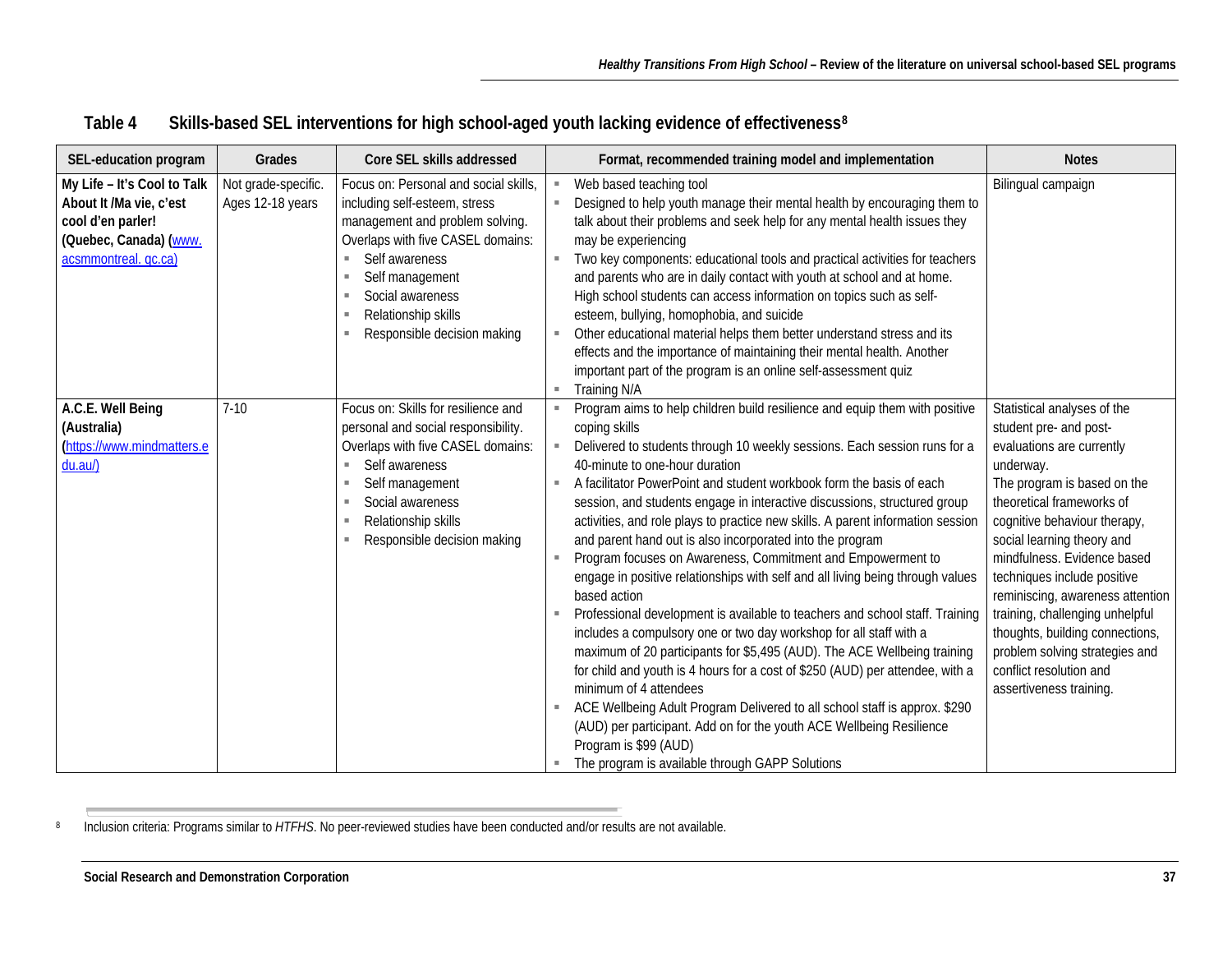| SEL-education program                                                                                                                                    | Grades          | Core SEL skills addressed                                                                                                                                                                                                                                | Format, recommended training model and implementation                                                                                                                                                                                                                                                                                                                                                                                                                                                                                                                                                                                                                                                            | <b>Notes</b>                                                                                                                                                                                                                                                                                                                                                                                                                             |
|----------------------------------------------------------------------------------------------------------------------------------------------------------|-----------------|----------------------------------------------------------------------------------------------------------------------------------------------------------------------------------------------------------------------------------------------------------|------------------------------------------------------------------------------------------------------------------------------------------------------------------------------------------------------------------------------------------------------------------------------------------------------------------------------------------------------------------------------------------------------------------------------------------------------------------------------------------------------------------------------------------------------------------------------------------------------------------------------------------------------------------------------------------------------------------|------------------------------------------------------------------------------------------------------------------------------------------------------------------------------------------------------------------------------------------------------------------------------------------------------------------------------------------------------------------------------------------------------------------------------------------|
| Like it Is (Australia)<br>(https://www.abccommercia<br>I.com/librarysales/program/i<br>t?width=644&height=410&i<br>nline=true#mediaplayer_co<br>ntainer) | $8 - 10$        | Focus on: Skills for resilience, and<br>personal and social responsibility.<br>Overlaps with five CASEL domains:<br>Self awareness<br>٠<br>Self management<br>٠<br>Social awareness<br>٠<br>Relationship skills<br>٠<br>Responsible decision making<br>٠ | 8 part DVD series that explores issues that concern young people and<br>presents strategies to help them manage their lives<br>Interviews and real life situations give the programs meaning, and a music<br>video clip production style helps to engage the audience<br>Key skills: Optimistic self-talk, Decision-making, Communication skills, Help<br>seeking<br>Duration: 8 episodes, 20 minutes each<br>$\blacksquare$<br>Standard cost is \$275 (AUD) and cost for schools is \$198 (AUD)<br>×<br>Training N/A<br>×<br>This program is released for non-theatrical use within educational,<br>government and business organizations. Additional payments under a<br>Screenrights licence are not required |                                                                                                                                                                                                                                                                                                                                                                                                                                          |
| <b>Choose Love Enrichment</b><br>Program (USA)<br>(https://www.jesselewisc<br>hooselove.org/about-us/)                                                   | <b>Pre-K-12</b> | Self awareness<br>٠<br>Self management<br>ш<br>Social awareness<br>٠<br>Relationship skills<br>٠<br>Responsible decision making<br>٠                                                                                                                     | No cost, downloadable, evidence-based social and emotional (SEL)<br>classroom program teaching children how to choose love in any<br>circumstance<br>Program focuses on four important character values - Courage, Gratitude,<br>Forgiveness and Compassion in Action - which cultivates optimism,<br>resilience and personal responsibility. Included elements are positive<br>psychology, mindfulness, neuroscience, and character values                                                                                                                                                                                                                                                                      | According to website:<br>More than 6,672 educator<br>downloads in all 50 states +<br>DC<br>More than 50 countries<br>٠<br>1.318.922 estimated<br>student's reached<br>100% of survey<br>٠<br>respondents said they have<br>seen an improvement in<br>classroom climate and in<br>students' overall behaviour<br>More than 95% of survey<br>respondents said they<br>would use the program<br>again or recommend it to<br>other educators |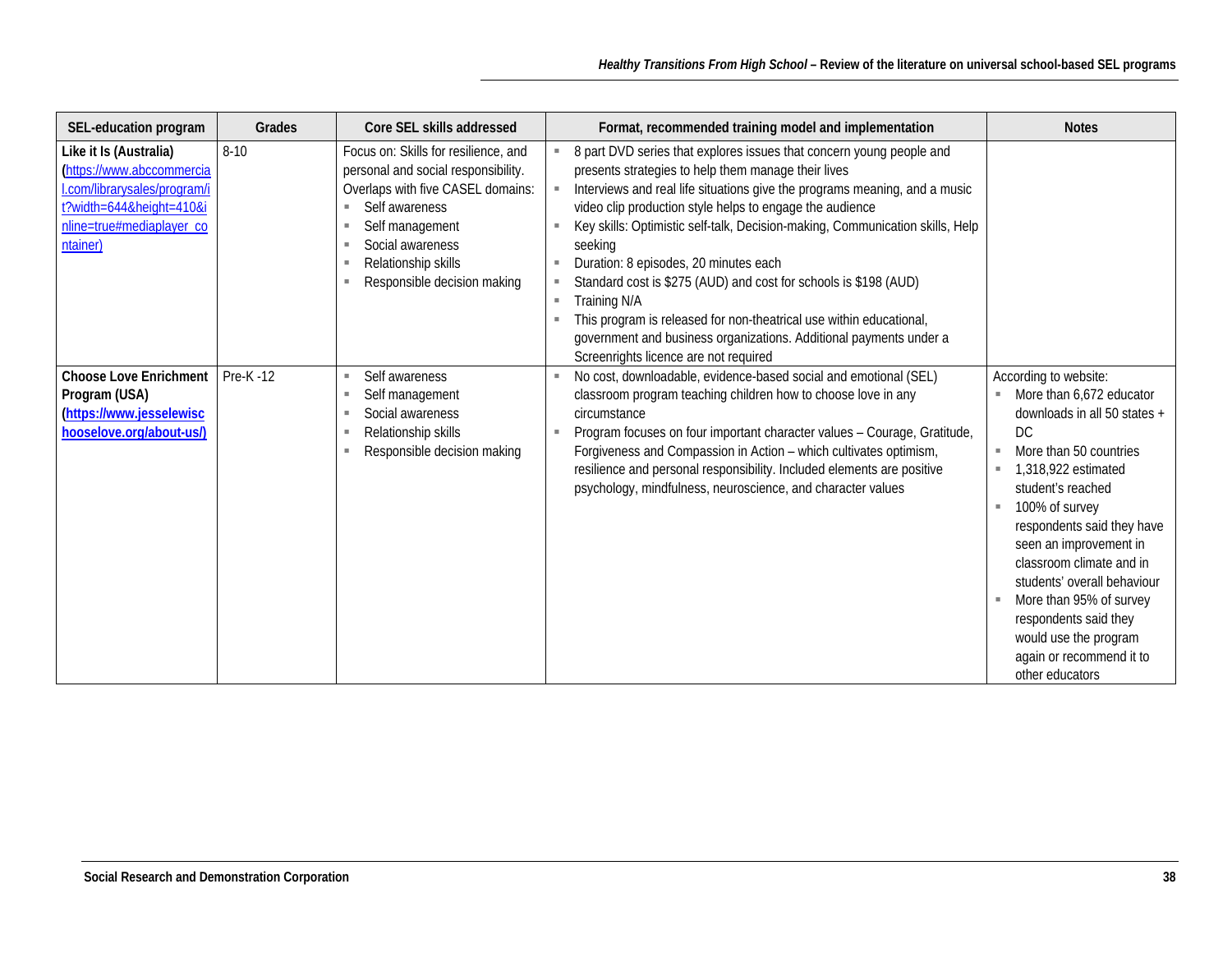| SEL program                                       | Grades |   | Core SEL skills<br>addressed      |                                | Format, recommended training<br>model and implementation                                                                                                                                                                                                                            |                                       | <b>Evidence for effectiveness</b>                                                                                                                                                                                                                                                                                                                                                                                                                                                                                                                                                                                                                                                                                                                                                                                                                                                                                | <b>Outcomes</b><br>demonstrating<br>effects | Reference                   | <b>Notes</b>                                                      |
|---------------------------------------------------|--------|---|-----------------------------------|--------------------------------|-------------------------------------------------------------------------------------------------------------------------------------------------------------------------------------------------------------------------------------------------------------------------------------|---------------------------------------|------------------------------------------------------------------------------------------------------------------------------------------------------------------------------------------------------------------------------------------------------------------------------------------------------------------------------------------------------------------------------------------------------------------------------------------------------------------------------------------------------------------------------------------------------------------------------------------------------------------------------------------------------------------------------------------------------------------------------------------------------------------------------------------------------------------------------------------------------------------------------------------------------------------|---------------------------------------------|-----------------------------|-------------------------------------------------------------------|
| Pure Power (USA)<br>(http://pureedgeinc.<br>$org$ | $K-12$ | × | Self-management<br>Self-awareness | $\mathbb{R}^n$<br>$\mathbf{m}$ | Mindful movement<br>curriculum (free-standing lessons)<br>5 days-training and coaching<br>5 units that build on one another:<br>Power to Shine, Power of<br>Mindfulness, Power of the Brain-<br>Body Connection, Power of a<br>Balanced Life, Toolkit for a<br><b>Balanced Life</b> | $\mathbb{R}^n$<br>٠<br>$\blacksquare$ | Randomized control trial<br>112 students in one school, grades 9-<br>11th (Hispanic = $59\%$ , Black = $22\%$ )<br>The primary outcome was mean annual<br>grade point average (GPA) and<br>psychosocial variables (self-regulation,<br>executive function, well-being, and<br>mindfulness) were examined as<br>mediators. The study's primary<br>hypothesis that yoga would improve<br>academic performance was not<br>supported by intent to treat analysis;<br>however, a significant interaction was<br>observed between class assignment<br>and class participation<br>Among students with higher<br>participation, those assigned to yoga<br>classes had a significantly higher GPA.<br>For example, at 49 classes of<br>participation for both groups, students<br>assigned to yoga classes had an<br>estimated 2.70 higher mean GPA (effect<br>size=0.31) than students assigned to<br>physical education | Academic<br>performance<br>(GPA)            | Hagins &<br>Rundle,<br>2016 | Complementary<br>Program (CASEL<br>designation);<br>(CASEL, 2015) |

<span id="page-41-0"></span>**Table 5 Complementary SEL interventions for high school-aged youth[9](#page-41-0)**

9 Inclusion criteria: Programs with evidence for effectiveness that are different from HTFHS (not focused on explicit, holistic SEL skill development). Excluded violence prevention and conflict management programs.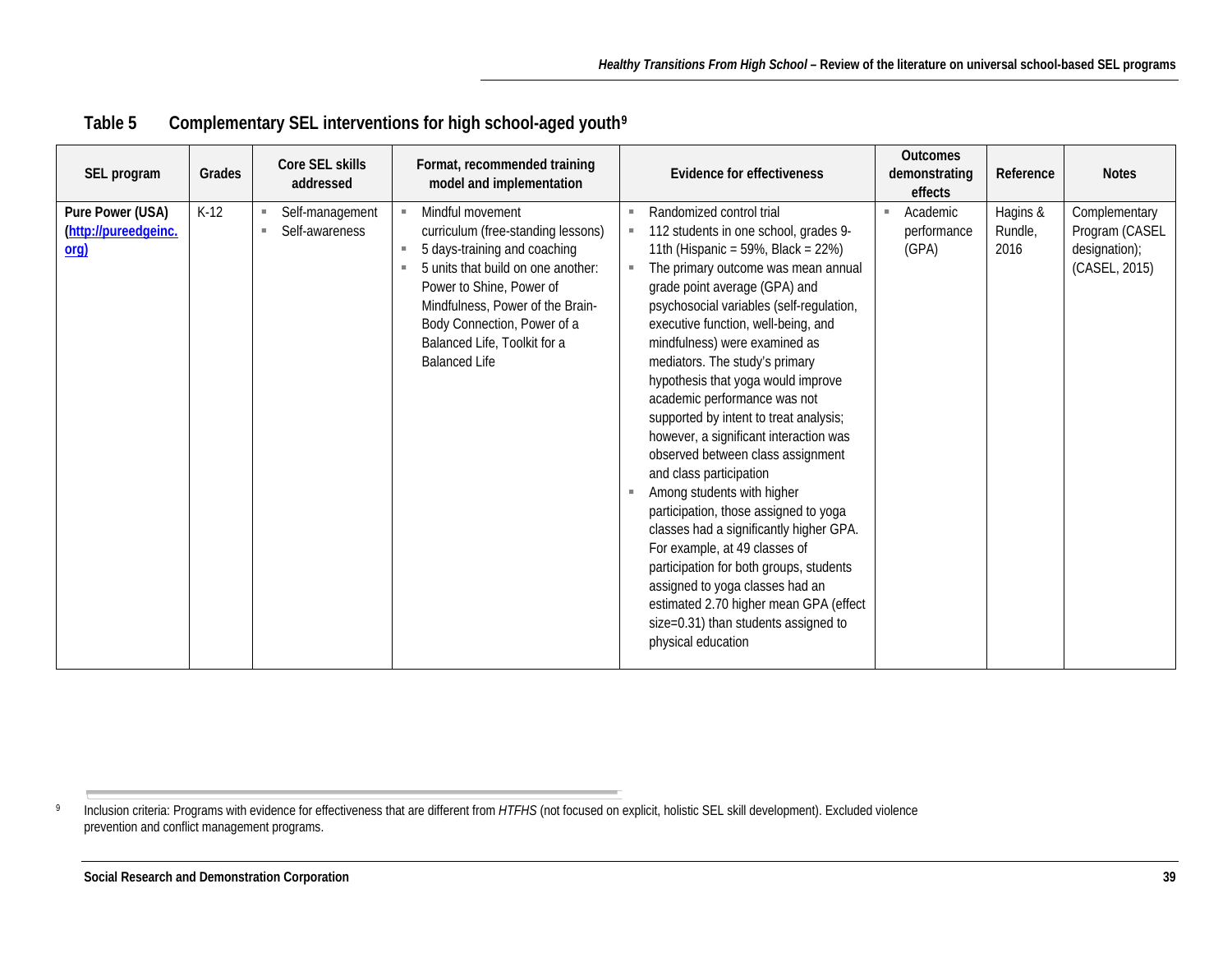| Grades<br>SEL program                                                                                             | Core SEL skills<br>addressed                                              | Format, recommended training<br>model and implementation                                                                                                                                                                                                                                                                                                                                                                                                                                                                                                                                                                                                                                                                                                                                                               | <b>Evidence for effectiveness</b>                                                                                                                                                                                                                                                                                                                                                                                                                                                                                                                                                                                                                 | <b>Outcomes</b><br>demonstrating<br>effects                                                               | Reference                                                                        | <b>Notes</b>                                                                                                                                                                                                               |
|-------------------------------------------------------------------------------------------------------------------|---------------------------------------------------------------------------|------------------------------------------------------------------------------------------------------------------------------------------------------------------------------------------------------------------------------------------------------------------------------------------------------------------------------------------------------------------------------------------------------------------------------------------------------------------------------------------------------------------------------------------------------------------------------------------------------------------------------------------------------------------------------------------------------------------------------------------------------------------------------------------------------------------------|---------------------------------------------------------------------------------------------------------------------------------------------------------------------------------------------------------------------------------------------------------------------------------------------------------------------------------------------------------------------------------------------------------------------------------------------------------------------------------------------------------------------------------------------------------------------------------------------------------------------------------------------------|-----------------------------------------------------------------------------------------------------------|----------------------------------------------------------------------------------|----------------------------------------------------------------------------------------------------------------------------------------------------------------------------------------------------------------------------|
| $3-5, 6-8,$<br>TestEdge (USA)<br>$9 - 12$<br>(https://www.heart<br>math.org/education<br>/classroom-<br>programs/ | Self-management<br>Self awareness<br>m.<br>Responsible<br>decision-making | Program delivered in classroom via<br>video in which teen actors present<br>the information<br>Stress reduction program that<br>$\blacksquare$<br>teachers students how to deal with<br>daily stress by using breathing<br>relaxation tools<br>Five free-standing lessons via<br>video (teenage actors present the<br>information)<br>3 tools taught: calming down in<br>stressful situations, changing a<br>feeling/attitude from negative to<br>positive, solving problems by<br>staying calm and using intuition<br>1/2 day training for a school<br>teacher or counsellor<br>No cost information available on<br>$\mathbf{u}$<br>TestEdge Program (and<br>associated training). HeartMath<br>Institute has a classroom license<br>for blended online/classroom SEL<br>program (ages 9-16) which costs<br>\$99 (US) | Randomized control trial<br>749 adolescents in 10th grade (White =<br>×,<br>43%; Hispanic = $36\%$ ; Other = $21\%$ ;<br>approximately 14.3% of participants<br>qualified for free or reduced lunch<br>Students participating in the intervention<br>٠<br>reported lower levels of test anxiety,<br>negative affect, emotional discord, and<br>interactional difficulty at post-test<br>compared to students from the control<br>group. Of those students at the<br>intervention school who had reported<br>being affected by test anxiety at the<br>beginning of the study, 75% had<br>reduced levels of test anxiety by the end<br>of the study | Test anxiety<br>Negative<br>$\mathbf{u}$<br>affect<br>Emotional<br>discord<br>Interactional<br>difficulty | Bradley,<br>McCraty,<br>Atkinson,<br>Arguelles,<br>Rees, &<br>Tomasino<br>(2007) | CASEL<br>Designation:<br>"Complementary<br>Program" due to<br>limited focus on<br>social awareness<br>and relationship<br>skills, and it is<br>designed to be<br>delivered in a<br>single school<br>year. (CASEL,<br>2015) |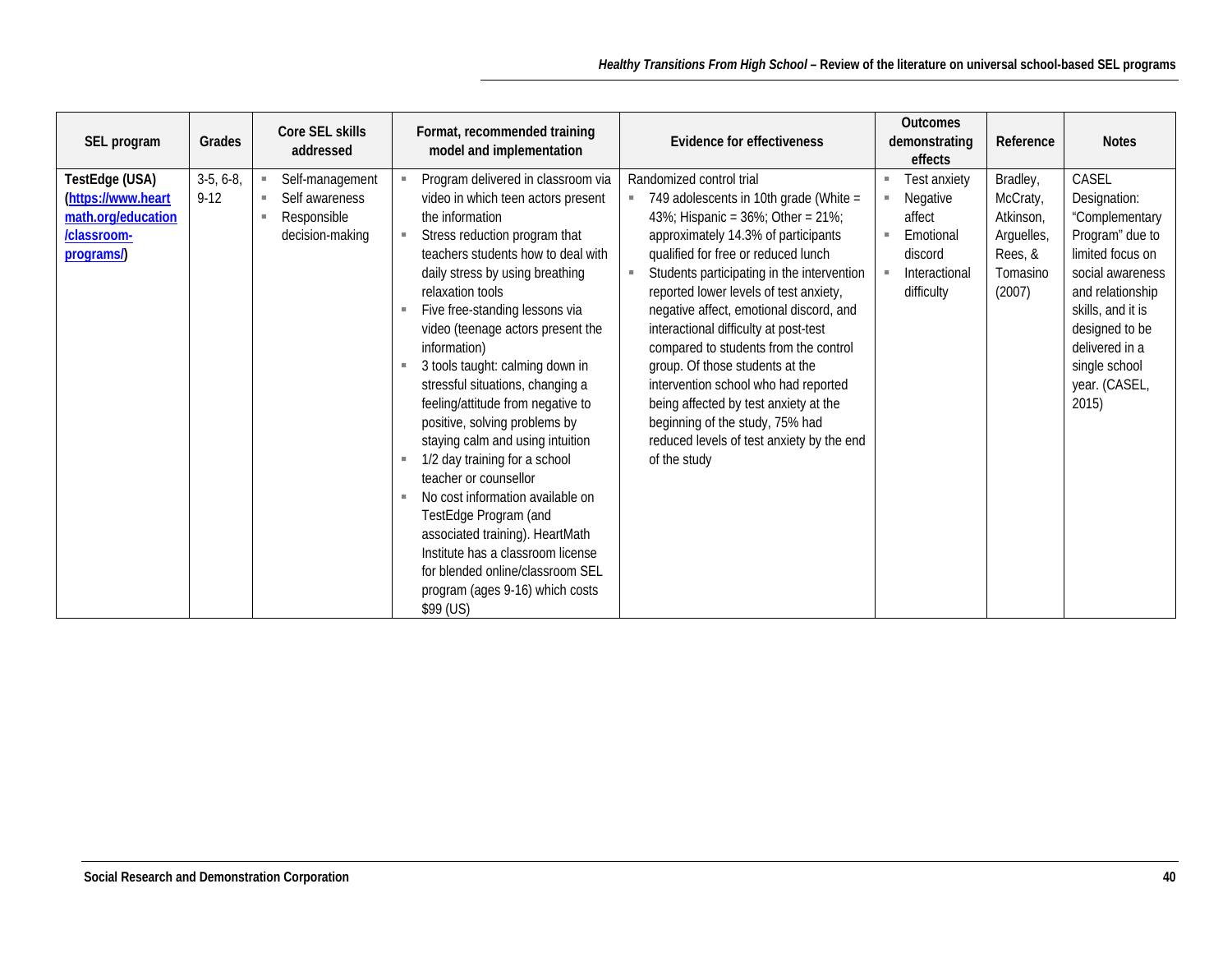| SEL program                                                             | Grades                | Core SEL skills<br>addressed                                                                                                                                                                                                                              | Format, recommended training<br>model and implementation                                                                                                                                                                    | <b>Outcomes</b><br><b>Evidence for effectiveness</b><br>demonstrating<br>Reference<br>effects                                                                                                                                                                                                                                                                                                                                                                                                                                                                                                                                                                                                                                                                                                                                                                                                                                                                                                                                                                                                                      | <b>Notes</b> |
|-------------------------------------------------------------------------|-----------------------|-----------------------------------------------------------------------------------------------------------------------------------------------------------------------------------------------------------------------------------------------------------|-----------------------------------------------------------------------------------------------------------------------------------------------------------------------------------------------------------------------------|--------------------------------------------------------------------------------------------------------------------------------------------------------------------------------------------------------------------------------------------------------------------------------------------------------------------------------------------------------------------------------------------------------------------------------------------------------------------------------------------------------------------------------------------------------------------------------------------------------------------------------------------------------------------------------------------------------------------------------------------------------------------------------------------------------------------------------------------------------------------------------------------------------------------------------------------------------------------------------------------------------------------------------------------------------------------------------------------------------------------|--------------|
| <b>Mindful Schools</b><br>(USA)<br>(https://www.mindf<br>ulschools.org) | $K-12$                | Focus on: Positive<br>school community,<br>Skills for resilience,<br>Personal and social<br>responsibility.<br>Overlaps with<br>five CASEL domains:<br>Self awareness<br>m.<br>Self management<br>ш<br>Social awareness<br>٠<br>Relationship skills<br>×. | Curriculum designed to be used by<br>teachers or health professionals<br>who complete the required<br>curriculum training (6-12 week<br>courses available)<br>Focus on building attention, self-<br>regulation, and empathy | Mental<br>Smith, Guzman-<br>Program has sound program logic, and<br>×,<br>effectiveness is somewhat<br>(attention)<br>Alvarez,<br>demonstrated by a large randomized-<br>Westover, Keller,<br>and physical<br>controlled study on the implementation<br>& Fuller, 2012<br>behaviour<br>of Mindful Schools across 3 schools in<br>(participation<br>2012 involving 937 children and<br>in class<br>47 teachers.<br>activities)<br>With just 4 hours of mindfulness<br>instruction for the students - a very<br>small, low-cost dose - the students in<br>the treatment group made statistically<br>significantly larger improvements in their<br>mental $(Z3 = -2.89, p 4 = .004, r 5 = -$<br>0.10) and physical behavior $(Z = -2.23,$<br>$p = .026$ , $r = -0.08$ ) than did the students<br>in the control group. In contrast, there<br>was no difference in emotional $(Z = -$<br>0.25, $p = .80$ , $r = -0.01$ ) or social (Z = -<br>1.34, $p = .165$ , $r = -0.05$ ) behavioral<br>changes of the students in the two<br>groups.<br>The long term effect was suggestive but<br>not statistically significant. |              |
| <b>Mindfulness</b><br>training (USA)                                    | $1-3$ rd<br>$5th-8th$ | Self awareness<br>m.<br>Self management<br>٠<br>Relationship skills<br>Social awareness<br>ш.                                                                                                                                                             | Classroom curriculum<br>Implementation support<br>Special populations: Racial/ethnic<br>minority, low SES, urban<br>Implementers: *Experienced<br>ш<br>instructors with extensive<br>mindfulness experience                 | Randomized control study (mindfulness,<br>Working<br>Quash, Mano, &<br>٠<br>hatha yoga, no treatment groups)<br>Alexander, 2016<br>memory<br>198 adolescents from middle school<br>capacity<br>(12-17 years)<br>Mindfulness meditation group reported<br>significant pre-post improvements in<br>working memory capacity,<br>$F(1,50)=15.71$ , p < .001, whereas<br>participants in the hatha yoga and<br>waitlist control groups did not [hatha<br>yoga: F(1,59)=3.85, p = .11, waitlist:<br>$F(1, 51) = .50$ , $p = .46$ .                                                                                                                                                                                                                                                                                                                                                                                                                                                                                                                                                                                       |              |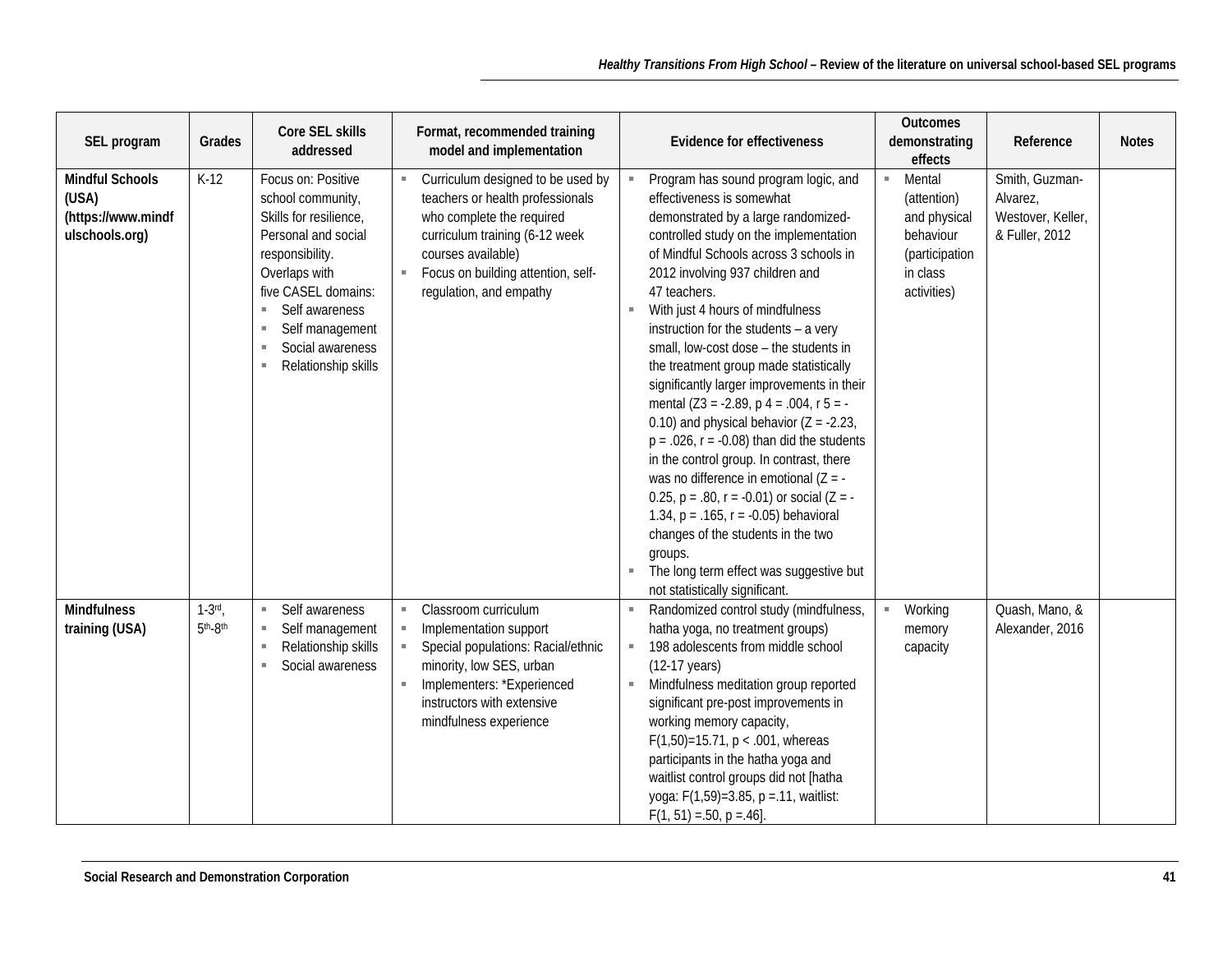| SEL program | Grades                 | Core SEL skills<br>addressed                                                      | Format, recommended training<br>model and implementation                                                                                                                                                                                          | <b>Evidence for effectiveness</b>                                                                                                                                                                                                                                                                                                                                                                                                                                                                                                                                                                                                                                                                                                                                                                                                                                                                                                                                                                                                                                                                                                               | <b>Outcomes</b><br>demonstrating<br>effects                                                                                                                                                                       | Reference                                         | <b>Notes</b> |
|-------------|------------------------|-----------------------------------------------------------------------------------|---------------------------------------------------------------------------------------------------------------------------------------------------------------------------------------------------------------------------------------------------|-------------------------------------------------------------------------------------------------------------------------------------------------------------------------------------------------------------------------------------------------------------------------------------------------------------------------------------------------------------------------------------------------------------------------------------------------------------------------------------------------------------------------------------------------------------------------------------------------------------------------------------------------------------------------------------------------------------------------------------------------------------------------------------------------------------------------------------------------------------------------------------------------------------------------------------------------------------------------------------------------------------------------------------------------------------------------------------------------------------------------------------------------|-------------------------------------------------------------------------------------------------------------------------------------------------------------------------------------------------------------------|---------------------------------------------------|--------------|
| Yoga (USA)  | $4-6, 9,$<br>$11 - 12$ | Self awareness<br>Self management<br>ш<br>Social awareness<br>Relationship skills | Classroom curriculum<br>Changing the learning environment<br>Professional development<br>Implementation support<br>Website<br>Implementers: Teachers and<br>support staff<br>Special populations: Racial/ethnic<br>minority, low SES, urban/rural | Study that focused on grades 8+ (with yoga<br>instructor as implementer):<br>Randomized control trial<br>159 sixth (53.3%) and ninth grade<br>٠<br>(44.7%) students (16.8%=African<br>American, 5.8% = White, 1.3% = Asian,<br>$54.2\%$ = Latino, 21.9% i=mixed racial<br>background)<br>As compared to control, students in the<br>٠<br>intervention condition had significantly<br>fewer unexcused absences ( $F(1, 142) =$<br>9.16, $p = .0.01$ ; $d = -0.86$ ), fewer<br>detentions $(F(1, 142) = 5.52, p = .05)$<br>$d = -0.33$ ), and higher levels of school<br>engagement (F(1, 142) = 9.76, $p = .01$ ;<br>$d = 0.45$ ). Statistically significant effects<br>were found on measures of primary<br>coping (F(1, 142) = 12.39, p = .02; d =<br>0.15) and emotion regulation (F(1, 142)<br>$= 4.90$ , $p = .05$ ; d = 0.12). Statistically<br>significant effects were also found on<br>measures of secondary coping<br>$(F(1, 142) = 9.75, p = .01; d = 0.14)$ ,<br>constituent measures of positive<br>thinking $(F(1, 142) = 5.75, p = .05)$<br>$d = 0.13$ , and cognitive restructuring<br>$(F(1, 142) = 11.65, p = .01; d = 0.20).$ | Unexcused<br>absences,<br>detentions<br>School<br>$\mathbf{u}$<br>engagement<br>Primary<br>coping<br>Emotion<br>×<br>regulation<br>Secondary<br>coping<br>Positive<br>ш<br>thinking<br>Cognitive<br>restructuring | Frank, Bose, &<br>Schrobenhauser-<br>Clonan, 2014 |              |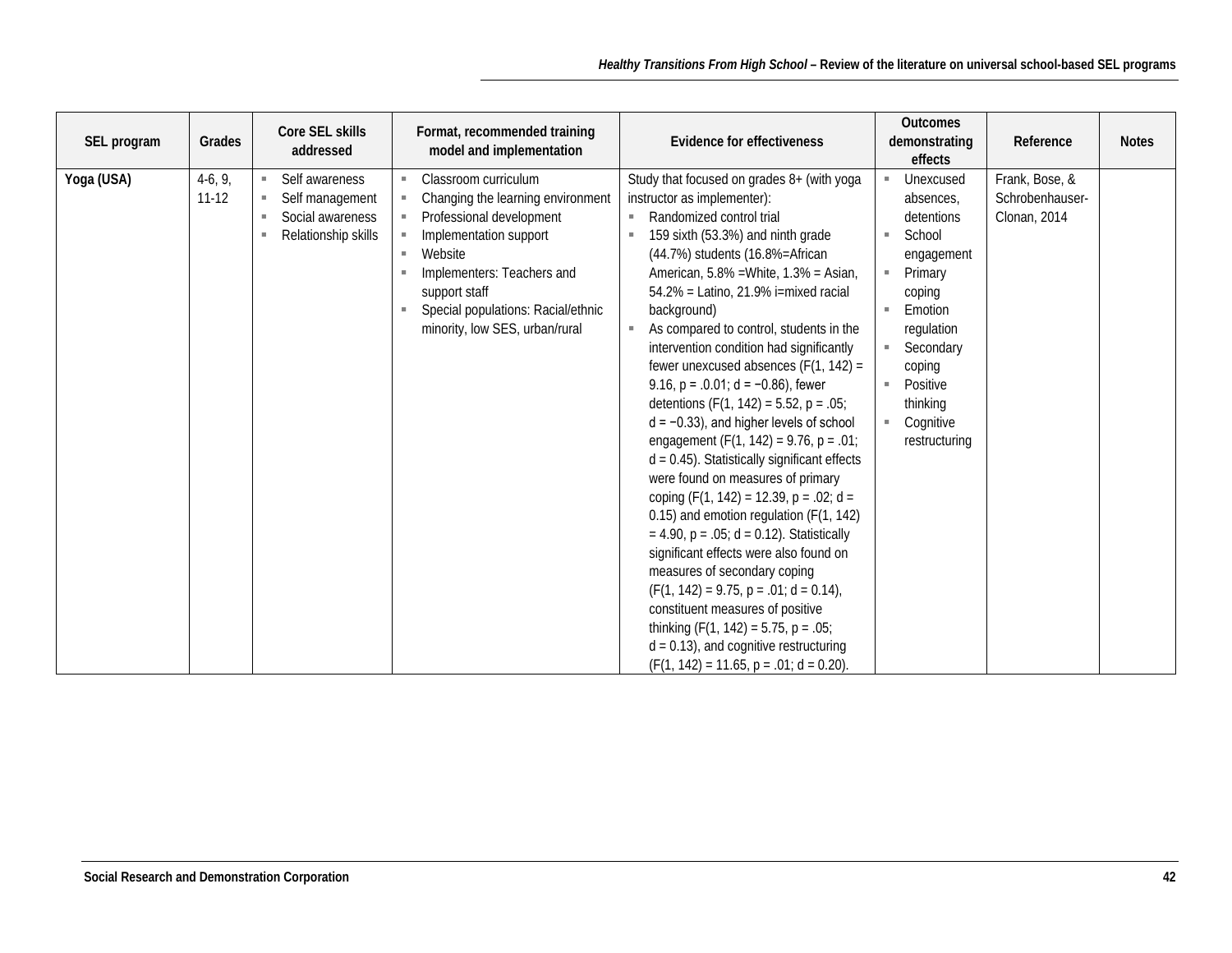| SEL program                                                                | Grades   | Core SEL skills<br>addressed | Format, recommended training<br>model and implementation                                                                                                                                                                                         | Evidence for effectiveness                                                                                                                                                                                                                                                                                                                                                                                                                                                                                                                                                                                                                                                                                                           | <b>Outcomes</b><br>demonstrating<br>effects             | Reference                                          | <b>Notes</b> |
|----------------------------------------------------------------------------|----------|------------------------------|--------------------------------------------------------------------------------------------------------------------------------------------------------------------------------------------------------------------------------------------------|--------------------------------------------------------------------------------------------------------------------------------------------------------------------------------------------------------------------------------------------------------------------------------------------------------------------------------------------------------------------------------------------------------------------------------------------------------------------------------------------------------------------------------------------------------------------------------------------------------------------------------------------------------------------------------------------------------------------------------------|---------------------------------------------------------|----------------------------------------------------|--------------|
| Real LIVES (USA)<br>(http://www.educati<br>onalsimulations.co<br><u>m)</u> | $9 - 10$ | Social awareness             | REAL LIVES is a simulation game<br>implemented as part of classroom<br>curriculum that allows players to<br>inhabit the lives of individuals<br>around the world<br>Implementers: Teachers and<br>Support staff<br>Note: computerized simulation | Quasi-experimental classroom study of<br>301 Northern California high school<br>students in three schools examined the<br>effects of playing REAL LIVES<br>Students who played the simulation<br>٠<br>game as part of their curriculum scored<br>significantly higher ( $M = 50.47$ ) in post-<br>test global empathy compared to those<br>in the control group ( $M = 48.99$ )<br>Students in the treatment group were<br>٠<br>also more likely to want to learn more<br>about the lives of people in other<br>countries ( $M = 19.04$ ) than the control<br>group ( $M = 17.16$ ) These findings<br>support claims that computerized<br>simulations can cultivate important<br>dispositions for global learning and<br>citizenship | Global<br>empathy,<br>interest in<br>other<br>countries | Bachen,<br>Hernández-<br>Ramos, &<br>Raphael, 2012 |              |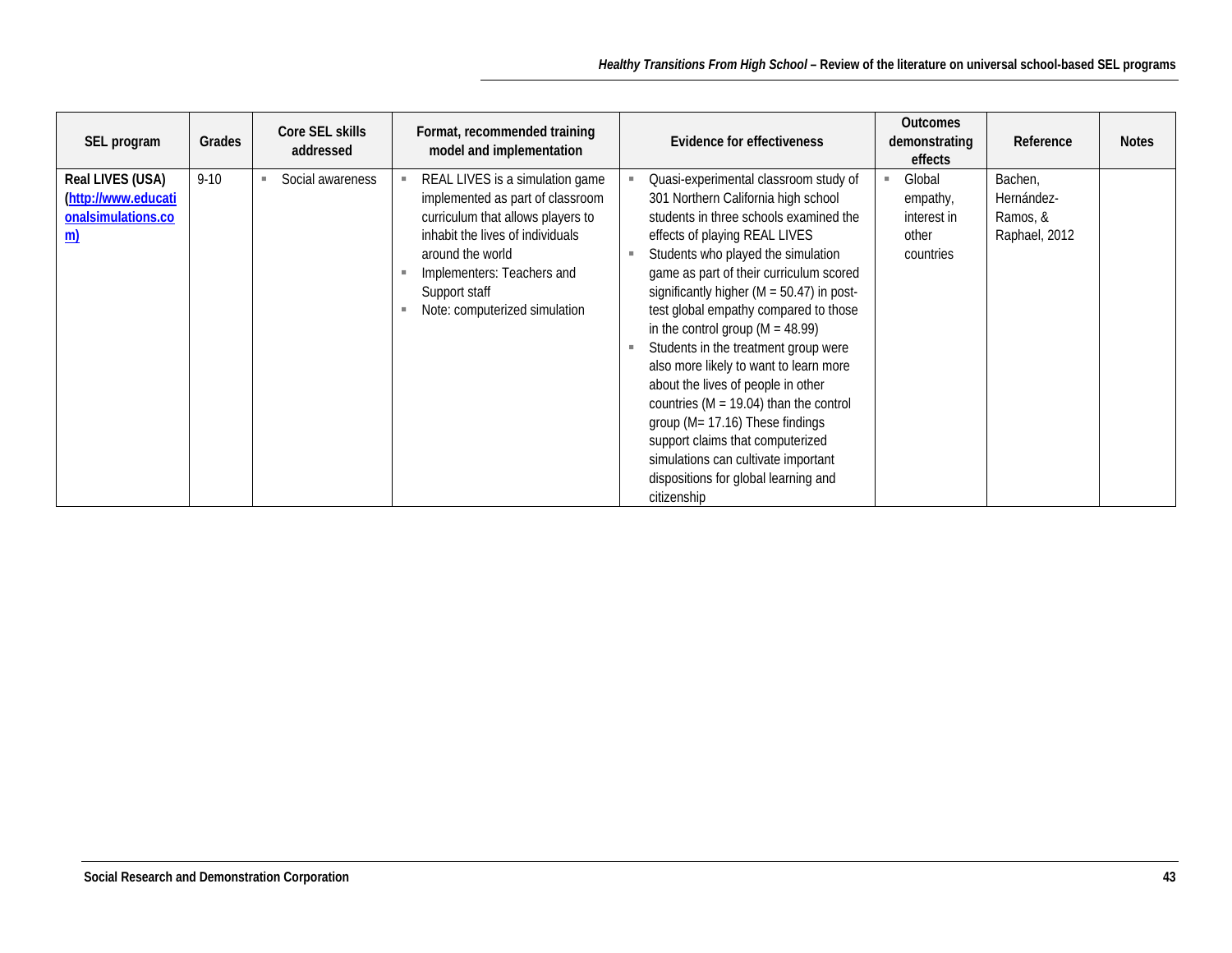# <span id="page-46-1"></span>**Appendix B: Feedback from** *HTFHS* **pilot participants**

#### **Table 6 Proposed changes to the** *HTFHS* **resources by category of participants (from** *HTFHS* **pilot)**

<span id="page-46-0"></span>

| Areas                                                                                                                                                                                                                                        | Students <sup>10</sup> | <b>Teachers</b> | <b>Mental health</b><br>leads | School<br>administration |
|----------------------------------------------------------------------------------------------------------------------------------------------------------------------------------------------------------------------------------------------|------------------------|-----------------|-------------------------------|--------------------------|
| <b>Current content</b>                                                                                                                                                                                                                       |                        |                 |                               |                          |
| More culturally-relevant information throughout (First Nations, immigrants)                                                                                                                                                                  |                        |                 | x <sub>2</sub>                | x 1                      |
| More examples in the resources to reflect possible sub-groups of students (e.g., special needs, youth at risk, First Nations,<br>LGQBT students, immigrants, etc.)                                                                           |                        | x <sub>2</sub>  | x <sub>2</sub>                |                          |
| More group or interactive activities                                                                                                                                                                                                         | x 2 FG                 |                 |                               |                          |
| Add more in-depth information on each existing topic, especially for more advanced students (e.g., statistics, coping<br>mechanisms, how you know you are improving in your mental health, peer support, creating good mental health habits) | x 2 FG                 | х1              | x <sub>2</sub>                |                          |
| Module 8: Include more complicated lateral thinking puzzles                                                                                                                                                                                  | x 2 FG                 | x1              |                               |                          |
| Add more videos, accompanying app, or other media tools related to existing content                                                                                                                                                          |                        | x1              |                               | x <sub>1</sub>           |
| Include more mindfulness activities (not shared by everybody)                                                                                                                                                                                | x 2S                   |                 | x1                            |                          |
| Wrap up activity or longer term project throughout the modules (e.g., journal, writing something good about someone regularly,<br>etc.) to reinforce knowledge acquisition                                                                   | x 1FG                  | x 1             | x1                            |                          |

10 FG: Relatively unanimous in indicated number of focus groups; S: Number of individual students who proposed changes.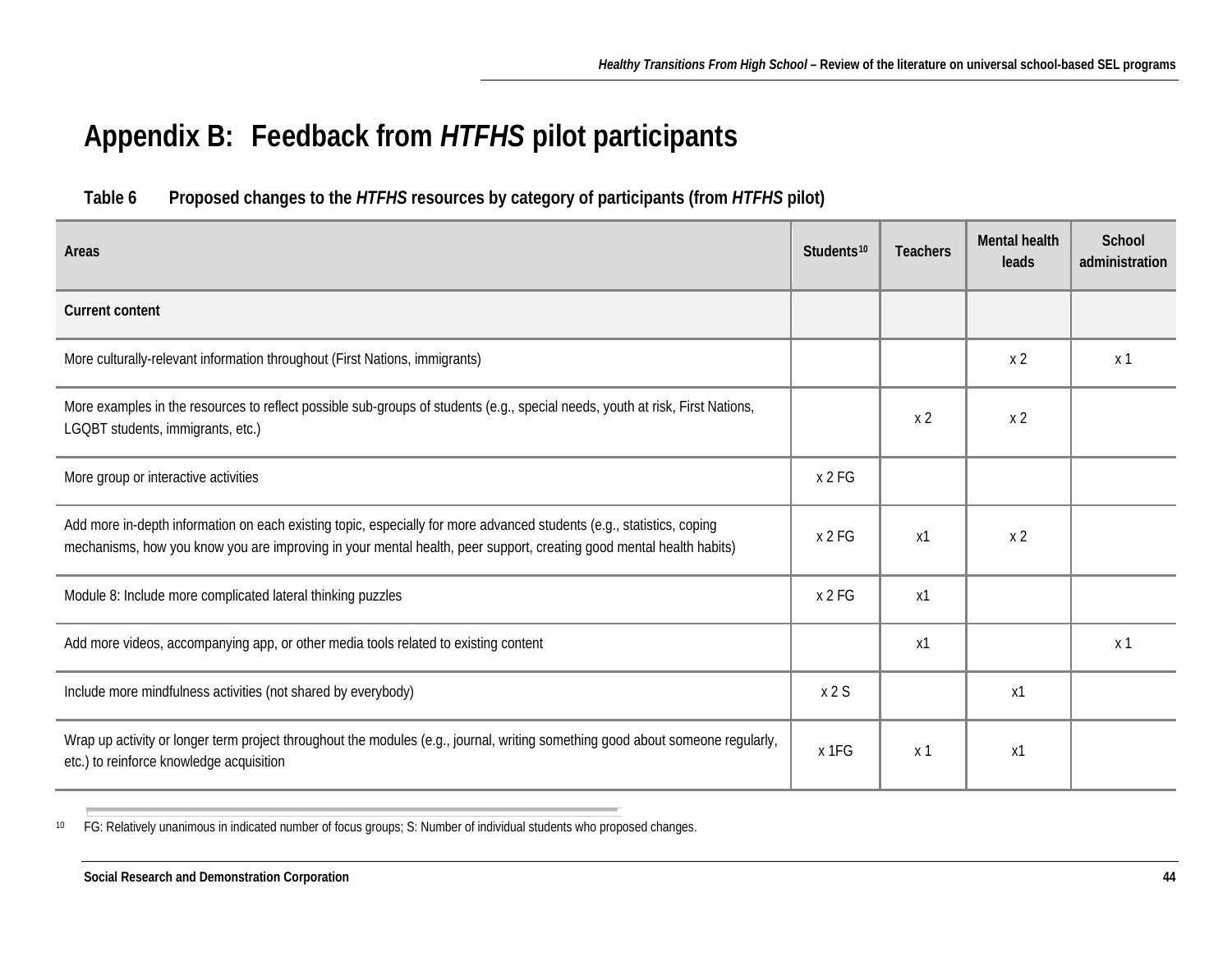| Areas                                                                                                                                                 | Students <sup>10</sup> | <b>Teachers</b> | Mental health<br>leads | School<br>administration |
|-------------------------------------------------------------------------------------------------------------------------------------------------------|------------------------|-----------------|------------------------|--------------------------|
| Reinforcing stress reduction strategies (especially to manage school issues)                                                                          | x 3 FG                 | x1              |                        |                          |
| <b>Additional content</b>                                                                                                                             |                        |                 |                        |                          |
| Expand the material (more modules)                                                                                                                    | x 1FG                  | x <sub>2</sub>  |                        |                          |
| More information on mental health illnesses (e.g., risk factors, signs and symptoms, treatment, etc.) - Most mentioned were<br>depression and anxiety | x 3 FG                 | x <sub>1</sub>  | x <sub>1</sub>         |                          |
| Well-being and cyber technology (e.g., cyber bullying, navigating online presence)                                                                    |                        | x 1             | x <sub>1</sub>         |                          |
| Add a parental component (e.g., one-time meeting)                                                                                                     |                        | x <sub>1</sub>  |                        | x <sub>1</sub>           |
| Healthy (and unhealthy) relationships with peers, family or romantic relationships (e.g., bullying, peer pressure)                                    | x 2 FG                 |                 | x 1                    |                          |
| Teachers' guidelines for delivery                                                                                                                     |                        |                 |                        |                          |
| Allowing flexible delivery (allow teachers to adapt timelines for delivery)                                                                           |                        |                 |                        | x1                       |
| Create a comfortable and safe space for students (e.g., offer to share comments anonymously on specific topics, open-minded<br>climate)               | x 2 FG                 |                 |                        |                          |
| How to deliver successful mindfulness activities and how mindfulness differentiates from Christian meditation                                         |                        | x <sub>2</sub>  |                        | x <sub>1</sub>           |
| Guidelines for special needs students (e.g., smaller classes, more interspersed lessons)                                                              |                        |                 |                        | x <sub>1</sub>           |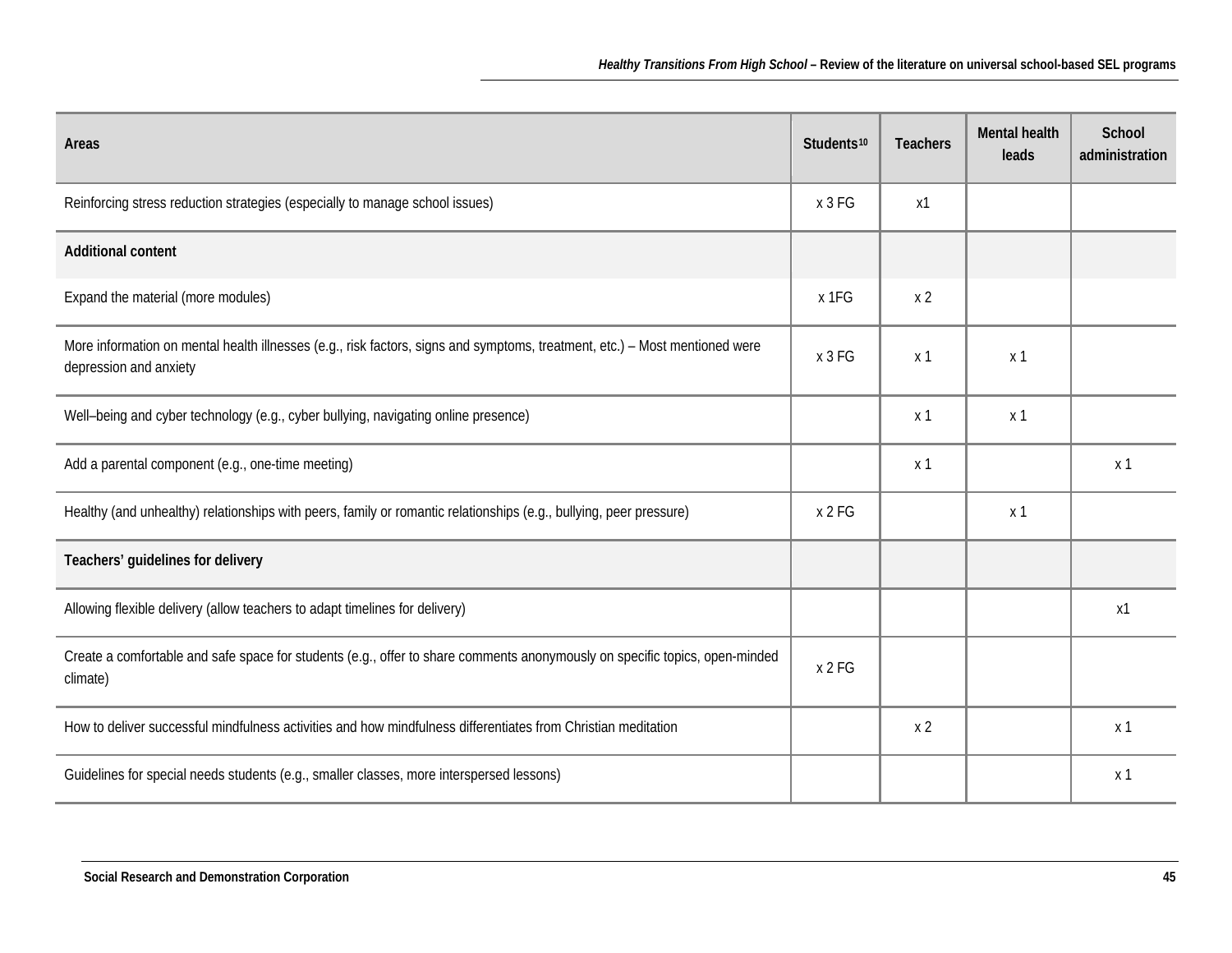| Areas                                                                                                                                                                                      | Students <sup>10</sup> | <b>Teachers</b> | Mental health<br>leads | School<br>administration |
|--------------------------------------------------------------------------------------------------------------------------------------------------------------------------------------------|------------------------|-----------------|------------------------|--------------------------|
| How to tailor resources to the school population                                                                                                                                           |                        | x 1             | x 1                    | x 1                      |
| Add opportunity for assessments/assessment tools                                                                                                                                           |                        | x <sub>2</sub>  |                        |                          |
| Guidelines for smaller communities or communities who may have issues in terms of confidentiality and limited availability of<br>mental health resources (implication from other findings) |                        |                 |                        |                          |
| Guidelines where additional in-class supports (e.g., guidance counselors, near-peers) may be appropriate (implication from<br>other findings)                                              |                        |                 |                        |                          |